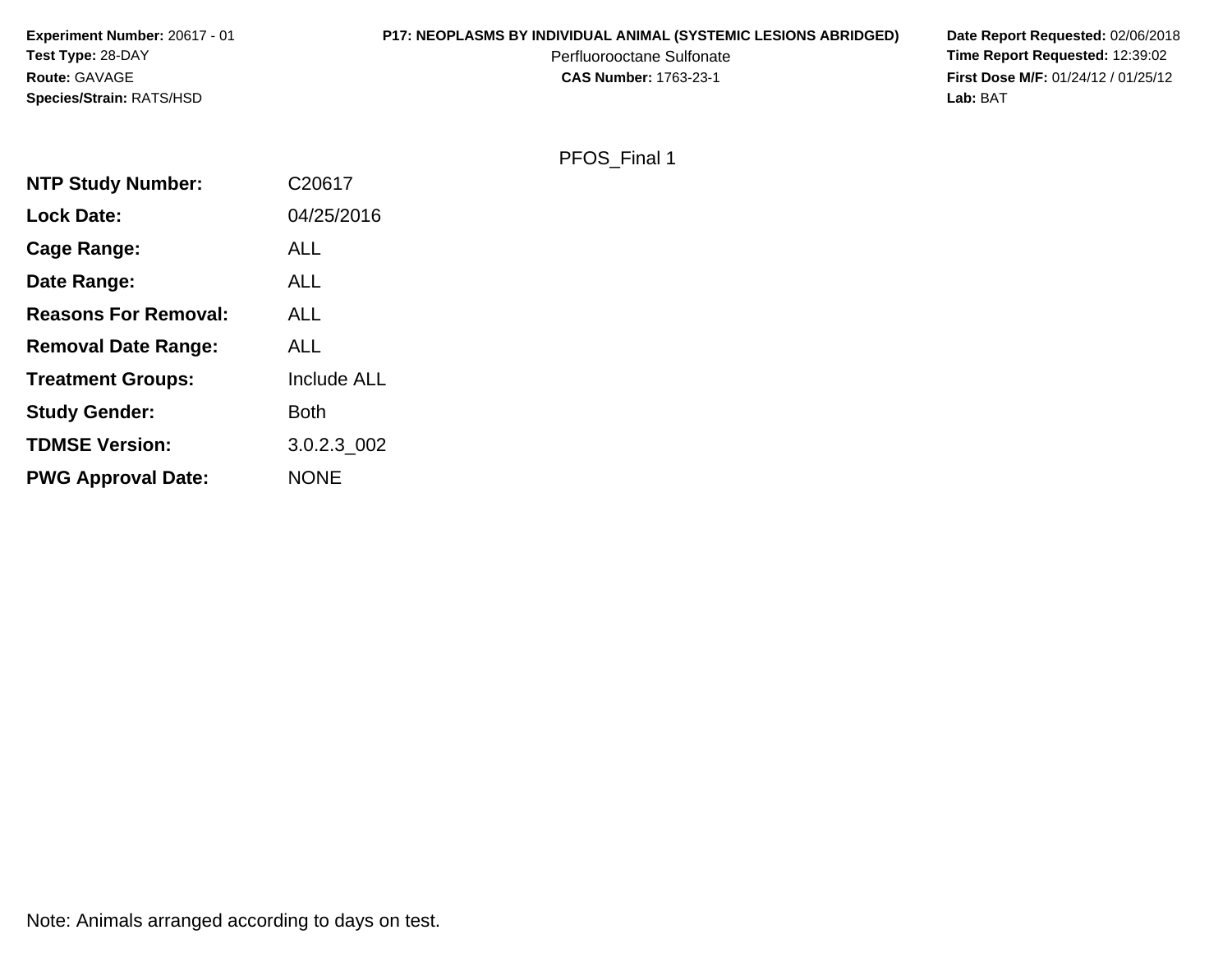## **P17: NEOPLASMS BY INDIVIDUAL ANIMAL (SYSTEMIC LESIONS ABRIDGED) Date Report Requested:** 02/06/2018

Perfluorooctane Sulfonate<br>CAS Number: 1763-23-1

 **Time Report Requested:** 12:39:02 **First Dose M/F:** 01/24/12 / 01/25/12<br>**Lab:** BAT **Lab:** BAT

| DAY ON TEST<br><b>HARLAN SPRAGUE DAWLEY RATS</b><br><b>MALE</b> | $\begin{smallmatrix} 0\\0 \end{smallmatrix}$<br>$\frac{2}{9}$    | $\begin{array}{c} 0 \\ 0 \\ 2 \\ 9 \end{array}$                  | $\pmb{0}$<br>$\overline{0}$<br>$\frac{2}{9}$           | $\pmb{0}$<br>$\ddot{\mathbf{0}}$<br>$\frac{2}{9}$                          | $\pmb{0}$<br>$\mathbf 0$<br>$\frac{2}{9}$   | $\pmb{0}$<br>$\frac{0}{2}$                                            | $\pmb{0}$<br>$\mathsf{O}\xspace$<br>$\frac{2}{9}$                                        | $\begin{array}{c} 0 \\ 0 \\ 2 \\ 9 \end{array}$                          | $\mathsf 0$<br>$\frac{0}{2}$                                        | $\mathbf 0$<br>$\Omega$<br>$\overline{2}$<br>9                            |          |
|-----------------------------------------------------------------|------------------------------------------------------------------|------------------------------------------------------------------|--------------------------------------------------------|----------------------------------------------------------------------------|---------------------------------------------|-----------------------------------------------------------------------|------------------------------------------------------------------------------------------|--------------------------------------------------------------------------|---------------------------------------------------------------------|---------------------------------------------------------------------------|----------|
| 0mg/kg/d M<br><b>ANIMAL ID</b>                                  | $\begin{matrix} 0 \\ 0 \\ 3 \\ 0 \end{matrix}$<br>$\overline{1}$ | $\begin{matrix} 0 \\ 0 \\ 3 \\ 0 \end{matrix}$<br>$\overline{2}$ | $\begin{array}{c}\n0 \\ 0 \\ 3 \\ 0 \\ 3\n\end{array}$ | $\begin{matrix} 0 \\ 0 \\ 3 \end{matrix}$<br>$\mathbf 0$<br>$\overline{4}$ | $_{\rm 0}^{\rm 0}$<br>3<br>$\mathbf 0$<br>5 | $\begin{matrix} 0 \\ 0 \\ 3 \end{matrix}$<br>$\mathsf{O}\xspace$<br>6 | $\mathbf 0$<br>$\mathbf 0$<br>$\ensuremath{\mathsf{3}}$<br>$\mathbf 0$<br>$\overline{7}$ | $\mathbf 0$<br>$\ddot{\mathbf{0}}$<br>$\overline{3}$<br>$\mathbf 0$<br>8 | $\mathbf 0$<br>$\begin{bmatrix} 0 \\ 3 \\ 0 \end{bmatrix}$<br>$9\,$ | $\mathbf 0$<br>$\mathbf 0$<br>$\mathbf{3}$<br>$\mathbf{1}$<br>$\mathbf 0$ | * TOTALS |
| <b>ALIMENTARY SYSTEM</b>                                        |                                                                  |                                                                  |                                                        |                                                                            |                                             |                                                                       |                                                                                          |                                                                          |                                                                     |                                                                           |          |
| Esophagus                                                       | $\pm$                                                            |                                                                  |                                                        |                                                                            |                                             |                                                                       |                                                                                          |                                                                          | $+$                                                                 | $+$                                                                       | 10       |
| Intestine Large, Cecum                                          |                                                                  |                                                                  |                                                        |                                                                            |                                             |                                                                       |                                                                                          |                                                                          | $\ddot{}$                                                           | $+$                                                                       | 10       |
| Intestine Large, Colon                                          | $\ddot{}$                                                        |                                                                  |                                                        |                                                                            |                                             |                                                                       |                                                                                          | $\div$                                                                   | $\pm$                                                               | $+$                                                                       | 10       |
| Intestine Large, Rectum                                         | $\ddot{}$                                                        |                                                                  |                                                        |                                                                            |                                             |                                                                       |                                                                                          |                                                                          | $\ddot{}$                                                           | $+$                                                                       | 10       |
| Intestine Small, Duodenum                                       | $\pm$                                                            |                                                                  |                                                        |                                                                            |                                             |                                                                       |                                                                                          |                                                                          |                                                                     | $^{+}$                                                                    | 10       |
| Intestine Small, Ileum                                          | $\pm$                                                            |                                                                  |                                                        |                                                                            |                                             |                                                                       |                                                                                          |                                                                          |                                                                     | $+$                                                                       | 10       |
| Intestine Small, Jejunum                                        | $\ddot{}$                                                        |                                                                  |                                                        |                                                                            |                                             |                                                                       |                                                                                          | $\div$                                                                   | $\ddot{}$                                                           | $^{+}$                                                                    | 10       |
| Liver                                                           | $\ddot{}$                                                        |                                                                  |                                                        |                                                                            |                                             |                                                                       |                                                                                          |                                                                          | $\ddot{}$                                                           | $+$                                                                       | 10       |
| Pancreas                                                        | $\ddot{}$                                                        |                                                                  |                                                        |                                                                            |                                             |                                                                       |                                                                                          |                                                                          | $\ddot{}$                                                           | $+$                                                                       | 10       |
| Salivary Glands                                                 | $\ddot{}$                                                        |                                                                  |                                                        |                                                                            |                                             |                                                                       |                                                                                          |                                                                          |                                                                     | $+$                                                                       | 10       |
| Stomach, Forestomach                                            | $\ddot{}$                                                        |                                                                  |                                                        | $\div$                                                                     |                                             |                                                                       |                                                                                          | $\div$                                                                   | $\ddot{}$                                                           | $+$                                                                       | 10       |
| Stomach, Glandular                                              | $+$                                                              |                                                                  |                                                        |                                                                            |                                             |                                                                       |                                                                                          |                                                                          | $\ddot{}$                                                           | $+$                                                                       | 10       |
| <b>CARDIOVASCULAR SYSTEM</b>                                    |                                                                  |                                                                  |                                                        |                                                                            |                                             |                                                                       |                                                                                          |                                                                          |                                                                     |                                                                           |          |
| <b>Blood Vessel</b>                                             | $\div$                                                           |                                                                  |                                                        | $\ddot{}$                                                                  | ÷                                           |                                                                       |                                                                                          |                                                                          | $\ddot{}$                                                           | $+$                                                                       | 10       |
| Heart                                                           |                                                                  |                                                                  |                                                        |                                                                            |                                             |                                                                       |                                                                                          |                                                                          |                                                                     | $\ddot{}$                                                                 | 10       |

\* .. Total animals with tissue examined microscopically; Total animals with tumor

+ .. Tissue examined microscopically

X .. Lesion present

I .. Insufficient tissue

M .. Missing tissue y the contract of the contract of the contract of the contract of the contract of  $\mathsf A$  . Autolysis precludes evaluation

Lesion present BLANK .. Not examined microscopically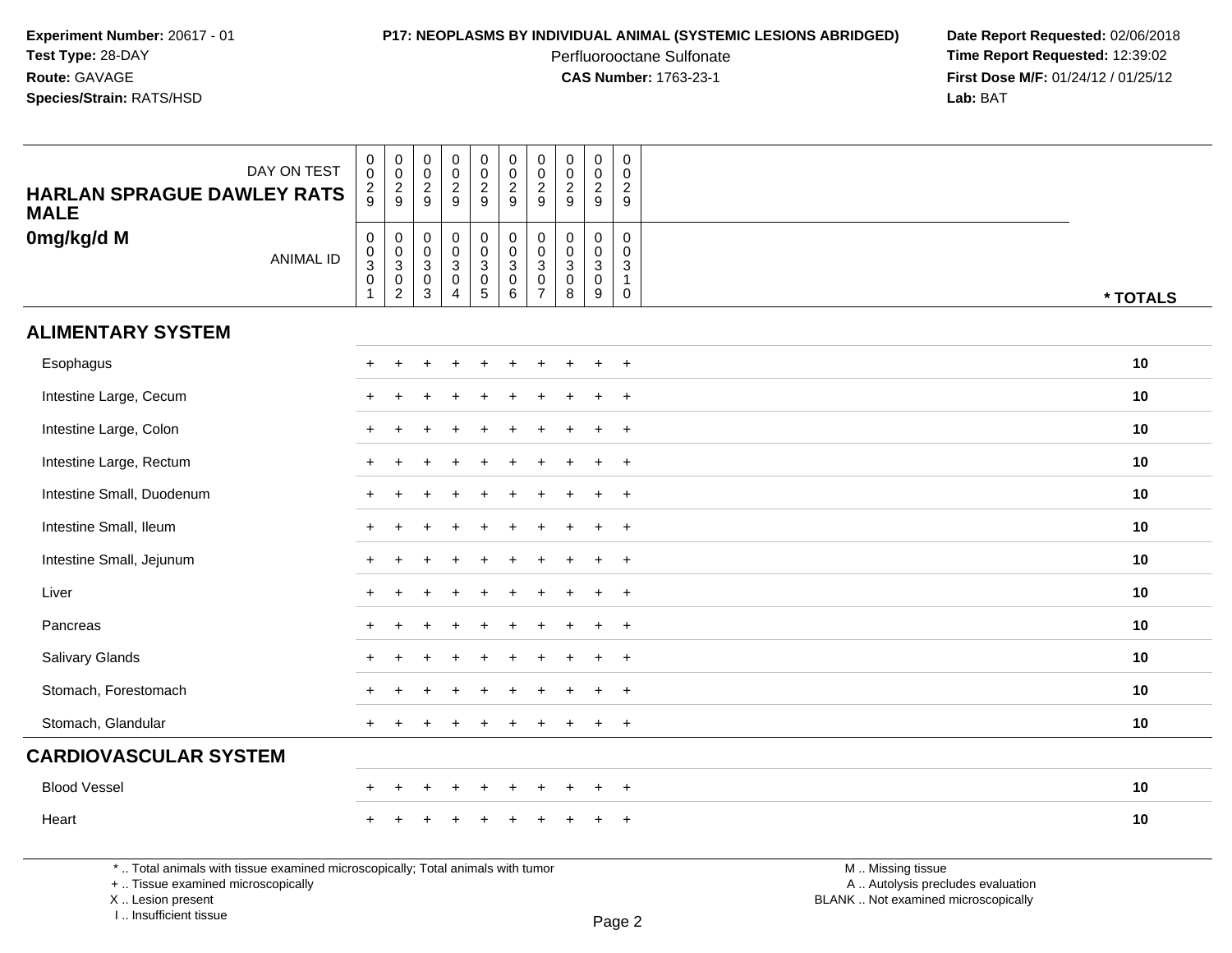## **P17: NEOPLASMS BY INDIVIDUAL ANIMAL (SYSTEMIC LESIONS ABRIDGED) Date Report Requested:** 02/06/2018

Perfluorooctane Sulfonate<br>CAS Number: 1763-23-1

 **Time Report Requested:** 12:39:02 **First Dose M/F:** 01/24/12 / 01/25/12<br>**Lab:** BAT **Lab:** BAT

| DAY ON TEST<br><b>HARLAN SPRAGUE DAWLEY RATS</b><br><b>MALE</b> | $\begin{matrix} 0 \\ 0 \end{matrix}$<br>$\frac{2}{9}$ | $\begin{matrix} 0 \\ 0 \end{matrix}$<br>$\frac{2}{9}$                 | $\begin{matrix} 0 \\ 0 \end{matrix}$<br>$\frac{2}{9}$     | 00029                                                             | $\begin{array}{c} 0 \\ 0 \\ 2 \\ 9 \end{array}$ | $\begin{matrix} 0 \\ 0 \\ 2 \end{matrix}$<br>$\boldsymbol{9}$ | $\begin{matrix} 0 \\ 0 \end{matrix}$<br>$\frac{2}{9}$                             | $\begin{matrix} 0 \\ 0 \\ 2 \\ 9 \end{matrix}$                         | $\begin{matrix} 0 \\ 0 \end{matrix}$<br>$\frac{2}{9}$ | $_{0}^{0}$<br>$\overline{2}$<br>$\boldsymbol{9}$    |          |
|-----------------------------------------------------------------|-------------------------------------------------------|-----------------------------------------------------------------------|-----------------------------------------------------------|-------------------------------------------------------------------|-------------------------------------------------|---------------------------------------------------------------|-----------------------------------------------------------------------------------|------------------------------------------------------------------------|-------------------------------------------------------|-----------------------------------------------------|----------|
| 0mg/kg/d M<br><b>ANIMAL ID</b>                                  | $\begin{matrix} 0 \\ 0 \\ 3 \\ 0 \end{matrix}$<br>1   | $\boldsymbol{0}$<br>$_{3}^{\rm 0}$<br>$\mathbf 0$<br>$\boldsymbol{2}$ | $\pmb{0}$<br>$\frac{0}{3}$<br>$\mathbf 0$<br>$\mathbf{3}$ | $\begin{smallmatrix}0\0\0\3\0\end{smallmatrix}$<br>$\overline{4}$ | 0<br>0<br>0<br>0<br>5<br>5                      | 000306                                                        | $\boldsymbol{0}$<br>$\begin{bmatrix} 0 \\ 3 \\ 0 \end{bmatrix}$<br>$\overline{7}$ | $\mathbf 0$<br>$_{3}^{\rm 0}$<br>$\ddot{\mathbf{0}}$<br>$\overline{8}$ | 0<br>$\mathbf 0$<br>$\overline{3}$<br>$\pmb{0}$<br>9  | 0<br>$\mathbf 0$<br>$\sqrt{3}$<br>$\mathbf{1}$<br>0 | * TOTALS |
| <b>ENDOCRINE SYSTEM</b>                                         |                                                       |                                                                       |                                                           |                                                                   |                                                 |                                                               |                                                                                   |                                                                        |                                                       |                                                     |          |
| <b>Adrenal Cortex</b>                                           |                                                       |                                                                       |                                                           |                                                                   |                                                 |                                                               |                                                                                   |                                                                        | $\ddot{}$                                             | $+$                                                 | 10       |
| Adrenal Medulla                                                 | $+$                                                   |                                                                       |                                                           |                                                                   |                                                 |                                                               |                                                                                   |                                                                        | $\ddot{}$                                             | $+$                                                 | 10       |
| Islets, Pancreatic                                              | $+$                                                   |                                                                       |                                                           |                                                                   |                                                 |                                                               |                                                                                   |                                                                        | $\ddot{}$                                             | $+$                                                 | 10       |
| Parathyroid Gland                                               |                                                       |                                                                       |                                                           |                                                                   |                                                 |                                                               |                                                                                   |                                                                        | $\ddot{}$                                             | $^{+}$                                              | 10       |
| <b>Pituitary Gland</b>                                          |                                                       |                                                                       |                                                           |                                                                   |                                                 |                                                               |                                                                                   |                                                                        | $\ddot{}$                                             | $^{+}$                                              | 10       |
| <b>Thyroid Gland</b>                                            | $+$                                                   | $\overline{+}$                                                        |                                                           | $\ddot{}$                                                         | $\ddot{}$                                       | $+$                                                           | $+$                                                                               | $+$                                                                    | $+$                                                   | $+$                                                 | 10       |
| <b>GENERAL BODY SYSTEM</b>                                      |                                                       |                                                                       |                                                           |                                                                   |                                                 |                                                               |                                                                                   |                                                                        |                                                       |                                                     |          |
| <b>NONE</b>                                                     |                                                       |                                                                       |                                                           |                                                                   |                                                 |                                                               |                                                                                   |                                                                        |                                                       |                                                     |          |
| <b>GENITAL SYSTEM</b>                                           |                                                       |                                                                       |                                                           |                                                                   |                                                 |                                                               |                                                                                   |                                                                        |                                                       |                                                     |          |
| Epididymis                                                      |                                                       |                                                                       |                                                           |                                                                   |                                                 |                                                               |                                                                                   |                                                                        |                                                       | $\overline{ }$                                      | 10       |
| <b>Preputial Gland</b>                                          | $\pm$                                                 |                                                                       |                                                           |                                                                   |                                                 |                                                               |                                                                                   |                                                                        | ÷.                                                    | $^{+}$                                              | 10       |
| Prostate                                                        | $\pm$                                                 | +                                                                     |                                                           |                                                                   |                                                 |                                                               |                                                                                   |                                                                        | $\ddot{}$                                             | $^{+}$                                              | 10       |
| Seminal Vesicle                                                 |                                                       |                                                                       |                                                           |                                                                   |                                                 |                                                               |                                                                                   |                                                                        | $\ddot{}$                                             | $^{+}$                                              | 10       |

# **HEMATOPOIETIC SYSTEM**

Testes

\* .. Total animals with tissue examined microscopically; Total animals with tumor

+ .. Tissue examined microscopically

<sup>+</sup>

X .. Lesion present

I .. Insufficient tissue

 M .. Missing tissuey the contract of the contract of the contract of the contract of the contract of  $\mathsf A$  . Autolysis precludes evaluation Lesion present BLANK .. Not examined microscopically

<sup>+</sup> <sup>+</sup> <sup>+</sup> <sup>+</sup> <sup>+</sup> <sup>+</sup> <sup>+</sup> <sup>+</sup> <sup>+</sup> **<sup>10</sup>**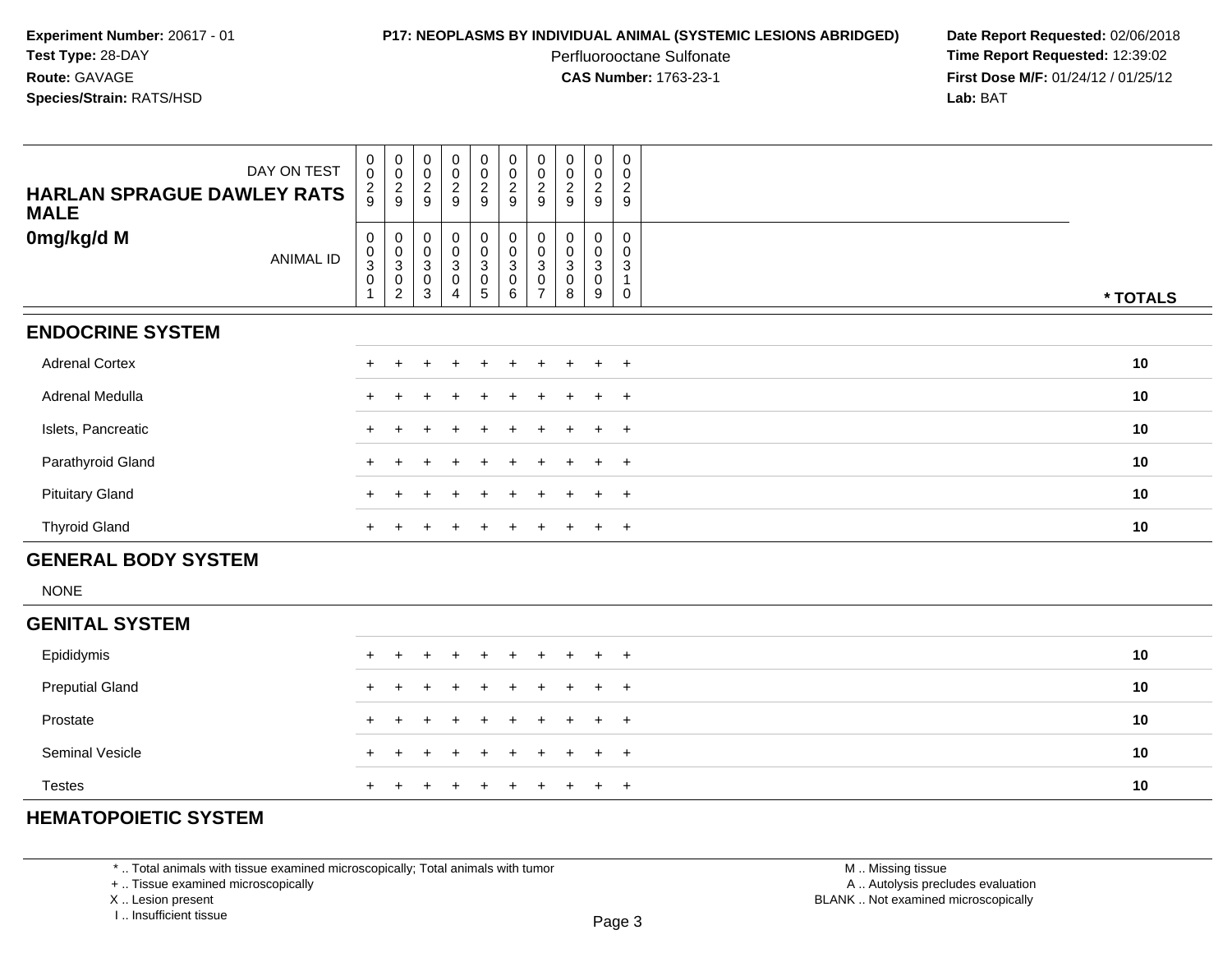# **P17: NEOPLASMS BY INDIVIDUAL ANIMAL (SYSTEMIC LESIONS ABRIDGED) Date Report Requested:** 02/06/2018

Perfluorooctane Sulfonate<br>CAS Number: 1763-23-1

 **Time Report Requested:** 12:39:02 **First Dose M/F:** 01/24/12 / 01/25/12<br>**Lab:** BAT **Lab:** BAT

| DAY ON TEST<br><b>HARLAN SPRAGUE DAWLEY RATS</b><br><b>MALE</b> | $\boldsymbol{0}$<br>$\mathbf 0$<br>$\frac{2}{9}$                                      | $\begin{array}{c} 0 \\ 0 \\ 2 \\ 9 \end{array}$     | $\begin{array}{c} 0 \\ 0 \\ 2 \\ 9 \end{array}$                                    | $\pmb{0}$<br>$\pmb{0}$<br>$\frac{2}{9}$                                                            | $\,0\,$<br>$\mathbf 0$<br>$\frac{2}{9}$                                             | $\pmb{0}$<br>$\pmb{0}$<br>$\overline{2}$<br>9                                  | $\pmb{0}$<br>$\pmb{0}$<br>$\overline{2}$<br>9                                         | 00029                                                           | $\mathbf 0$<br>$\mathbf 0$<br>$\frac{2}{9}$                                   | $\mathbf 0$<br>$\mathbf 0$<br>$\overline{c}$<br>$\boldsymbol{9}$          |          |
|-----------------------------------------------------------------|---------------------------------------------------------------------------------------|-----------------------------------------------------|------------------------------------------------------------------------------------|----------------------------------------------------------------------------------------------------|-------------------------------------------------------------------------------------|--------------------------------------------------------------------------------|---------------------------------------------------------------------------------------|-----------------------------------------------------------------|-------------------------------------------------------------------------------|---------------------------------------------------------------------------|----------|
| 0mg/kg/d M<br><b>ANIMAL ID</b>                                  | $\mathsf{O}$<br>$\pmb{0}$<br>$\ensuremath{\mathsf{3}}$<br>$\mathbf 0$<br>$\mathbf{1}$ | $\boldsymbol{0}$<br>$\frac{0}{3}$<br>$\overline{2}$ | $\begin{smallmatrix} 0\\0 \end{smallmatrix}$<br>$\overline{3}$ 0<br>$\overline{3}$ | $\mathbf 0$<br>$\overline{0}$<br>$\ensuremath{\mathsf{3}}$<br>$\pmb{0}$<br>$\overline{\mathbf{4}}$ | $\pmb{0}$<br>$\ddot{\mathbf{0}}$<br>$\overline{3}$<br>$\mathbf 0$<br>$\overline{5}$ | $\boldsymbol{0}$<br>$\pmb{0}$<br>$\ensuremath{\mathsf{3}}$<br>$\mathbf 0$<br>6 | $\mathbf 0$<br>$\Omega$<br>$\ensuremath{\mathsf{3}}$<br>$\mathbf 0$<br>$\overline{7}$ | 0<br>$\pmb{0}$<br>$\overline{3}$<br>$\pmb{0}$<br>$\overline{8}$ | $\mathbf 0$<br>$\mathbf 0$<br>$\mathbf{3}$<br>$\mathbf 0$<br>$\boldsymbol{9}$ | $\mathbf 0$<br>$\mathbf 0$<br>$\sqrt{3}$<br>$\overline{1}$<br>$\mathbf 0$ | * TOTALS |
| <b>Bone Marrow</b>                                              | $\ddot{}$                                                                             | $\div$                                              | $\ddot{}$                                                                          | $\ddot{}$                                                                                          | $\ddot{}$                                                                           | +                                                                              |                                                                                       | $\ddot{}$                                                       | $+$                                                                           | $+$                                                                       | 10       |
| Lymph Node, Mandibular                                          | $+$                                                                                   | $\pm$                                               |                                                                                    | $\div$                                                                                             | $\div$                                                                              | ÷                                                                              |                                                                                       |                                                                 | $+$                                                                           | $+$                                                                       | 8        |
| Lymph Node, Mesenteric                                          | $\ddot{}$                                                                             |                                                     |                                                                                    |                                                                                                    |                                                                                     |                                                                                |                                                                                       | $\mathbf +$                                                     | M                                                                             | $+$                                                                       | 9        |
| Spleen                                                          | <b>+</b>                                                                              |                                                     |                                                                                    |                                                                                                    |                                                                                     |                                                                                |                                                                                       |                                                                 | $\div$                                                                        | $+$                                                                       | 10       |
| Thymus                                                          | $\ddot{}$                                                                             | $+$                                                 | $+$                                                                                | $\ddot{}$                                                                                          | $\ddot{}$                                                                           | М                                                                              | $+$                                                                                   | $+$                                                             | $+$                                                                           | $+$                                                                       | 9        |
| <b>INTEGUMENTARY SYSTEM</b>                                     |                                                                                       |                                                     |                                                                                    |                                                                                                    |                                                                                     |                                                                                |                                                                                       |                                                                 |                                                                               |                                                                           |          |
| Mammary Gland                                                   | $\ddot{}$                                                                             | $\pm$                                               |                                                                                    | $\ddot{}$                                                                                          |                                                                                     | ÷                                                                              |                                                                                       | $\mathbf +$                                                     | $\ddot{}$                                                                     | $+$                                                                       | 10       |
| Skin                                                            | $\ddot{}$                                                                             |                                                     |                                                                                    |                                                                                                    |                                                                                     |                                                                                |                                                                                       |                                                                 | $\ddot{}$                                                                     | $+$                                                                       | 10       |
| <b>MUSCULOSKELETAL SYSTEM</b>                                   |                                                                                       |                                                     |                                                                                    |                                                                                                    |                                                                                     |                                                                                |                                                                                       |                                                                 |                                                                               |                                                                           |          |
| Bone                                                            | $\ddot{}$                                                                             | $\ddot{}$                                           | $\ddot{}$                                                                          | $\ddot{}$                                                                                          | $\ddot{}$                                                                           | $\ddot{}$                                                                      | $\pm$                                                                                 | $\overline{+}$                                                  | $\ddot{}$                                                                     | $+$                                                                       | 10       |
| <b>NERVOUS SYSTEM</b>                                           |                                                                                       |                                                     |                                                                                    |                                                                                                    |                                                                                     |                                                                                |                                                                                       |                                                                 |                                                                               |                                                                           |          |
| <b>Brain</b>                                                    | $\ddot{}$                                                                             | $\pm$                                               | $\overline{ }$                                                                     | $\ddot{}$                                                                                          | $\ddot{}$                                                                           | $\div$                                                                         | $\div$                                                                                | $\overline{+}$                                                  | $+$                                                                           | $+$                                                                       | 10       |
| <b>RESPIRATORY SYSTEM</b>                                       |                                                                                       |                                                     |                                                                                    |                                                                                                    |                                                                                     |                                                                                |                                                                                       |                                                                 |                                                                               |                                                                           |          |
| Lung                                                            | $\ddot{}$                                                                             | $\pm$                                               |                                                                                    | $\ddot{}$                                                                                          | $\div$                                                                              | ÷                                                                              |                                                                                       | $\mathbf +$                                                     | $\ddot{}$                                                                     | $+$                                                                       | 10       |
| Nose                                                            | $\ddot{}$                                                                             | $+$                                                 | $\overline{1}$                                                                     | $\ddot{}$                                                                                          | $\ddot{}$                                                                           | ÷                                                                              |                                                                                       | $\mathbf +$                                                     | $\overline{+}$                                                                | $+$                                                                       | 10       |
| Trachea                                                         |                                                                                       |                                                     |                                                                                    |                                                                                                    |                                                                                     |                                                                                |                                                                                       |                                                                 | $\div$                                                                        | $+$                                                                       | 10       |

\* .. Total animals with tissue examined microscopically; Total animals with tumor

+ .. Tissue examined microscopically

X .. Lesion present

I .. Insufficient tissue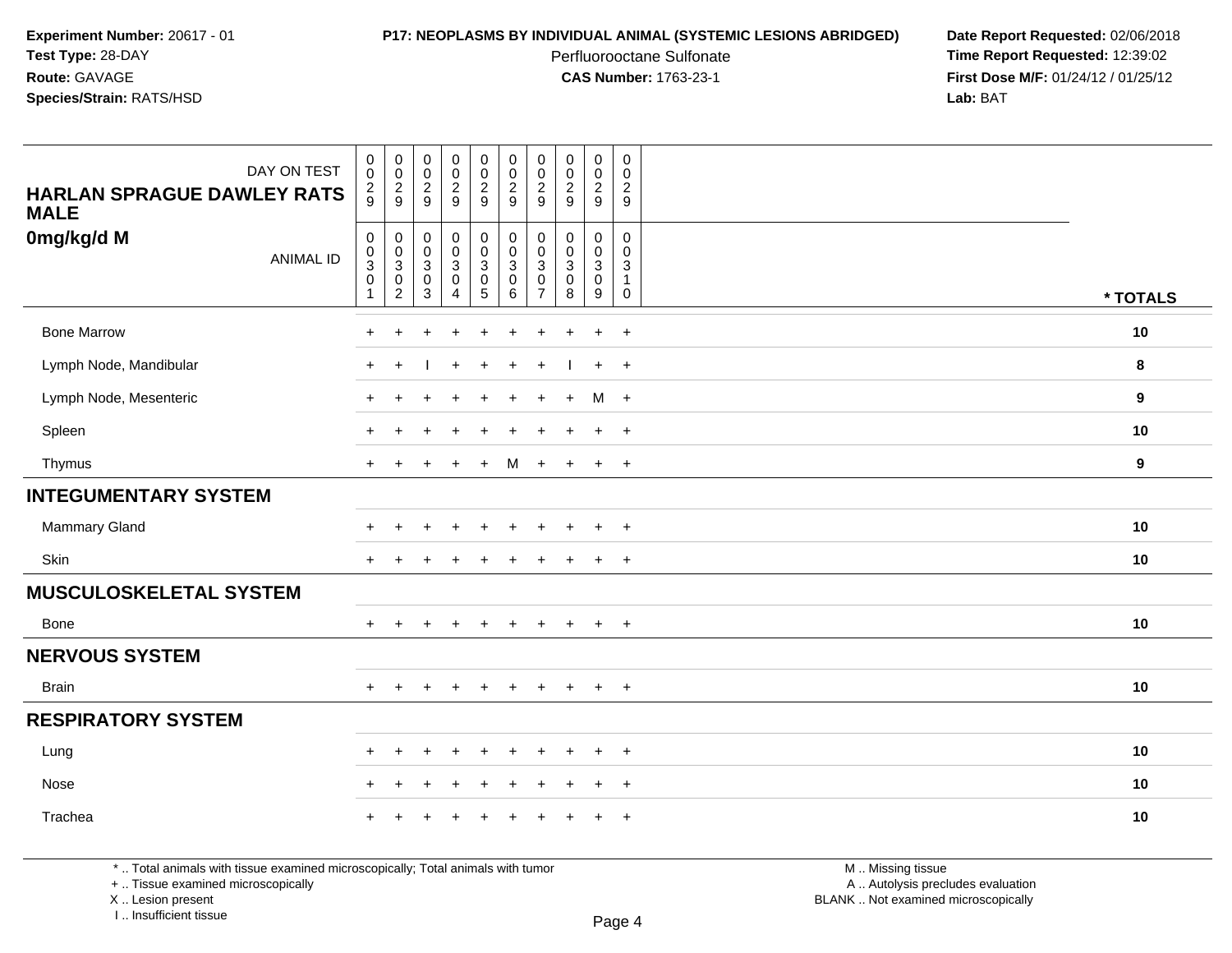## **P17: NEOPLASMS BY INDIVIDUAL ANIMAL (SYSTEMIC LESIONS ABRIDGED) Date Report Requested:** 02/06/2018

Perfluorooctane Sulfonate<br>CAS Number: 1763-23-1

 **Time Report Requested:** 12:39:02 **First Dose M/F:** 01/24/12 / 01/25/12<br>**Lab:** BAT **Lab:** BAT

| DAY ON TEST<br><b>HARLAN SPRAGUE DAWLEY RATS</b><br><b>MALE</b> | $_{\rm 0}^{\rm 0}$<br>$\frac{2}{9}$                          | 00029                                                                  | 00029                                                                               | $\begin{array}{c} 0 \\ 0 \\ 2 \\ 9 \end{array}$                     | $\begin{array}{c} 0 \\ 0 \\ 2 \\ 9 \end{array}$                     | $\begin{array}{c} 0 \\ 0 \\ 2 \\ 9 \end{array}$                       | $_{\rm 0}^{\rm 0}$<br>$\frac{2}{9}$                                                                      | 0002                                                                | $\begin{smallmatrix} 0\\0 \end{smallmatrix}$<br>$\frac{2}{9}$ | $\pmb{0}$<br>$\mathbf 0$<br>$\overline{c}$<br>$\boldsymbol{9}$ |          |
|-----------------------------------------------------------------|--------------------------------------------------------------|------------------------------------------------------------------------|-------------------------------------------------------------------------------------|---------------------------------------------------------------------|---------------------------------------------------------------------|-----------------------------------------------------------------------|----------------------------------------------------------------------------------------------------------|---------------------------------------------------------------------|---------------------------------------------------------------|----------------------------------------------------------------|----------|
| 0mg/kg/d M<br>ANIMAL ID                                         | $\begin{smallmatrix} 0\\0\\3 \end{smallmatrix}$<br>$\pmb{0}$ | $\begin{smallmatrix} 0\0\0\3 \end{smallmatrix}$<br>0<br>$\overline{c}$ | $\begin{matrix} 0 \\ 0 \end{matrix}$<br>$\ensuremath{\mathsf{3}}$<br>$\pmb{0}$<br>3 | $\begin{smallmatrix} 0\\0\\3 \end{smallmatrix}$<br>$\mathsf 0$<br>4 | $\begin{smallmatrix} 0\\0\\3 \end{smallmatrix}$<br>$\mathbf 0$<br>5 | $\begin{smallmatrix}0\\0\\3\end{smallmatrix}$<br>$\pmb{0}$<br>$\,6\,$ | $\begin{smallmatrix} 0\\0 \end{smallmatrix}$<br>$\ensuremath{\mathsf{3}}$<br>$\pmb{0}$<br>$\overline{ }$ | $\begin{smallmatrix}0\\0\end{smallmatrix}$<br>3<br>$\mathbf 0$<br>8 | 0<br>0<br>3<br>0<br>9                                         | 0<br>0<br>3<br>0                                               | * TOTALS |
| <b>SPECIAL SENSES SYSTEM</b>                                    |                                                              |                                                                        |                                                                                     |                                                                     |                                                                     |                                                                       |                                                                                                          |                                                                     |                                                               |                                                                |          |
| Eye                                                             |                                                              |                                                                        |                                                                                     | $\ddot{}$                                                           | $+$                                                                 | $+$                                                                   | $+$                                                                                                      | $+$                                                                 | $+$                                                           | $+$                                                            | 10       |
| Harderian Gland                                                 |                                                              |                                                                        |                                                                                     |                                                                     |                                                                     |                                                                       |                                                                                                          |                                                                     | $\ddot{+}$                                                    | $+$                                                            | 10       |
| <b>URINARY SYSTEM</b>                                           |                                                              |                                                                        |                                                                                     |                                                                     |                                                                     |                                                                       |                                                                                                          |                                                                     |                                                               |                                                                |          |
| Kidney                                                          |                                                              |                                                                        | ÷                                                                                   | +                                                                   | $+$                                                                 | $\pm$                                                                 | $\pm$                                                                                                    | $+$                                                                 | $\pm$                                                         | $+$                                                            | 10       |
| <b>Urinary Bladder</b>                                          |                                                              |                                                                        |                                                                                     |                                                                     |                                                                     |                                                                       |                                                                                                          |                                                                     | $\ddot{}$                                                     | $+$                                                            | 10       |
| <b>SYSTEMIC LESIONS</b>                                         |                                                              |                                                                        |                                                                                     |                                                                     |                                                                     |                                                                       |                                                                                                          |                                                                     |                                                               |                                                                |          |
| Multiple Organ                                                  |                                                              |                                                                        |                                                                                     |                                                                     |                                                                     |                                                                       |                                                                                                          |                                                                     | $\pm$                                                         | $+$                                                            | 10       |

\* .. Total animals with tissue examined microscopically; Total animals with tumor

+ .. Tissue examined microscopically

X .. Lesion present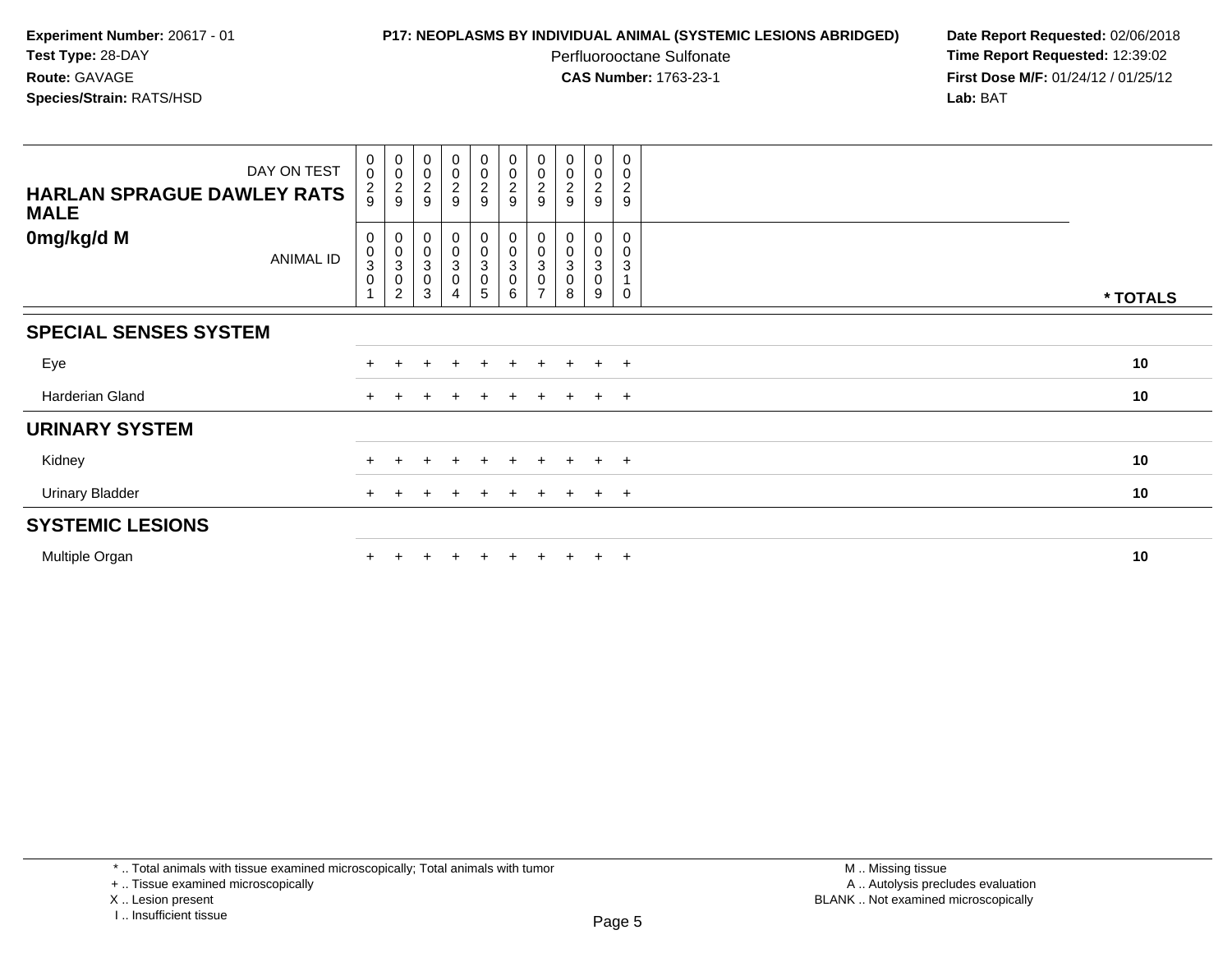# **P17: NEOPLASMS BY INDIVIDUAL ANIMAL (SYSTEMIC LESIONS ABRIDGED) Date Report Requested:** 02/06/2018

Perfluorooctane Sulfonate<br>CAS Number: 1763-23-1

 **Time Report Requested:** 12:39:02 **First Dose M/F:** 01/24/12 / 01/25/12<br>**Lab:** BAT **Lab:** BAT

| DAY ON TEST<br><b>HARLAN SPRAGUE DAWLEY RATS</b><br><b>MALE</b> | 0<br>$\mathbf 0$<br>$\frac{2}{9}$                                | 0<br>0<br>$\frac{2}{9}$       | $\pmb{0}$<br>$\mathbf 0$<br>$\frac{2}{9}$ | 0<br>$\pmb{0}$<br>$\frac{2}{9}$                                    | 0<br>$\mathbf 0$<br>$\frac{2}{9}$                  | $\boldsymbol{0}$<br>$\frac{0}{2}$                        | 0<br>0<br>$\frac{2}{9}$                                 | 0<br>0<br>$\overline{c}$<br>$\boldsymbol{9}$ | $\mathbf 0$<br>0<br>$\frac{2}{9}$ | 0<br>0<br>$\frac{2}{9}$      |          |
|-----------------------------------------------------------------|------------------------------------------------------------------|-------------------------------|-------------------------------------------|--------------------------------------------------------------------|----------------------------------------------------|----------------------------------------------------------|---------------------------------------------------------|----------------------------------------------|-----------------------------------|------------------------------|----------|
| .312mg/kg/d M<br><b>ANIMAL ID</b>                               | 0<br>$\pmb{0}$<br>$\overline{3}$<br>$\mathbf{1}$<br>$\mathbf{1}$ | 0<br>0<br>3<br>$\overline{c}$ | 0<br>0<br>3<br>1<br>3                     | 0<br>$\pmb{0}$<br>$\overline{3}$<br>$\mathbf{1}$<br>$\overline{4}$ | 0<br>$\bar{0}$<br>$\mathbf{3}$<br>$\mathbf 1$<br>5 | 0<br>$\overline{0}$<br>$\sqrt{3}$<br>$\overline{1}$<br>6 | 0<br>$\mathbf 0$<br>3<br>$\mathbf{1}$<br>$\overline{7}$ | 0<br>$\mathbf 0$<br>3<br>1<br>8              | 0<br>0<br>3<br>$\mathbf{1}$<br>9  | 0<br>0<br>3<br>$\frac{2}{0}$ | * TOTALS |
| <b>ALIMENTARY SYSTEM</b>                                        |                                                                  |                               |                                           |                                                                    |                                                    |                                                          |                                                         |                                              |                                   |                              |          |
| Liver                                                           |                                                                  | $\ddot{}$                     |                                           | $\ddot{}$                                                          | $\ddot{}$                                          | $\ddot{}$                                                | $\ddot{}$                                               | $\div$                                       | $\ddot{}$                         | $+$                          | 10       |
| Pancreas                                                        | $+$                                                              | $\ddot{}$                     |                                           | $\overline{+}$                                                     | $\ddot{}$                                          | $\ddot{}$                                                | $\ddot{}$                                               | $\ddot{}$                                    | $+$                               | $+$                          | $10$     |
| <b>CARDIOVASCULAR SYSTEM</b><br><b>NONE</b>                     |                                                                  |                               |                                           |                                                                    |                                                    |                                                          |                                                         |                                              |                                   |                              |          |
| <b>ENDOCRINE SYSTEM</b>                                         |                                                                  |                               |                                           |                                                                    |                                                    |                                                          |                                                         |                                              |                                   |                              |          |
| <b>Thyroid Gland</b>                                            | $+$                                                              | $\overline{+}$                | $\pm$                                     | $+$                                                                | $+$                                                | $+$                                                      | $+$                                                     | $+$                                          | $+$                               | $+$                          | 10       |
| <b>GENERAL BODY SYSTEM</b><br><b>NONE</b>                       |                                                                  |                               |                                           |                                                                    |                                                    |                                                          |                                                         |                                              |                                   |                              |          |
| <b>GENITAL SYSTEM</b>                                           |                                                                  |                               |                                           |                                                                    |                                                    |                                                          |                                                         |                                              |                                   |                              |          |
| <b>Testes</b>                                                   | $+$                                                              | $\ddot{}$                     | $+$                                       | $+$                                                                | $+$                                                | $+$                                                      | $+$                                                     | $+$                                          | $+$                               | $+$                          | 10       |
| <b>HEMATOPOIETIC SYSTEM</b>                                     |                                                                  |                               |                                           |                                                                    |                                                    |                                                          |                                                         |                                              |                                   |                              |          |
| <b>Bone Marrow</b>                                              | +                                                                | $\div$                        |                                           | $\div$                                                             | ÷                                                  |                                                          | ÷                                                       |                                              | $\ddot{}$                         | $+$                          | 10       |
| Spleen                                                          | $+$                                                              | $\pm$                         |                                           | $\overline{+}$                                                     | $\ddot{}$                                          | $\pm$                                                    | $\ddot{}$                                               | $\pm$                                        | $+$                               | $+$                          | 10       |
| <b>INTEGUMENTARY SYSTEM</b>                                     |                                                                  |                               |                                           |                                                                    |                                                    |                                                          |                                                         |                                              |                                   |                              |          |
| <b>NONE</b>                                                     |                                                                  |                               |                                           |                                                                    |                                                    |                                                          |                                                         |                                              |                                   |                              |          |

**MUSCULOSKELETAL SYSTEM**

\* .. Total animals with tissue examined microscopically; Total animals with tumor

+ .. Tissue examined microscopically

X .. Lesion present

I .. Insufficient tissue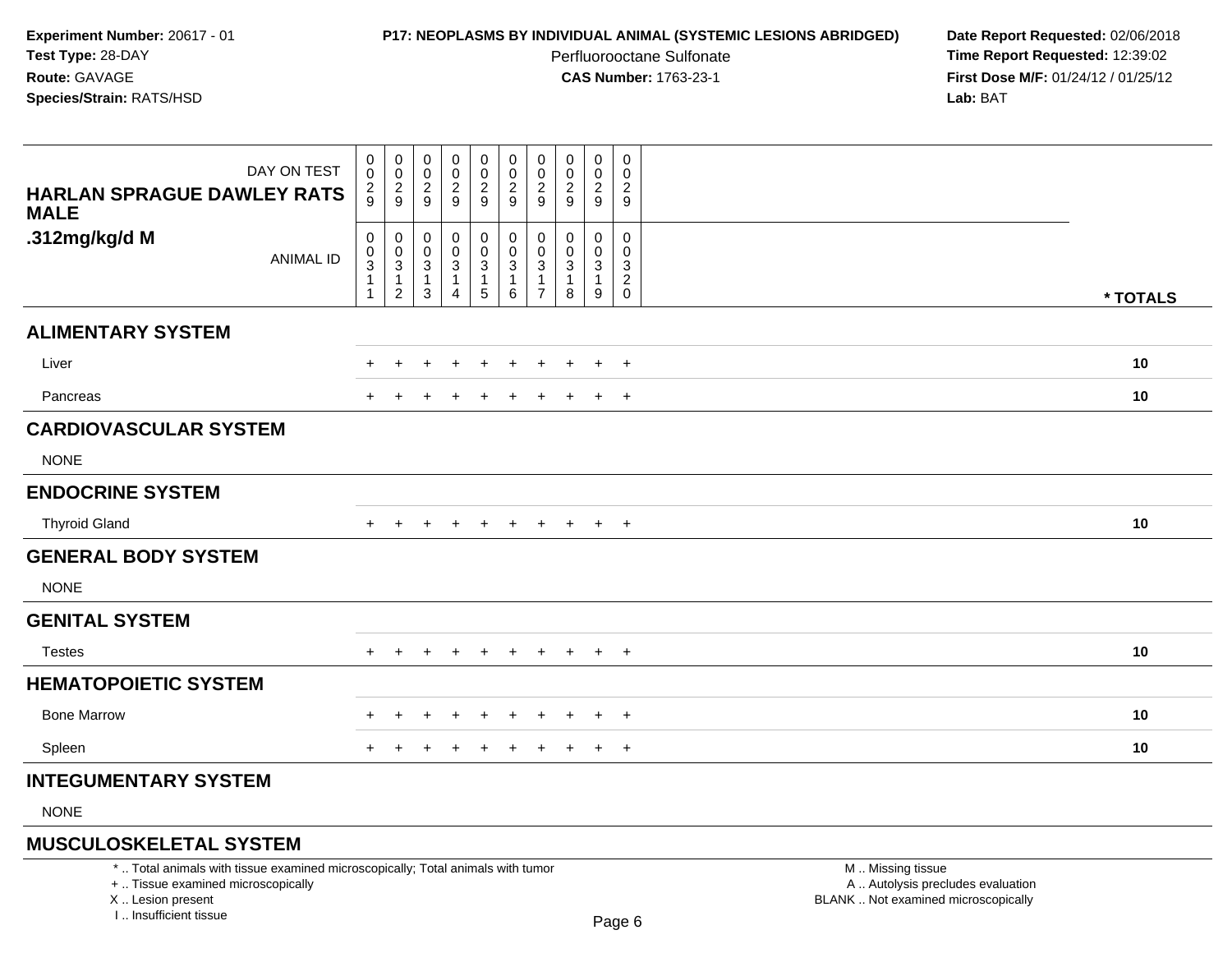## **P17: NEOPLASMS BY INDIVIDUAL ANIMAL (SYSTEMIC LESIONS ABRIDGED) Date Report Requested:** 02/06/2018

Perfluorooctane Sulfonate<br>CAS Number: 1763-23-1

 **Time Report Requested:** 12:39:02 **First Dose M/F:** 01/24/12 / 01/25/12<br>**Lab:** BAT **Lab:** BAT

| DAY ON TEST<br><b>HARLAN SPRAGUE DAWLEY RATS</b><br><b>MALE</b> | 0<br>$\mathbf 0$<br>$\frac{2}{9}$                     | $\begin{smallmatrix} 0\\0 \end{smallmatrix}$<br>$\frac{2}{9}$ | $\begin{array}{c} 0 \\ 0 \\ 2 \\ 9 \end{array}$ | $\begin{array}{c} 0 \\ 0 \\ 2 \\ 9 \end{array}$                      | $\begin{array}{c} 0 \\ 0 \\ 2 \\ 9 \end{array}$ | 00029                                                 | 0<br>$\pmb{0}$<br>$\frac{2}{9}$                       | 0<br>$\pmb{0}$<br>$\boldsymbol{2}$<br>9 | 0<br>$\mathbf 0$<br>$\frac{2}{9}$ | 0<br>0<br>$\overline{c}$<br>$9\,$                                              |          |  |
|-----------------------------------------------------------------|-------------------------------------------------------|---------------------------------------------------------------|-------------------------------------------------|----------------------------------------------------------------------|-------------------------------------------------|-------------------------------------------------------|-------------------------------------------------------|-----------------------------------------|-----------------------------------|--------------------------------------------------------------------------------|----------|--|
| .312mg/kg/d M<br><b>ANIMAL ID</b>                               | 0<br>$\pmb{0}$<br>$\ensuremath{\mathsf{3}}$<br>1<br>1 | 0<br>$\pmb{0}$<br>3<br>$\mathbf{1}$<br>$\overline{c}$         | 0<br>$_{3}^{\rm 0}$<br>$\mathbf{1}$<br>3        | $\begin{smallmatrix} 0\\0\\3 \end{smallmatrix}$<br>$\mathbf{1}$<br>4 | 0<br>$_{3}^{\rm 0}$<br>5                        | $\pmb{0}$<br>$\frac{0}{3}$<br>$\overline{1}$<br>$\,6$ | 0<br>0<br>$\ensuremath{\mathsf{3}}$<br>$\overline{7}$ | 0<br>$\mathbf 0$<br>$\sqrt{3}$<br>8     | $\mathbf{0}$<br>0<br>3<br>9       | $\mathbf 0$<br>0<br>$\ensuremath{\mathsf{3}}$<br>$\boldsymbol{2}$<br>$\pmb{0}$ | * TOTALS |  |
| <b>NONE</b>                                                     |                                                       |                                                               |                                                 |                                                                      |                                                 |                                                       |                                                       |                                         |                                   |                                                                                |          |  |
| <b>NERVOUS SYSTEM</b>                                           |                                                       |                                                               |                                                 |                                                                      |                                                 |                                                       |                                                       |                                         |                                   |                                                                                |          |  |
| <b>NONE</b>                                                     |                                                       |                                                               |                                                 |                                                                      |                                                 |                                                       |                                                       |                                         |                                   |                                                                                |          |  |
| <b>RESPIRATORY SYSTEM</b>                                       |                                                       |                                                               |                                                 |                                                                      |                                                 |                                                       |                                                       |                                         |                                   |                                                                                |          |  |
| Nose                                                            | $+$                                                   | $\pm$                                                         |                                                 | $\ddot{}$                                                            | $+$                                             | $+$                                                   | $+$                                                   | $+$                                     | $+$ $+$                           |                                                                                | 10       |  |
| <b>SPECIAL SENSES SYSTEM</b>                                    |                                                       |                                                               |                                                 |                                                                      |                                                 |                                                       |                                                       |                                         |                                   |                                                                                |          |  |
| <b>NONE</b>                                                     |                                                       |                                                               |                                                 |                                                                      |                                                 |                                                       |                                                       |                                         |                                   |                                                                                |          |  |
| <b>URINARY SYSTEM</b>                                           |                                                       |                                                               |                                                 |                                                                      |                                                 |                                                       |                                                       |                                         |                                   |                                                                                |          |  |
| Kidney                                                          | $+$                                                   | $\div$                                                        | ÷                                               | $+$                                                                  | $\ddot{}$                                       | $+$                                                   | $+$                                                   | $+$                                     | $+$                               | $+$                                                                            | 10       |  |
| <b>SYSTEMIC LESIONS</b>                                         |                                                       |                                                               |                                                 |                                                                      |                                                 |                                                       |                                                       |                                         |                                   |                                                                                |          |  |
| Multiple Organ                                                  |                                                       |                                                               |                                                 | $\ddot{}$                                                            | $\pm$                                           |                                                       |                                                       | $+$                                     | $+$                               | $+$                                                                            | 10       |  |

+ .. Tissue examined microscopically

X .. Lesion present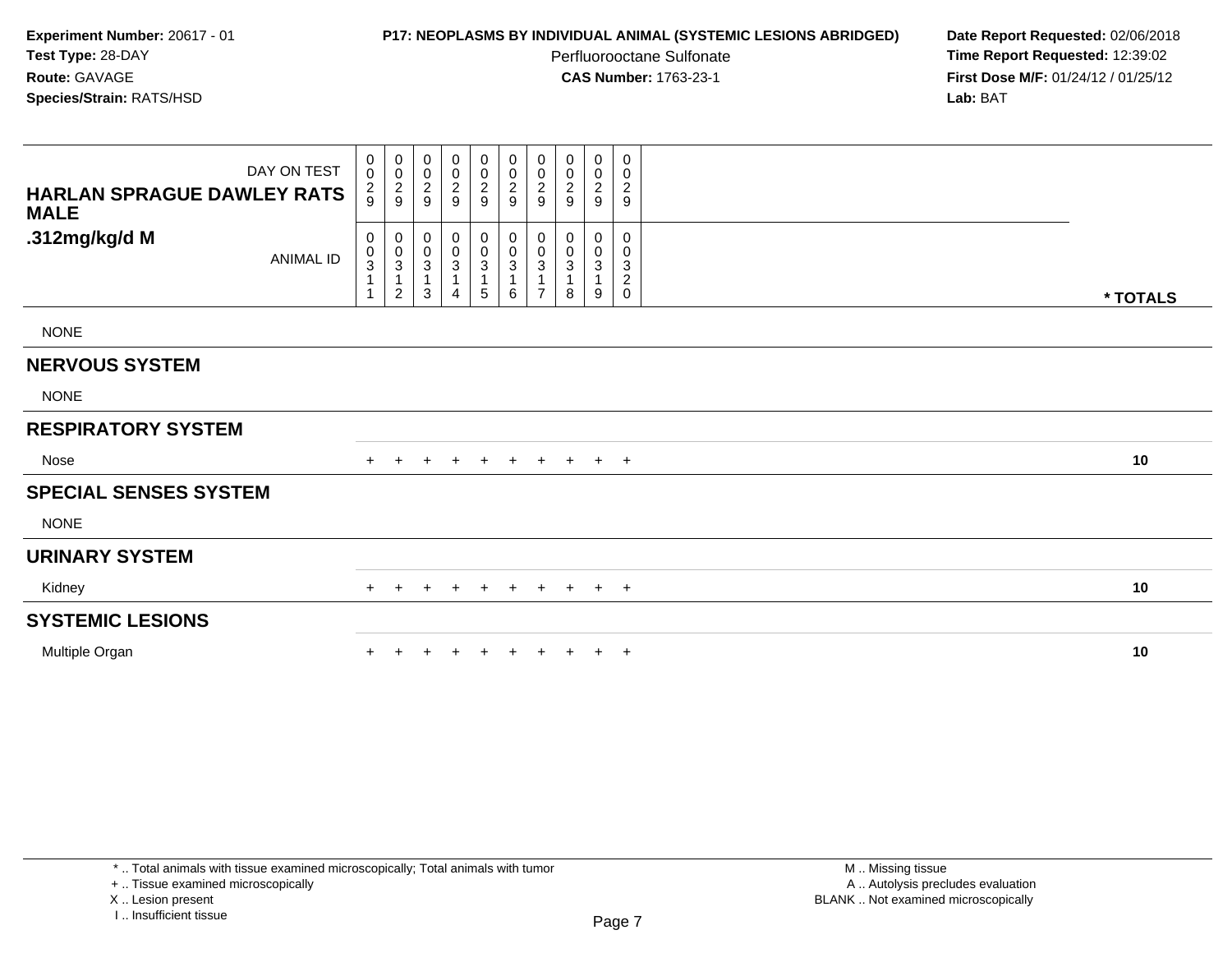# **P17: NEOPLASMS BY INDIVIDUAL ANIMAL (SYSTEMIC LESIONS ABRIDGED) Date Report Requested:** 02/06/2018

Perfluorooctane Sulfonate<br>CAS Number: 1763-23-1

 **Time Report Requested:** 12:39:02 **First Dose M/F:** 01/24/12 / 01/25/12<br>**Lab:** BAT **Lab:** BAT

| DAY ON TEST<br><b>HARLAN SPRAGUE DAWLEY RATS</b><br><b>MALE</b> | $\boldsymbol{0}$<br>0<br>$\frac{2}{9}$    | $\mathbf 0$<br>$\mathbf 0$<br>$\frac{2}{9}$ | 0<br>$\,0\,$<br>$\frac{2}{9}$         | 0<br>$\boldsymbol{0}$<br>$\frac{2}{9}$                          | $\mathbf 0$<br>$\pmb{0}$<br>$\frac{2}{9}$ | $\pmb{0}$<br>$\pmb{0}$<br>$\frac{2}{9}$            | 0<br>0<br>$\overline{c}$<br>9                            | 0<br>0<br>$\boldsymbol{2}$<br>9      | 0<br>0<br>$\frac{2}{9}$      | 0<br>$\mathbf 0$<br>$\overline{c}$<br>$\boldsymbol{9}$ |          |
|-----------------------------------------------------------------|-------------------------------------------|---------------------------------------------|---------------------------------------|-----------------------------------------------------------------|-------------------------------------------|----------------------------------------------------|----------------------------------------------------------|--------------------------------------|------------------------------|--------------------------------------------------------|----------|
| .625mg/kg/d M<br><b>ANIMAL ID</b>                               | 0<br>0<br>$\frac{3}{2}$<br>$\overline{1}$ | 0<br>$\mathbf 0$<br>$\frac{3}{2}$           | 0<br>0<br>$\sqrt{3}$<br>$\frac{2}{3}$ | 0<br>$\mathsf{O}$<br>$\begin{array}{c} 3 \\ 2 \\ 4 \end{array}$ | 0<br>$\mathsf{O}\xspace$<br>$\frac{3}{2}$ | $\boldsymbol{0}$<br>$\mathbf 0$<br>$\frac{3}{2}$ 6 | 0<br>$\Omega$<br>3<br>$\boldsymbol{2}$<br>$\overline{7}$ | 0<br>0<br>3<br>$\boldsymbol{2}$<br>8 | 0<br>0<br>3<br>$\frac{2}{9}$ | 0<br>0<br>$\sqrt{3}$<br>$\ensuremath{\mathsf{3}}$<br>0 | * TOTALS |
| <b>ALIMENTARY SYSTEM</b>                                        |                                           |                                             |                                       |                                                                 |                                           |                                                    |                                                          |                                      |                              |                                                        |          |
| Liver                                                           |                                           | $\div$                                      |                                       | $\ddot{}$                                                       | $\ddot{}$                                 |                                                    | ٠                                                        |                                      | $\pm$                        | $+$                                                    | 10       |
| Pancreas                                                        |                                           |                                             |                                       |                                                                 |                                           |                                                    |                                                          |                                      | $\ddot{}$                    | $+$                                                    | 10       |
| <b>CARDIOVASCULAR SYSTEM</b>                                    |                                           |                                             |                                       |                                                                 |                                           |                                                    |                                                          |                                      |                              |                                                        |          |
| <b>NONE</b>                                                     |                                           |                                             |                                       |                                                                 |                                           |                                                    |                                                          |                                      |                              |                                                        |          |
| <b>ENDOCRINE SYSTEM</b>                                         |                                           |                                             |                                       |                                                                 |                                           |                                                    |                                                          |                                      |                              |                                                        |          |
| <b>Thyroid Gland</b>                                            | $+$                                       | $\pm$                                       |                                       | $\ddot{}$                                                       | $\ddot{}$                                 | $+$                                                | $+$                                                      | $\pm$                                | $+$                          | $+$                                                    | 10       |
| <b>GENERAL BODY SYSTEM</b>                                      |                                           |                                             |                                       |                                                                 |                                           |                                                    |                                                          |                                      |                              |                                                        |          |
| <b>NONE</b>                                                     |                                           |                                             |                                       |                                                                 |                                           |                                                    |                                                          |                                      |                              |                                                        |          |
| <b>GENITAL SYSTEM</b>                                           |                                           |                                             |                                       |                                                                 |                                           |                                                    |                                                          |                                      |                              |                                                        |          |
| <b>Testes</b>                                                   | $+$                                       | $\pm$                                       | ÷                                     | $+$                                                             | $+$                                       | $\pm$                                              | $+$                                                      | $+$                                  | $+$                          | $+$                                                    | 10       |
| <b>HEMATOPOIETIC SYSTEM</b>                                     |                                           |                                             |                                       |                                                                 |                                           |                                                    |                                                          |                                      |                              |                                                        |          |
| <b>Bone Marrow</b>                                              | ÷                                         | $\div$                                      |                                       | $\div$                                                          | $\ddot{}$                                 | $\overline{ }$                                     |                                                          |                                      | $\ddot{}$                    | $+$                                                    | 10       |
| Spleen                                                          |                                           |                                             |                                       |                                                                 |                                           |                                                    |                                                          |                                      | $\ddot{}$                    | $+$                                                    | 10       |
| <b>INTEGUMENTARY SYSTEM</b>                                     |                                           |                                             |                                       |                                                                 |                                           |                                                    |                                                          |                                      |                              |                                                        |          |
| <b>NONE</b>                                                     |                                           |                                             |                                       |                                                                 |                                           |                                                    |                                                          |                                      |                              |                                                        |          |

**MUSCULOSKELETAL SYSTEM**

\* .. Total animals with tissue examined microscopically; Total animals with tumor

+ .. Tissue examined microscopically

X .. Lesion present

I .. Insufficient tissue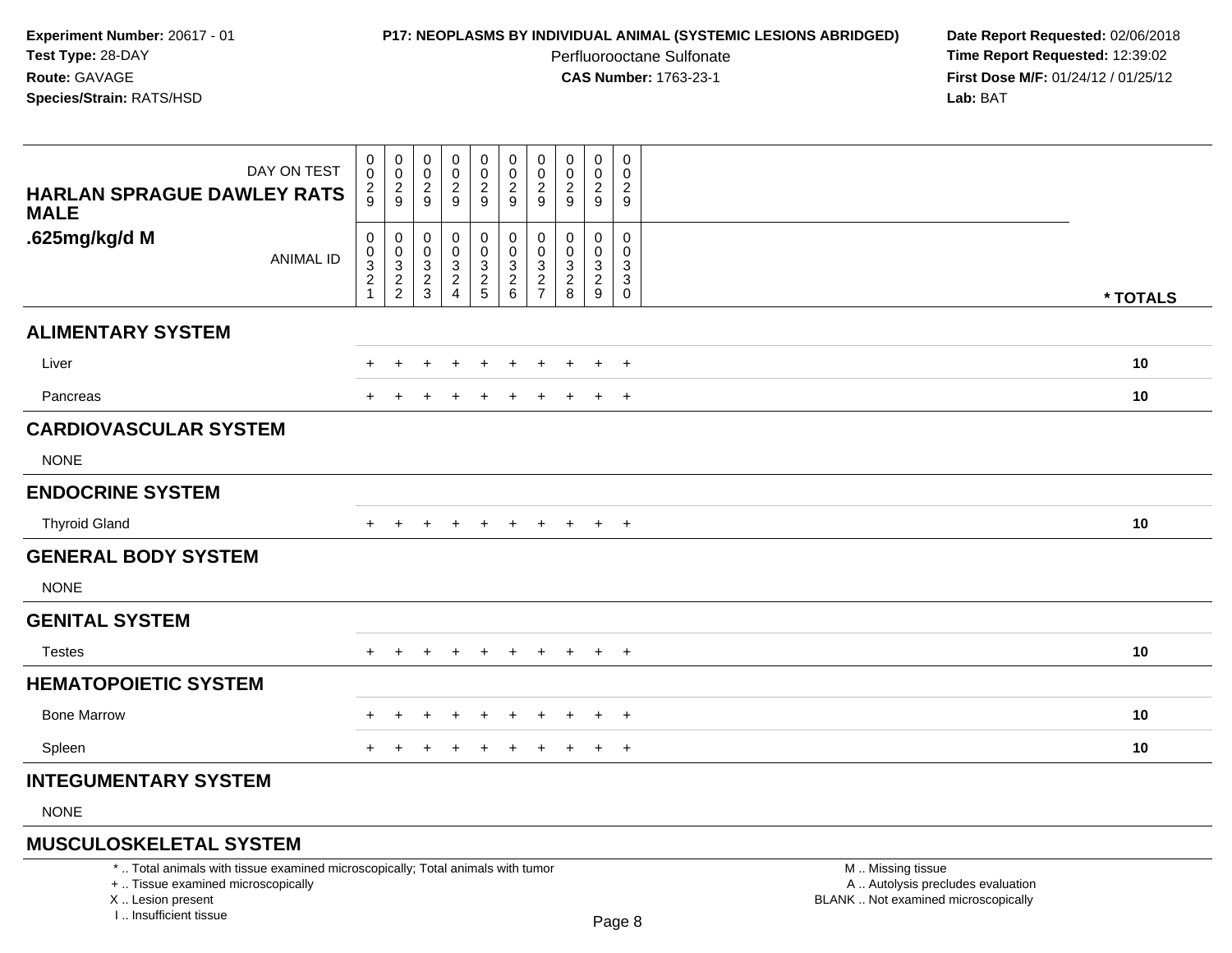## **P17: NEOPLASMS BY INDIVIDUAL ANIMAL (SYSTEMIC LESIONS ABRIDGED) Date Report Requested:** 02/06/2018

Perfluorooctane Sulfonate<br>CAS Number: 1763-23-1

 **Time Report Requested:** 12:39:02 **First Dose M/F:** 01/24/12 / 01/25/12<br>**Lab:** BAT **Lab:** BAT

| DAY ON TEST<br><b>HARLAN SPRAGUE DAWLEY RATS</b><br><b>MALE</b> | 0<br>$\mathsf{O}\xspace$<br>$\frac{2}{9}$ | $\begin{smallmatrix}0\\0\end{smallmatrix}$<br>$\frac{2}{9}$ | $\pmb{0}$<br>$\pmb{0}$<br>$\frac{2}{9}$              | $\begin{array}{c} 0 \\ 0 \\ 2 \\ 9 \end{array}$ | $\overline{0}$<br>$\frac{0}{2}$ | 0<br>$\frac{0}{2}$ | 0<br>$\pmb{0}$<br>$\boldsymbol{2}$<br>9              | 0<br>$\pmb{0}$<br>$\overline{\mathbf{c}}$<br>9 | 0<br>$\boldsymbol{0}$<br>$\frac{2}{9}$                     | 0<br>0<br>$\overline{c}$<br>$\boldsymbol{9}$ |          |
|-----------------------------------------------------------------|-------------------------------------------|-------------------------------------------------------------|------------------------------------------------------|-------------------------------------------------|---------------------------------|--------------------|------------------------------------------------------|------------------------------------------------|------------------------------------------------------------|----------------------------------------------|----------|
| .625mg/kg/d M<br><b>ANIMAL ID</b>                               | 0<br>$_{3}^{\rm 0}$<br>$\boldsymbol{2}$   | 0<br>$_{3}^{\rm 0}$<br>$\overline{c}$<br>$\overline{c}$     | 0<br>$\begin{array}{c} 0 \\ 3 \\ 2 \\ 3 \end{array}$ | 0<br>0<br>3<br>2<br>4                           | 0<br>0<br>3<br>2<br>5           | $0003$<br>$26$     | 0<br>0<br>$\ensuremath{\mathsf{3}}$<br>$\frac{2}{7}$ | 0<br>0<br>3<br>$\boldsymbol{2}$<br>8           | 0<br>0<br>$\mathbf{3}$<br>$\overline{\mathbf{c}}$<br>$9\,$ | 0<br>0<br>3<br>3<br>0                        | * TOTALS |
| <b>NONE</b>                                                     |                                           |                                                             |                                                      |                                                 |                                 |                    |                                                      |                                                |                                                            |                                              |          |
| <b>NERVOUS SYSTEM</b>                                           |                                           |                                                             |                                                      |                                                 |                                 |                    |                                                      |                                                |                                                            |                                              |          |
| <b>NONE</b>                                                     |                                           |                                                             |                                                      |                                                 |                                 |                    |                                                      |                                                |                                                            |                                              |          |
| <b>RESPIRATORY SYSTEM</b>                                       |                                           |                                                             |                                                      |                                                 |                                 |                    |                                                      |                                                |                                                            |                                              |          |
| Nose                                                            | $+$                                       | $+$                                                         | $+$                                                  | $+$                                             | $+$                             | $+$                |                                                      | $+$ $+$ $+$ $+$                                |                                                            |                                              | 10       |
| <b>SPECIAL SENSES SYSTEM</b>                                    |                                           |                                                             |                                                      |                                                 |                                 |                    |                                                      |                                                |                                                            |                                              |          |
| <b>NONE</b>                                                     |                                           |                                                             |                                                      |                                                 |                                 |                    |                                                      |                                                |                                                            |                                              |          |
| <b>URINARY SYSTEM</b>                                           |                                           |                                                             |                                                      |                                                 |                                 |                    |                                                      |                                                |                                                            |                                              |          |
| Kidney                                                          | $+$                                       |                                                             |                                                      | $+$                                             | $+$                             | $+$                | $+$                                                  | $+$                                            | $+$                                                        | $+$                                          | 10       |
| <b>SYSTEMIC LESIONS</b>                                         |                                           |                                                             |                                                      |                                                 |                                 |                    |                                                      |                                                |                                                            |                                              |          |
| Multiple Organ                                                  |                                           |                                                             |                                                      | $\div$                                          | $\pm$                           |                    | $\ddot{}$                                            | $+$                                            | $+$                                                        | $+$                                          | 10       |

+ .. Tissue examined microscopically

X .. Lesion present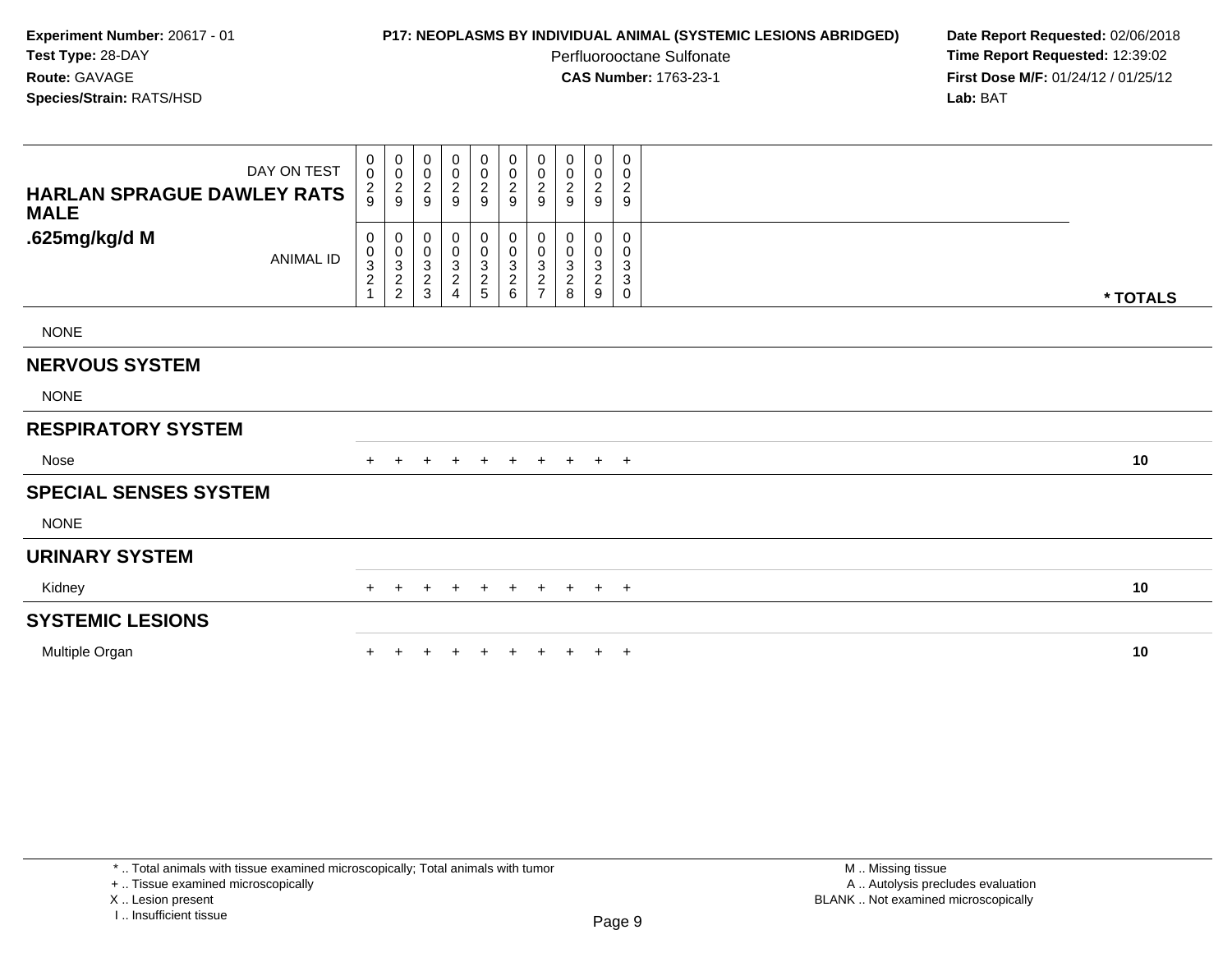# **P17: NEOPLASMS BY INDIVIDUAL ANIMAL (SYSTEMIC LESIONS ABRIDGED) Date Report Requested:** 02/06/2018

Perfluorooctane Sulfonate<br>CAS Number: 1763-23-1

 **Time Report Requested:** 12:39:02 **First Dose M/F:** 01/24/12 / 01/25/12<br>**Lab:** BAT **Lab:** BAT

| DAY ON TEST<br><b>HARLAN SPRAGUE DAWLEY RATS</b><br><b>MALE</b> | 0<br>$\mathbf 0$<br>$\frac{2}{9}$                                                          | 0<br>$\mathbf 0$<br>$\overline{a}$<br>9 | 0<br>$\mathbf 0$<br>$\boldsymbol{2}$<br>9                                    | $\pmb{0}$<br>$\mathsf 0$<br>$\overline{c}$<br>9 | 0<br>$\overline{0}$<br>$\overline{c}$<br>9 | $\pmb{0}$<br>$\frac{0}{2}$<br>$\overline{9}$                   | 0<br>$\mathbf 0$<br>$\overline{2}$<br>9   | 0<br>0<br>$\overline{c}$<br>9 | $\mathbf 0$<br>0<br>$\overline{a}$<br>9    | $\mathbf 0$<br>0<br>$\overline{c}$<br>9 |          |
|-----------------------------------------------------------------|--------------------------------------------------------------------------------------------|-----------------------------------------|------------------------------------------------------------------------------|-------------------------------------------------|--------------------------------------------|----------------------------------------------------------------|-------------------------------------------|-------------------------------|--------------------------------------------|-----------------------------------------|----------|
| 1.25mg/kg/d M<br><b>ANIMAL ID</b>                               | 0<br>$\mathbf 0$<br>$\ensuremath{\mathsf{3}}$<br>$\ensuremath{\mathsf{3}}$<br>$\mathbf{1}$ | 0<br>0<br>3<br>3<br>$\overline{c}$      | 0<br>$\Omega$<br>$\ensuremath{\mathsf{3}}$<br>$\ensuremath{\mathsf{3}}$<br>3 | 0<br>0<br>$\frac{3}{3}$<br>$\overline{4}$       | 0<br>0<br>$\frac{3}{3}$                    | 0<br>$\mathbf 0$<br>$\begin{array}{c} 3 \\ 3 \\ 6 \end{array}$ | 0<br>$\Omega$<br>3<br>3<br>$\overline{7}$ | 0<br>$\Omega$<br>3<br>3<br>8  | 0<br>$\mathbf 0$<br>$\mathbf{3}$<br>3<br>9 | $\Omega$<br>$\Omega$<br>3<br>4<br>0     | * TOTALS |
| <b>ALIMENTARY SYSTEM</b>                                        |                                                                                            |                                         |                                                                              |                                                 |                                            |                                                                |                                           |                               |                                            |                                         |          |
| Liver                                                           |                                                                                            |                                         |                                                                              | $\div$                                          |                                            |                                                                |                                           |                               | $\ddot{}$                                  | $+$                                     | 10       |
| Pancreas                                                        | $\ddot{}$                                                                                  |                                         |                                                                              | $\overline{+}$                                  | $\ddot{}$                                  | $\ddot{}$                                                      | +                                         | $\pm$                         | $+$                                        | $+$                                     | 10       |
| <b>CARDIOVASCULAR SYSTEM</b>                                    |                                                                                            |                                         |                                                                              |                                                 |                                            |                                                                |                                           |                               |                                            |                                         |          |
| <b>NONE</b>                                                     |                                                                                            |                                         |                                                                              |                                                 |                                            |                                                                |                                           |                               |                                            |                                         |          |
| <b>ENDOCRINE SYSTEM</b>                                         |                                                                                            |                                         |                                                                              |                                                 |                                            |                                                                |                                           |                               |                                            |                                         |          |
| <b>Thyroid Gland</b>                                            | $\pm$                                                                                      | $\pm$                                   | $\div$                                                                       | $\overline{+}$                                  | $\ddot{}$                                  | $\pm$                                                          | $\pm$                                     | $+$                           | $+$                                        | $+$                                     | 10       |
| <b>GENERAL BODY SYSTEM</b>                                      |                                                                                            |                                         |                                                                              |                                                 |                                            |                                                                |                                           |                               |                                            |                                         |          |
| <b>NONE</b>                                                     |                                                                                            |                                         |                                                                              |                                                 |                                            |                                                                |                                           |                               |                                            |                                         |          |
| <b>GENITAL SYSTEM</b>                                           |                                                                                            |                                         |                                                                              |                                                 |                                            |                                                                |                                           |                               |                                            |                                         |          |
| <b>Testes</b>                                                   | $+$                                                                                        |                                         |                                                                              |                                                 |                                            |                                                                | $\ddot{}$                                 |                               | $+$                                        | $+$                                     | 10       |
| <b>HEMATOPOIETIC SYSTEM</b>                                     |                                                                                            |                                         |                                                                              |                                                 |                                            |                                                                |                                           |                               |                                            |                                         |          |
| <b>Bone Marrow</b>                                              |                                                                                            |                                         |                                                                              | $\overline{ }$                                  | $\div$                                     |                                                                | ÷                                         | $\pm$                         | $\overline{+}$                             | $+$                                     | 10       |
| Spleen                                                          |                                                                                            |                                         |                                                                              |                                                 |                                            |                                                                |                                           |                               | $\ddot{}$                                  | $+$                                     | 10       |
| <b>INTEGUMENTARY SYSTEM</b>                                     |                                                                                            |                                         |                                                                              |                                                 |                                            |                                                                |                                           |                               |                                            |                                         |          |
| $\mathbf{N}$                                                    |                                                                                            |                                         |                                                                              |                                                 |                                            |                                                                |                                           |                               |                                            |                                         |          |

NONE

# **MUSCULOSKELETAL SYSTEM**

\* .. Total animals with tissue examined microscopically; Total animals with tumor

+ .. Tissue examined microscopically

X .. Lesion present

I .. Insufficient tissue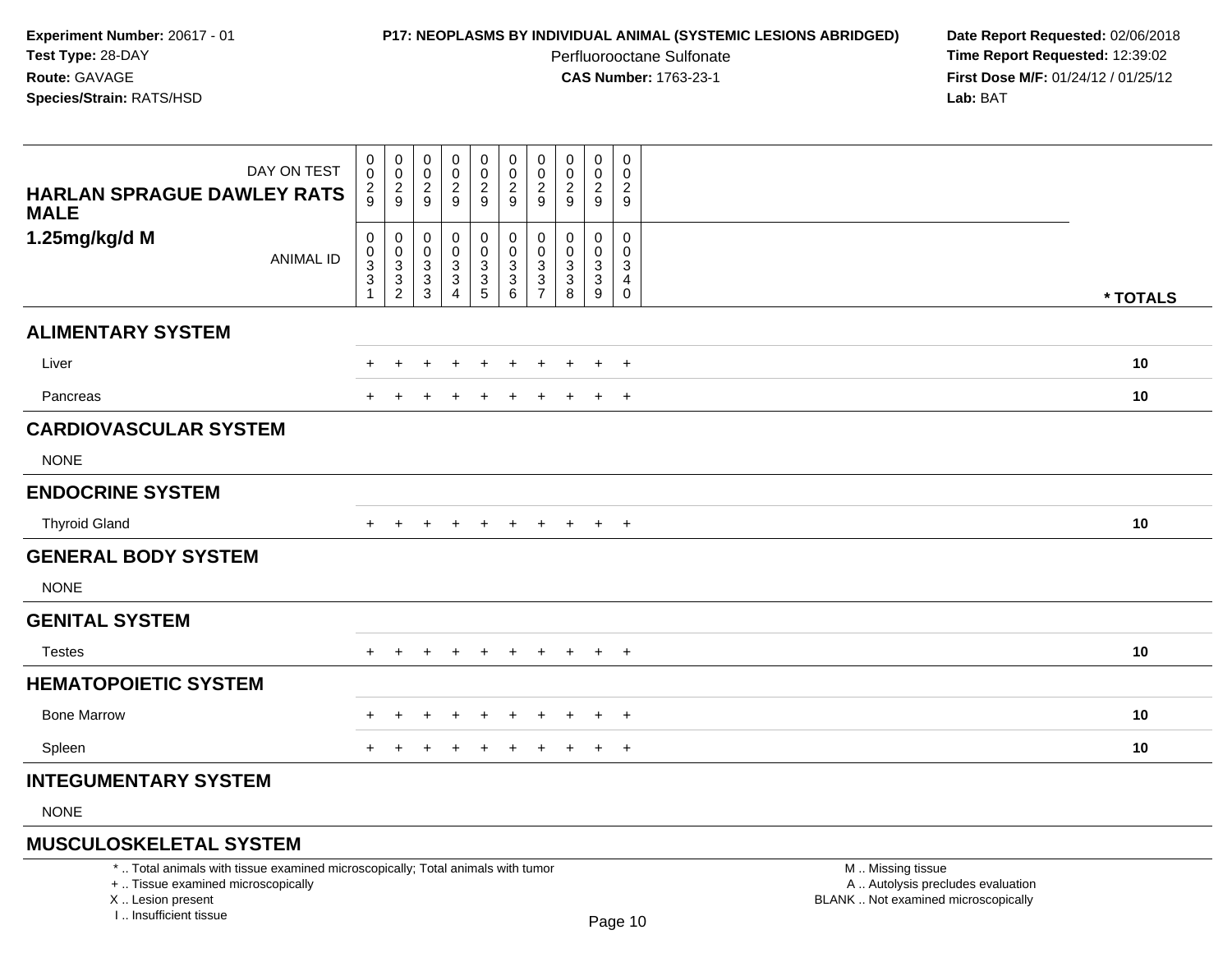# **P17: NEOPLASMS BY INDIVIDUAL ANIMAL (SYSTEMIC LESIONS ABRIDGED) Date Report Requested:** 02/06/2018

Perfluorooctane Sulfonate<br>CAS Number: 1763-23-1

 **Time Report Requested:** 12:39:02 **First Dose M/F:** 01/24/12 / 01/25/12<br>**Lab:** BAT **Lab:** BAT

| DAY ON TEST<br><b>HARLAN SPRAGUE DAWLEY RATS</b><br><b>MALE</b> | 0<br>$\mathbf 0$<br>$\frac{2}{9}$                           | $_{\rm 0}^{\rm 0}$<br>$\frac{2}{9}$                                                                  | 0<br>$\mathbf 0$<br>$\frac{2}{9}$             | $\begin{array}{c} 0 \\ 0 \\ 2 \\ 9 \end{array}$ | 0<br>$\frac{0}{2}$      | 0<br>$\frac{0}{2}$                      | 0<br>$\pmb{0}$<br>$\frac{2}{9}$                            | $\boldsymbol{0}$<br>$\pmb{0}$<br>$\overline{2}$<br>9 | 0<br>$\pmb{0}$<br>$\frac{2}{9}$             | 0<br>0<br>$\overline{c}$<br>$\boldsymbol{9}$ |          |
|-----------------------------------------------------------------|-------------------------------------------------------------|------------------------------------------------------------------------------------------------------|-----------------------------------------------|-------------------------------------------------|-------------------------|-----------------------------------------|------------------------------------------------------------|------------------------------------------------------|---------------------------------------------|----------------------------------------------|----------|
| 1.25mg/kg/d M<br><b>ANIMAL ID</b>                               | 0<br>$\pmb{0}$<br>$\ensuremath{\mathsf{3}}$<br>$\mathbf{3}$ | $\mathbf 0$<br>$\pmb{0}$<br>$\ensuremath{\mathsf{3}}$<br>$\ensuremath{\mathsf{3}}$<br>$\overline{c}$ | 0<br>$_3^0$<br>$\ensuremath{\mathsf{3}}$<br>3 | 0<br>$\frac{0}{3}$<br>3<br>4                    | 0<br>$\frac{0}{3}$<br>5 | $\mathbf 0$<br>$\frac{0}{3}$<br>$\,6\,$ | 0<br>0<br>$\ensuremath{\mathsf{3}}$<br>3<br>$\overline{ }$ | 0<br>0<br>3<br>3<br>8                                | 0<br>0<br>$\mathbf{3}$<br>$\mathbf{3}$<br>9 | 0<br>0<br>$\sqrt{3}$<br>4<br>0               | * TOTALS |
| <b>NONE</b>                                                     |                                                             |                                                                                                      |                                               |                                                 |                         |                                         |                                                            |                                                      |                                             |                                              |          |
| <b>NERVOUS SYSTEM</b>                                           |                                                             |                                                                                                      |                                               |                                                 |                         |                                         |                                                            |                                                      |                                             |                                              |          |
| <b>NONE</b>                                                     |                                                             |                                                                                                      |                                               |                                                 |                         |                                         |                                                            |                                                      |                                             |                                              |          |
| <b>RESPIRATORY SYSTEM</b>                                       |                                                             |                                                                                                      |                                               |                                                 |                         |                                         |                                                            |                                                      |                                             |                                              |          |
| Nose                                                            | $+$                                                         | $+$                                                                                                  | $\pm$                                         | $+$                                             | $+$                     | $+$                                     |                                                            | + + + +                                              |                                             |                                              | 10       |
| <b>SPECIAL SENSES SYSTEM</b>                                    |                                                             |                                                                                                      |                                               |                                                 |                         |                                         |                                                            |                                                      |                                             |                                              |          |
| <b>NONE</b>                                                     |                                                             |                                                                                                      |                                               |                                                 |                         |                                         |                                                            |                                                      |                                             |                                              |          |
| <b>URINARY SYSTEM</b>                                           |                                                             |                                                                                                      |                                               |                                                 |                         |                                         |                                                            |                                                      |                                             |                                              |          |
| Kidney                                                          | $+$                                                         |                                                                                                      |                                               | $+$                                             | $+$                     | $+$                                     | $+$                                                        | $+$                                                  | $+$                                         | $+$                                          | 10       |
| <b>SYSTEMIC LESIONS</b>                                         |                                                             |                                                                                                      |                                               |                                                 |                         |                                         |                                                            |                                                      |                                             |                                              |          |
| Multiple Organ                                                  |                                                             |                                                                                                      |                                               |                                                 |                         |                                         |                                                            | $+$                                                  | $\pm$                                       | $+$                                          | 10       |

+ .. Tissue examined microscopically

X .. Lesion present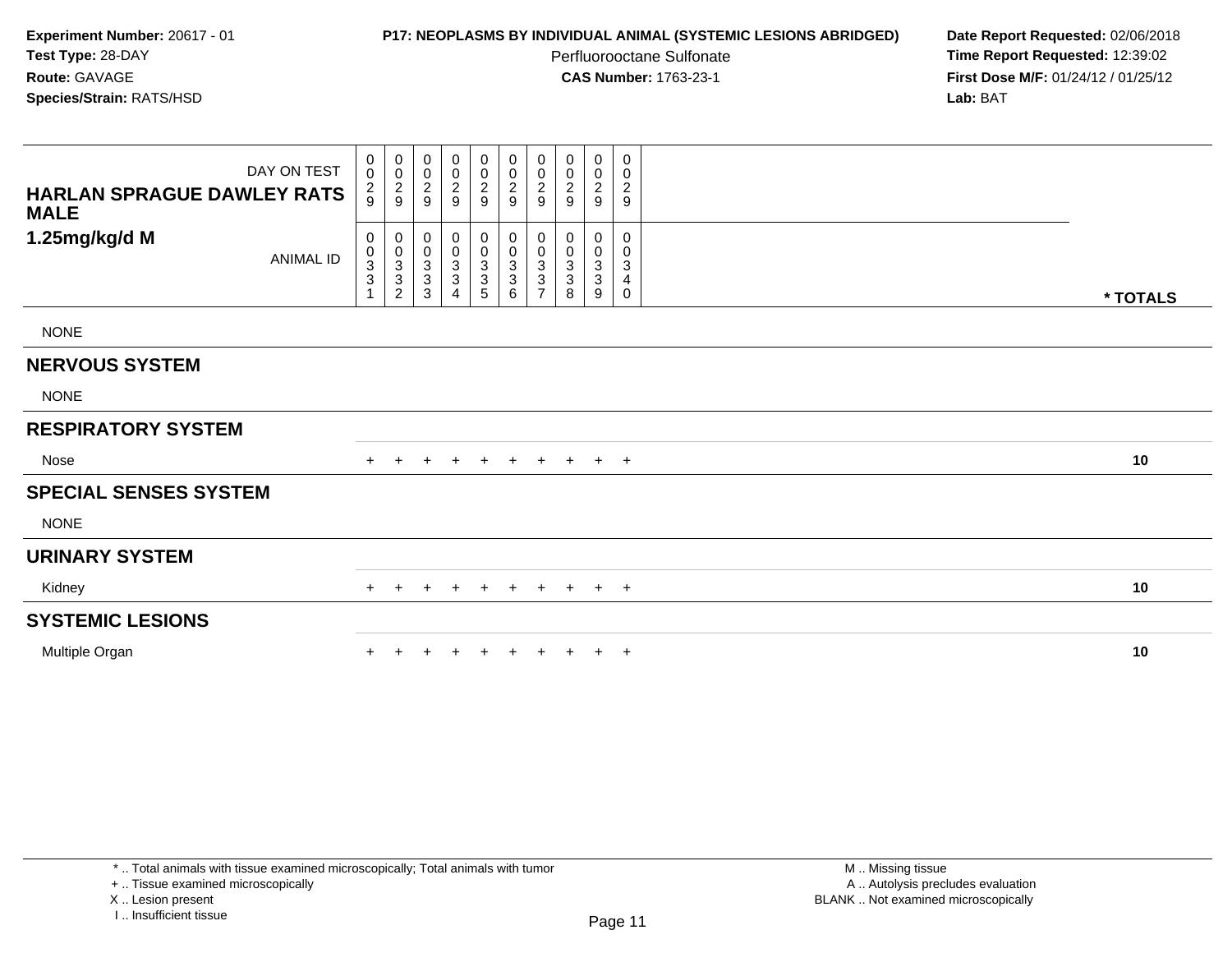# **P17: NEOPLASMS BY INDIVIDUAL ANIMAL (SYSTEMIC LESIONS ABRIDGED) Date Report Requested:** 02/06/2018

Perfluorooctane Sulfonate<br>CAS Number: 1763-23-1

 **Time Report Requested:** 12:39:02 **First Dose M/F:** 01/24/12 / 01/25/12<br>**Lab:** BAT **Lab:** BAT

|                                                  | $\pmb{0}$                                 | $\,0\,$                                     | $\pmb{0}$                      | $\pmb{0}$                                 |                                                 | $\pmb{0}$                             | 0                            | 0                              | $\mathbf 0$                 | $\mathsf{O}$       |          |  |
|--------------------------------------------------|-------------------------------------------|---------------------------------------------|--------------------------------|-------------------------------------------|-------------------------------------------------|---------------------------------------|------------------------------|--------------------------------|-----------------------------|--------------------|----------|--|
| DAY ON TEST                                      | $\boldsymbol{0}$                          | $\mathbf 0$                                 | $\mathbf 0$                    | $\pmb{0}$                                 | 00029                                           | $\pmb{0}$                             | 0                            | $\pmb{0}$                      | $\mathbf 0$                 | 0                  |          |  |
| <b>HARLAN SPRAGUE DAWLEY RATS</b><br><b>MALE</b> | $\frac{2}{9}$                             | $\frac{2}{9}$                               | $\frac{2}{9}$                  | $\frac{2}{9}$                             |                                                 | $\frac{2}{9}$                         | $\overline{\mathbf{c}}$<br>9 | $\frac{2}{9}$                  | $\frac{2}{9}$               | $\frac{2}{9}$      |          |  |
| 2.5mg/kg/d M                                     | 0                                         | 0                                           | $\pmb{0}$                      | $\mathbf 0$                               | $\mathbf 0$                                     | 0                                     | 0                            | 0                              | 0                           | 0                  |          |  |
| <b>ANIMAL ID</b>                                 | $\pmb{0}$<br>$\ensuremath{\mathsf{3}}$    | $\pmb{0}$<br>$\ensuremath{\mathsf{3}}$      | 0<br>$\ensuremath{\mathsf{3}}$ | $\frac{0}{3}$                             | $\begin{array}{c} 0 \\ 3 \\ 4 \\ 5 \end{array}$ | $\pmb{0}$<br>$\overline{3}$           | $\mathbf 0$<br>3             | 0<br>$\ensuremath{\mathsf{3}}$ | $\mathbf 0$<br>$\mathbf{3}$ | 0<br>$\frac{3}{5}$ |          |  |
|                                                  | $\overline{\mathbf{4}}$<br>$\overline{1}$ | $\overline{\mathbf{4}}$<br>$\boldsymbol{2}$ | $\overline{4}$<br>3            | $\overline{\mathbf{4}}$<br>$\overline{4}$ |                                                 | $\begin{array}{c} 4 \\ 6 \end{array}$ | 4<br>$\overline{7}$          | 4<br>8                         | $\overline{4}$<br>9         | $\pmb{0}$          | * TOTALS |  |
| <b>ALIMENTARY SYSTEM</b>                         |                                           |                                             |                                |                                           |                                                 |                                       |                              |                                |                             |                    |          |  |
| Liver                                            |                                           |                                             |                                |                                           |                                                 |                                       |                              |                                | $\ddot{}$                   | $\ddot{}$          | 10       |  |
| Pancreas                                         |                                           |                                             |                                | $\div$                                    | $\ddot{}$                                       | ÷                                     | ÷                            |                                | $\ddot{}$                   | $+$                | 10       |  |
| <b>CARDIOVASCULAR SYSTEM</b>                     |                                           |                                             |                                |                                           |                                                 |                                       |                              |                                |                             |                    |          |  |
| <b>NONE</b>                                      |                                           |                                             |                                |                                           |                                                 |                                       |                              |                                |                             |                    |          |  |
| <b>ENDOCRINE SYSTEM</b>                          |                                           |                                             |                                |                                           |                                                 |                                       |                              |                                |                             |                    |          |  |
| <b>Thyroid Gland</b>                             | $+$                                       | $\pm$                                       |                                |                                           | $\ddot{}$                                       |                                       | $\ddot{}$                    |                                | $+$                         | $+$                | 10       |  |
| <b>GENERAL BODY SYSTEM</b>                       |                                           |                                             |                                |                                           |                                                 |                                       |                              |                                |                             |                    |          |  |
| <b>NONE</b>                                      |                                           |                                             |                                |                                           |                                                 |                                       |                              |                                |                             |                    |          |  |
| <b>GENITAL SYSTEM</b>                            |                                           |                                             |                                |                                           |                                                 |                                       |                              |                                |                             |                    |          |  |
| <b>Testes</b>                                    | $+$                                       | ÷                                           |                                | $\ddot{}$                                 | $\ddot{}$                                       | $\ddot{}$                             | $\pm$                        | $\pm$                          | $+$                         | $+$                | 10       |  |
| <b>HEMATOPOIETIC SYSTEM</b>                      |                                           |                                             |                                |                                           |                                                 |                                       |                              |                                |                             |                    |          |  |
| <b>Bone Marrow</b>                               |                                           |                                             |                                | $\div$                                    |                                                 | ÷                                     | ÷                            |                                | $\ddot{}$                   | $+$                | 10       |  |
| Spleen                                           | $\pm$                                     | ÷                                           | $\pm$                          | $\ddot{}$                                 | $\pm$                                           | $\ddot{}$                             | $\pm$                        | $+$                            | $+$                         | $+$                | 10       |  |
| <b>INTEGUMENTARY SYSTEM</b>                      |                                           |                                             |                                |                                           |                                                 |                                       |                              |                                |                             |                    |          |  |

NONE

# **MUSCULOSKELETAL SYSTEM**

\* .. Total animals with tissue examined microscopically; Total animals with tumor

+ .. Tissue examined microscopically

X .. Lesion present

I .. Insufficient tissue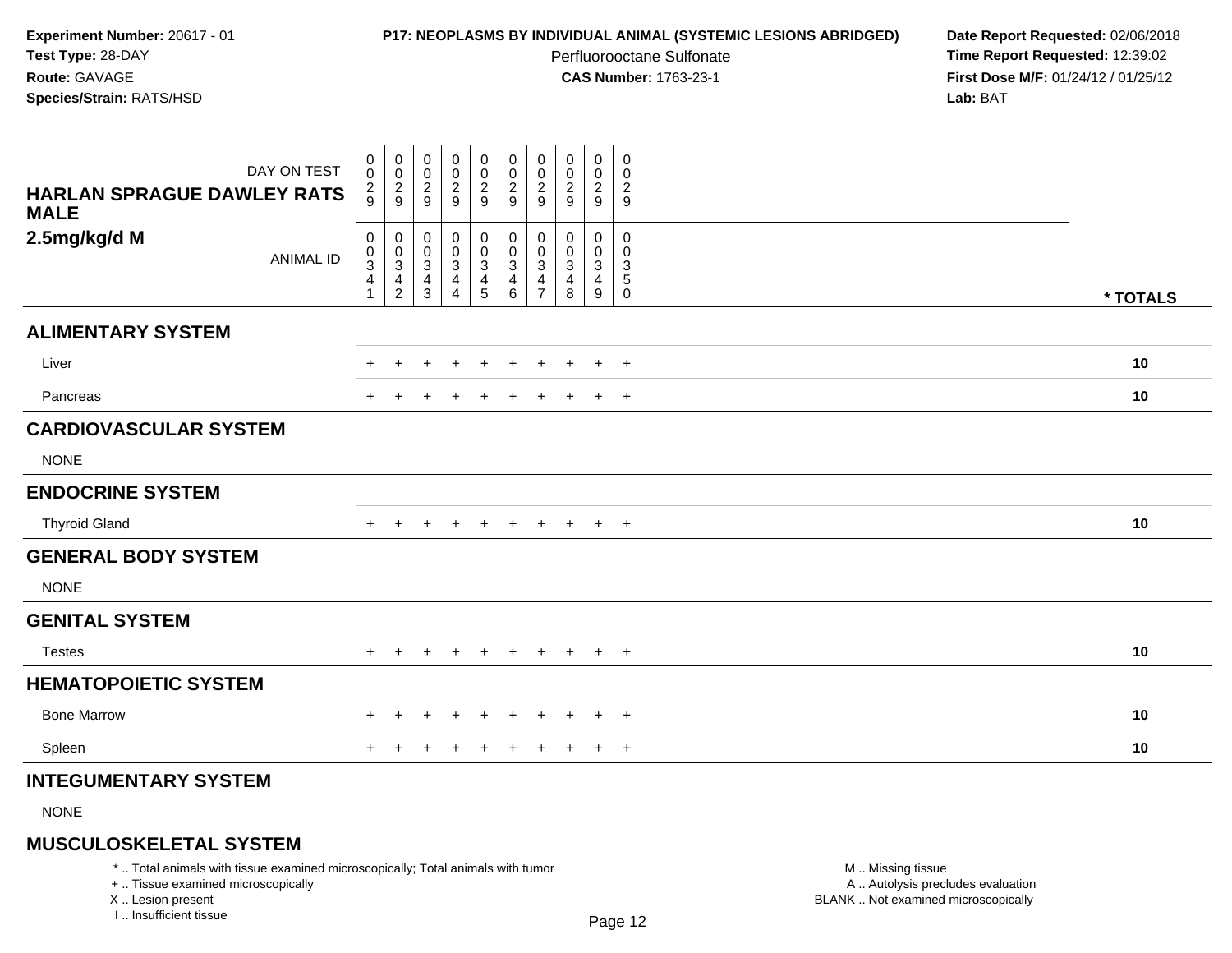# **P17: NEOPLASMS BY INDIVIDUAL ANIMAL (SYSTEMIC LESIONS ABRIDGED) Date Report Requested:** 02/06/2018

Perfluorooctane Sulfonate<br>CAS Number: 1763-23-1

 **Time Report Requested:** 12:39:02 **First Dose M/F:** 01/24/12 / 01/25/12<br>**Lab:** BAT **Lab:** BAT

| DAY ON TEST<br><b>HARLAN SPRAGUE DAWLEY RATS</b><br><b>MALE</b> | 0<br>$\pmb{0}$<br>$\frac{2}{9}$                                             | $\begin{smallmatrix} 0\\0 \end{smallmatrix}$<br>$\frac{2}{9}$      | $\begin{array}{c} 0 \\ 0 \\ 2 \\ 9 \end{array}$ | $\begin{array}{c} 0 \\ 0 \\ 2 \\ 9 \end{array}$           | $\begin{array}{c} 0 \\ 0 \\ 2 \\ 9 \end{array}$                  | 00029                                                             | 0<br>$\pmb{0}$<br>$\frac{2}{9}$                            | 0<br>$\pmb{0}$<br>$\boldsymbol{2}$<br>9                 | 0<br>$\mathbf 0$<br>$\frac{2}{9}$ | 0<br>0<br>$\overline{c}$<br>$9\,$                       |          |  |
|-----------------------------------------------------------------|-----------------------------------------------------------------------------|--------------------------------------------------------------------|-------------------------------------------------|-----------------------------------------------------------|------------------------------------------------------------------|-------------------------------------------------------------------|------------------------------------------------------------|---------------------------------------------------------|-----------------------------------|---------------------------------------------------------|----------|--|
| 2.5mg/kg/d M<br><b>ANIMAL ID</b>                                | 0<br>$\pmb{0}$<br>$\ensuremath{\mathsf{3}}$<br>$\overline{\mathbf{4}}$<br>1 | 0<br>$\pmb{0}$<br>$\ensuremath{\mathsf{3}}$<br>4<br>$\overline{c}$ | 0<br>$_{3}^{\rm 0}$<br>4<br>3                   | $\begin{smallmatrix} 0\\0\\3 \end{smallmatrix}$<br>4<br>4 | 0<br>$_{3}^{\rm 0}$<br>$\overline{\mathbf{4}}$<br>$\overline{5}$ | $\pmb{0}$<br>$_{3}^{\rm 0}$<br>$\overline{\mathbf{4}}$<br>$\,6\,$ | 0<br>0<br>$\ensuremath{\mathsf{3}}$<br>4<br>$\overline{z}$ | 0<br>$\mathbf 0$<br>$\ensuremath{\mathsf{3}}$<br>4<br>8 | $\mathbf{0}$<br>0<br>3<br>4<br>9  | $\mathbf 0$<br>0<br>$\ensuremath{\mathsf{3}}$<br>5<br>0 | * TOTALS |  |
| <b>NONE</b>                                                     |                                                                             |                                                                    |                                                 |                                                           |                                                                  |                                                                   |                                                            |                                                         |                                   |                                                         |          |  |
| <b>NERVOUS SYSTEM</b>                                           |                                                                             |                                                                    |                                                 |                                                           |                                                                  |                                                                   |                                                            |                                                         |                                   |                                                         |          |  |
| <b>NONE</b>                                                     |                                                                             |                                                                    |                                                 |                                                           |                                                                  |                                                                   |                                                            |                                                         |                                   |                                                         |          |  |
| <b>RESPIRATORY SYSTEM</b>                                       |                                                                             |                                                                    |                                                 |                                                           |                                                                  |                                                                   |                                                            |                                                         |                                   |                                                         |          |  |
| Nose                                                            | $+$                                                                         | $\pm$                                                              |                                                 | $\ddot{}$                                                 | $+$                                                              | $+$                                                               | $+$                                                        | $+$                                                     | $+$ $+$                           |                                                         | 10       |  |
| <b>SPECIAL SENSES SYSTEM</b>                                    |                                                                             |                                                                    |                                                 |                                                           |                                                                  |                                                                   |                                                            |                                                         |                                   |                                                         |          |  |
| <b>NONE</b>                                                     |                                                                             |                                                                    |                                                 |                                                           |                                                                  |                                                                   |                                                            |                                                         |                                   |                                                         |          |  |
| <b>URINARY SYSTEM</b>                                           |                                                                             |                                                                    |                                                 |                                                           |                                                                  |                                                                   |                                                            |                                                         |                                   |                                                         |          |  |
| Kidney                                                          | $+$                                                                         | $\div$                                                             | ÷                                               | $+$                                                       | $\ddot{}$                                                        | $+$                                                               | $+$                                                        | $+$                                                     | $+$                               | $+$                                                     | 10       |  |
| <b>SYSTEMIC LESIONS</b>                                         |                                                                             |                                                                    |                                                 |                                                           |                                                                  |                                                                   |                                                            |                                                         |                                   |                                                         |          |  |
| Multiple Organ                                                  |                                                                             |                                                                    |                                                 | $\ddot{}$                                                 | $\pm$                                                            |                                                                   | $\ddot{}$                                                  | $+$                                                     | $+$                               | $+$                                                     | 10       |  |

+ .. Tissue examined microscopically

X .. Lesion present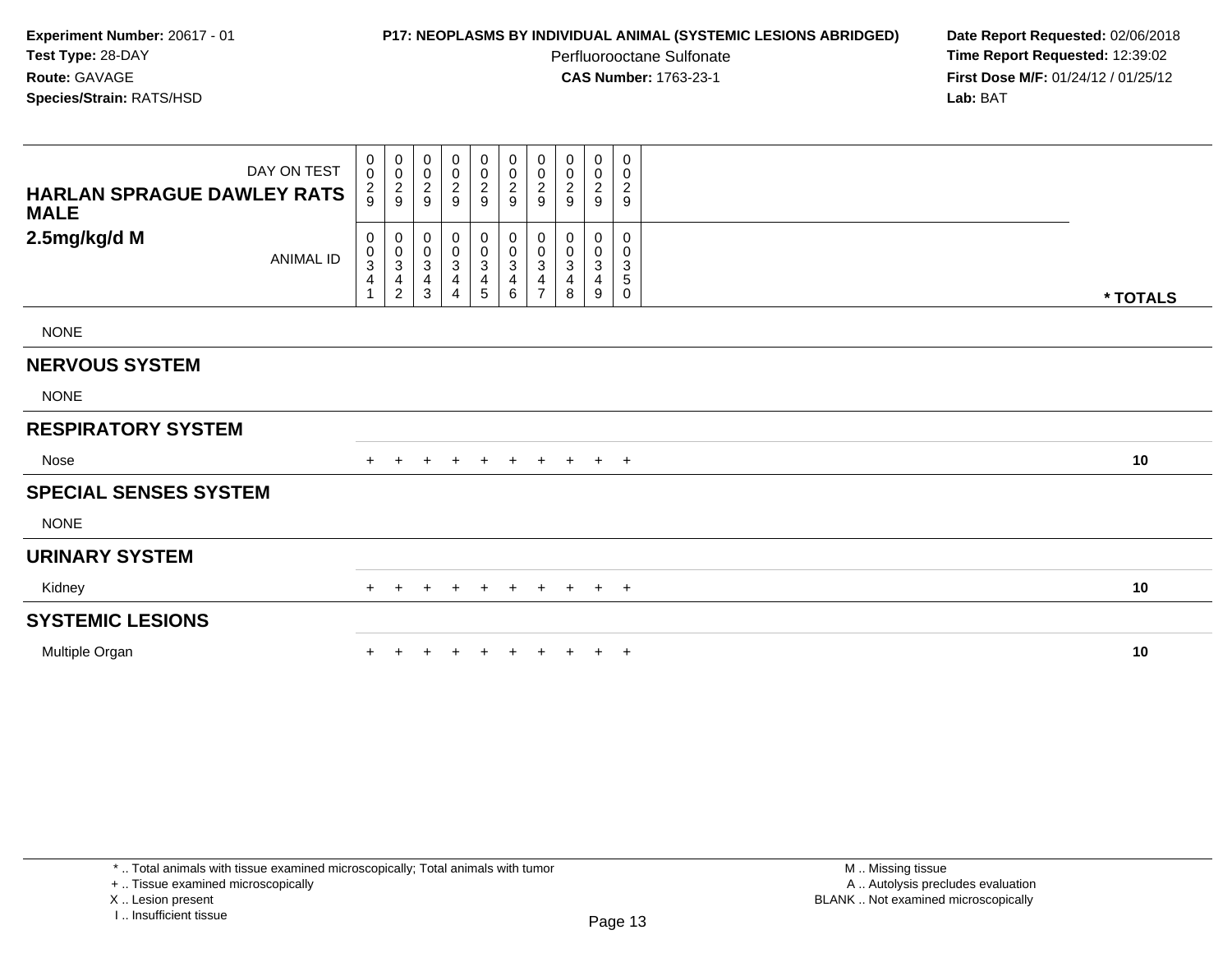## **P17: NEOPLASMS BY INDIVIDUAL ANIMAL (SYSTEMIC LESIONS ABRIDGED) Date Report Requested:** 02/06/2018

Perfluorooctane Sulfonate<br>CAS Number: 1763-23-1

 **Time Report Requested:** 12:39:02 **First Dose M/F:** 01/24/12 / 01/25/12<br>**Lab:** BAT **Lab:** BAT

| DAY ON TEST<br><b>HARLAN SPRAGUE DAWLEY RATS</b><br><b>MALE</b> | $\begin{smallmatrix} 0\\0 \end{smallmatrix}$<br>$\frac{2}{9}$   | $_{\rm 0}^{\rm 0}$<br>$\frac{2}{9}$                            | $\,0\,$<br>$\overline{0}$<br>$\frac{2}{9}$                              | $\pmb{0}$<br>$\ddot{\mathbf{0}}$<br>$\frac{2}{9}$                 | $\pmb{0}$<br>$\ddot{\mathbf{0}}$<br>$\frac{2}{9}$ | 00029                 | $\mathbf 0$<br>$\frac{0}{2}$                                  | $\mathsf 0$<br>$\ddot{\mathbf{0}}$<br>$\frac{2}{9}$                        | $\pmb{0}$<br>$\ddot{\mathbf{0}}$<br>$\frac{2}{9}$              | $\mathbf 0$<br>$\mathbf 0$<br>$\overline{c}$<br>9   |          |
|-----------------------------------------------------------------|-----------------------------------------------------------------|----------------------------------------------------------------|-------------------------------------------------------------------------|-------------------------------------------------------------------|---------------------------------------------------|-----------------------|---------------------------------------------------------------|----------------------------------------------------------------------------|----------------------------------------------------------------|-----------------------------------------------------|----------|
| 5mg/kg/d M<br><b>ANIMAL ID</b>                                  | $\begin{array}{c} 0 \\ 0 \\ 3 \\ 5 \end{array}$<br>$\mathbf{1}$ | $\mathbf 0$<br>$\begin{array}{c} 0 \\ 3 \\ 5 \\ 2 \end{array}$ | $\pmb{0}$<br>$\begin{array}{c} 0 \\ 3 \\ 5 \end{array}$<br>$\mathbf{3}$ | $\begin{array}{c} 0 \\ 0 \\ 3 \\ 5 \end{array}$<br>$\overline{4}$ | 0<br>0<br>3<br>5<br>5<br>5                        | 0<br>0<br>0<br>5<br>6 | $\mathbf 0$<br>$\mathbf 0$<br>$\frac{3}{5}$<br>$\overline{7}$ | $\mathbf 0$<br>$\mathbf 0$<br>$\ensuremath{\mathsf{3}}$<br>$\sqrt{5}$<br>8 | $\pmb{0}$<br>$\begin{array}{c}\n0 \\ 0 \\ 3 \\ 5\n\end{array}$ | $\mathbf 0$<br>$\mathbf 0$<br>3<br>6<br>$\mathbf 0$ | * TOTALS |
| <b>ALIMENTARY SYSTEM</b>                                        |                                                                 |                                                                |                                                                         |                                                                   |                                                   |                       |                                                               |                                                                            |                                                                |                                                     |          |
| Esophagus                                                       |                                                                 | ÷                                                              |                                                                         |                                                                   |                                                   |                       |                                                               |                                                                            | $\ddot{}$                                                      | $\overline{+}$                                      | 10       |
| Intestine Large, Cecum                                          |                                                                 |                                                                |                                                                         |                                                                   |                                                   |                       |                                                               |                                                                            | ÷                                                              | $\ddot{}$                                           | 10       |
| Intestine Large, Colon                                          |                                                                 |                                                                |                                                                         |                                                                   |                                                   |                       |                                                               |                                                                            | $\ddot{}$                                                      | $\overline{+}$                                      | 10       |
| Intestine Large, Rectum                                         |                                                                 |                                                                |                                                                         |                                                                   |                                                   |                       |                                                               |                                                                            |                                                                | $\overline{+}$                                      | 10       |
| Intestine Small, Duodenum                                       | $\div$                                                          | $\ddot{}$                                                      |                                                                         |                                                                   |                                                   |                       |                                                               |                                                                            | $\ddot{}$                                                      | $\overline{+}$                                      | 10       |
| Intestine Small, Ileum                                          |                                                                 |                                                                |                                                                         |                                                                   |                                                   |                       |                                                               |                                                                            | $\div$                                                         | $+$                                                 | 10       |
| Intestine Small, Jejunum                                        | $\div$                                                          |                                                                |                                                                         |                                                                   |                                                   |                       |                                                               |                                                                            | $\ddot{}$                                                      | $+$                                                 | 10       |
| Liver                                                           |                                                                 |                                                                |                                                                         |                                                                   |                                                   |                       |                                                               |                                                                            | $\ddot{}$                                                      | $\overline{+}$                                      | 10       |
| Pancreas                                                        | $+$                                                             |                                                                |                                                                         |                                                                   |                                                   |                       |                                                               |                                                                            | $\ddot{}$                                                      | $\overline{+}$                                      | 10       |
| Salivary Glands                                                 |                                                                 |                                                                |                                                                         |                                                                   |                                                   |                       |                                                               |                                                                            |                                                                | $\ddot{}$                                           | 10       |
| Stomach, Forestomach                                            |                                                                 |                                                                |                                                                         |                                                                   |                                                   |                       |                                                               |                                                                            | $\ddot{}$                                                      | $\overline{+}$                                      | 10       |
| Stomach, Glandular                                              |                                                                 |                                                                |                                                                         |                                                                   |                                                   |                       |                                                               |                                                                            |                                                                | $\overline{ }$                                      | 10       |
| <b>CARDIOVASCULAR SYSTEM</b>                                    |                                                                 |                                                                |                                                                         |                                                                   |                                                   |                       |                                                               |                                                                            |                                                                |                                                     |          |
| <b>Blood Vessel</b>                                             |                                                                 |                                                                |                                                                         |                                                                   |                                                   |                       |                                                               |                                                                            |                                                                | $\overline{1}$                                      | 10       |
| Heart                                                           |                                                                 |                                                                |                                                                         |                                                                   |                                                   |                       |                                                               |                                                                            |                                                                | $\pm$                                               | 10       |

\* .. Total animals with tissue examined microscopically; Total animals with tumor

+ .. Tissue examined microscopically

X .. Lesion present

I .. Insufficient tissue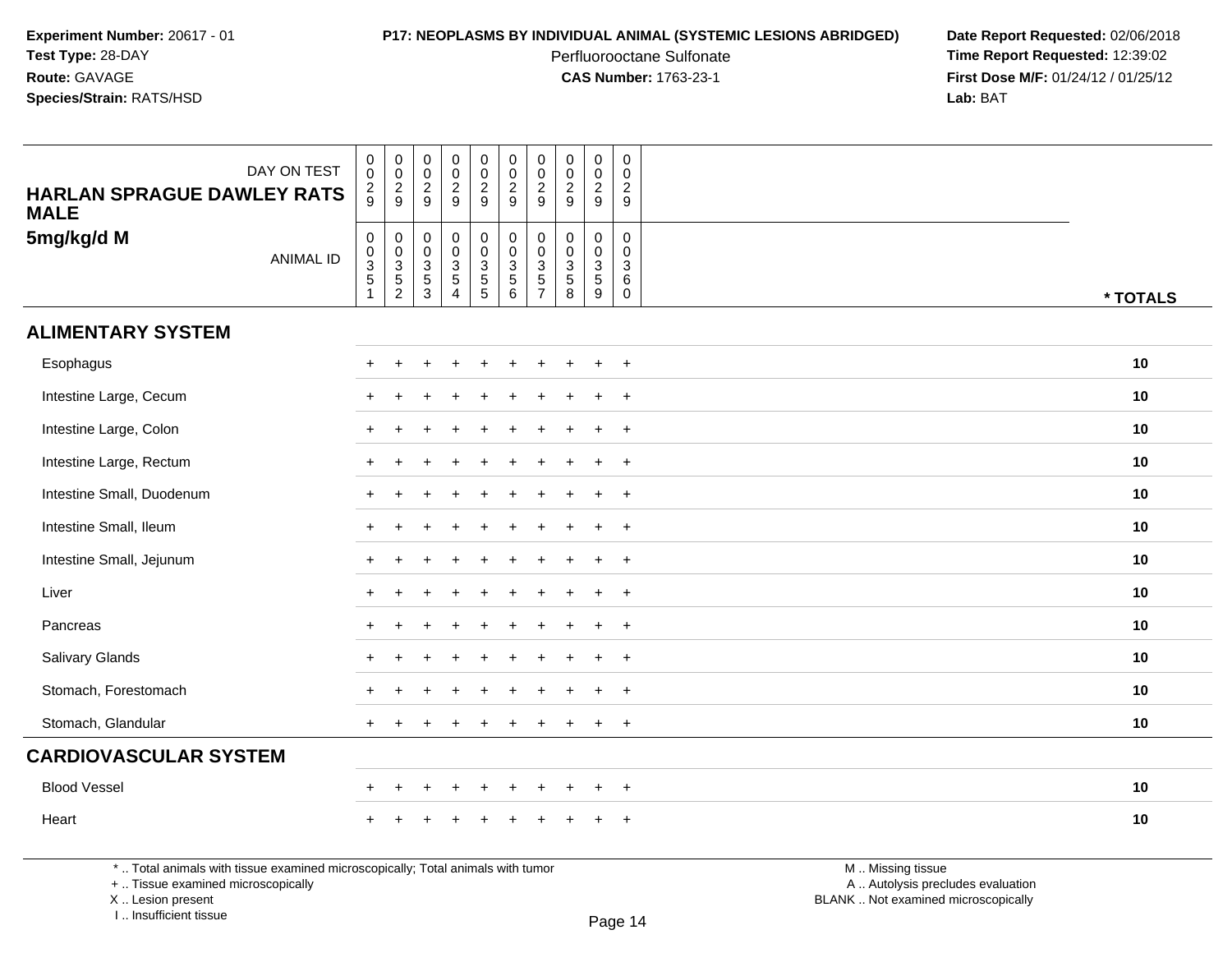## **P17: NEOPLASMS BY INDIVIDUAL ANIMAL (SYSTEMIC LESIONS ABRIDGED) Date Report Requested:** 02/06/2018

Perfluorooctane Sulfonate<br>CAS Number: 1763-23-1

 **Time Report Requested:** 12:39:02 **First Dose M/F:** 01/24/12 / 01/25/12<br>**Lab:** BAT **Lab:** BAT

| DAY ON TEST<br><b>HARLAN SPRAGUE DAWLEY RATS</b><br><b>MALE</b> | $\begin{matrix} 0 \\ 0 \end{matrix}$<br>$\frac{2}{9}$ | $\begin{matrix} 0 \\ 0 \end{matrix}$<br>$\frac{2}{9}$ | $\begin{matrix} 0 \\ 0 \end{matrix}$<br>$\overline{c}$<br>9        | 00029                                                                                   | $\begin{array}{c} 0 \\ 0 \\ 2 \\ 9 \end{array}$             | $\begin{matrix} 0 \\ 0 \\ 2 \end{matrix}$<br>$\overline{9}$ | $\begin{smallmatrix} 0 \\ 0 \\ 2 \\ 9 \end{smallmatrix}$                                   | $\begin{matrix} 0 \\ 0 \\ 2 \end{matrix}$<br>9                   | 0<br>$_2^0$<br>9                                   | $\boldsymbol{0}$<br>$\mathbf 0$<br>$\overline{c}$<br>9  |          |
|-----------------------------------------------------------------|-------------------------------------------------------|-------------------------------------------------------|--------------------------------------------------------------------|-----------------------------------------------------------------------------------------|-------------------------------------------------------------|-------------------------------------------------------------|--------------------------------------------------------------------------------------------|------------------------------------------------------------------|----------------------------------------------------|---------------------------------------------------------|----------|
| 5mg/kg/d M<br><b>ANIMAL ID</b>                                  | 0<br>$\frac{0}{3}$                                    | $_{\rm 0}^{\rm 0}$<br>$\frac{3}{5}$<br>$\overline{c}$ | $\pmb{0}$<br>$\overline{0}$<br>$\ensuremath{\mathsf{3}}$<br>5<br>3 | $\begin{smallmatrix}0\0\0\end{smallmatrix}$<br>$\frac{3}{5}$<br>$\overline{\mathbf{4}}$ | $\begin{smallmatrix} 0\\0 \end{smallmatrix}$<br>$rac{3}{5}$ | $_{\rm 0}^{\rm 0}$<br>$\overline{3}$<br>$\sqrt{5}$<br>6     | $\begin{smallmatrix} 0\\0 \end{smallmatrix}$<br>$\sqrt{3}$<br>$\sqrt{5}$<br>$\overline{7}$ | $\pmb{0}$<br>$\overline{0}$<br>$\overline{3}$<br>$\sqrt{5}$<br>8 | 0<br>$\ddot{\mathbf{0}}$<br>$\mathbf{3}$<br>5<br>9 | 0<br>$\Omega$<br>$\mathbf{3}$<br>$\,6\,$<br>$\mathbf 0$ | * TOTALS |
| <b>ENDOCRINE SYSTEM</b>                                         |                                                       |                                                       |                                                                    |                                                                                         |                                                             |                                                             |                                                                                            |                                                                  |                                                    |                                                         |          |
| <b>Adrenal Cortex</b>                                           |                                                       |                                                       |                                                                    | $\ddot{}$                                                                               | $\ddot{}$                                                   | $\ddot{}$                                                   | $\pm$                                                                                      | $\ddot{}$                                                        | $+$                                                | $+$                                                     | 10       |
| Adrenal Medulla                                                 |                                                       |                                                       |                                                                    |                                                                                         |                                                             |                                                             |                                                                                            |                                                                  | ÷                                                  | $\overline{+}$                                          | 10       |
| Islets, Pancreatic                                              |                                                       |                                                       |                                                                    |                                                                                         |                                                             |                                                             |                                                                                            |                                                                  |                                                    | $\ddot{}$                                               | 10       |
| Parathyroid Gland                                               | $+$                                                   | M                                                     | $\div$                                                             | $\ddot{}$                                                                               |                                                             | $\div$                                                      |                                                                                            | $\ddot{}$                                                        | $M +$                                              |                                                         | 8        |
| <b>Pituitary Gland</b>                                          |                                                       |                                                       |                                                                    |                                                                                         |                                                             |                                                             |                                                                                            |                                                                  | $\ddot{}$                                          | $+$                                                     | 10       |
| <b>Thyroid Gland</b>                                            | $\pm$                                                 |                                                       |                                                                    |                                                                                         |                                                             |                                                             |                                                                                            |                                                                  | $\ddot{}$                                          | $+$                                                     | 10       |
| <b>GENERAL BODY SYSTEM</b>                                      |                                                       |                                                       |                                                                    |                                                                                         |                                                             |                                                             |                                                                                            |                                                                  |                                                    |                                                         |          |
| <b>NONE</b>                                                     |                                                       |                                                       |                                                                    |                                                                                         |                                                             |                                                             |                                                                                            |                                                                  |                                                    |                                                         |          |
| <b>GENITAL SYSTEM</b>                                           |                                                       |                                                       |                                                                    |                                                                                         |                                                             |                                                             |                                                                                            |                                                                  |                                                    |                                                         |          |
| Epididymis                                                      | $+$                                                   | $\ddot{}$                                             |                                                                    | $\ddot{}$                                                                               | $\ddot{}$                                                   | $\pm$                                                       | $\pm$                                                                                      | $\div$                                                           | $\ddot{}$                                          | $^{+}$                                                  | 10       |
| <b>Preputial Gland</b>                                          | $\pm$                                                 |                                                       |                                                                    |                                                                                         | ÷.                                                          | $\ddot{}$                                                   |                                                                                            | $\div$                                                           | $\pm$                                              | $+$                                                     | 10       |
| Prostate                                                        |                                                       |                                                       |                                                                    |                                                                                         |                                                             |                                                             |                                                                                            |                                                                  | $\ddot{}$                                          | $+$                                                     | 10       |
|                                                                 |                                                       |                                                       |                                                                    |                                                                                         |                                                             |                                                             |                                                                                            |                                                                  |                                                    |                                                         |          |

# **HEMATOPOIETIC SYSTEM**

Seminal Vesicle

Testes

\* .. Total animals with tissue examined microscopically; Total animals with tumor

+ .. Tissue examined microscopically

<sup>+</sup>

 $e$  +

X .. Lesion present

I .. Insufficient tissue

 M .. Missing tissuey the contract of the contract of the contract of the contract of the contract of  $\mathsf A$  . Autolysis precludes evaluation Lesion present BLANK .. Not examined microscopically

<sup>+</sup> <sup>+</sup> <sup>+</sup> <sup>+</sup> <sup>+</sup> <sup>+</sup> <sup>+</sup> <sup>+</sup> <sup>+</sup> **<sup>10</sup>**

<sup>+</sup> <sup>+</sup> <sup>+</sup> <sup>+</sup> <sup>+</sup> <sup>+</sup> <sup>+</sup> <sup>+</sup> <sup>+</sup> **<sup>10</sup>**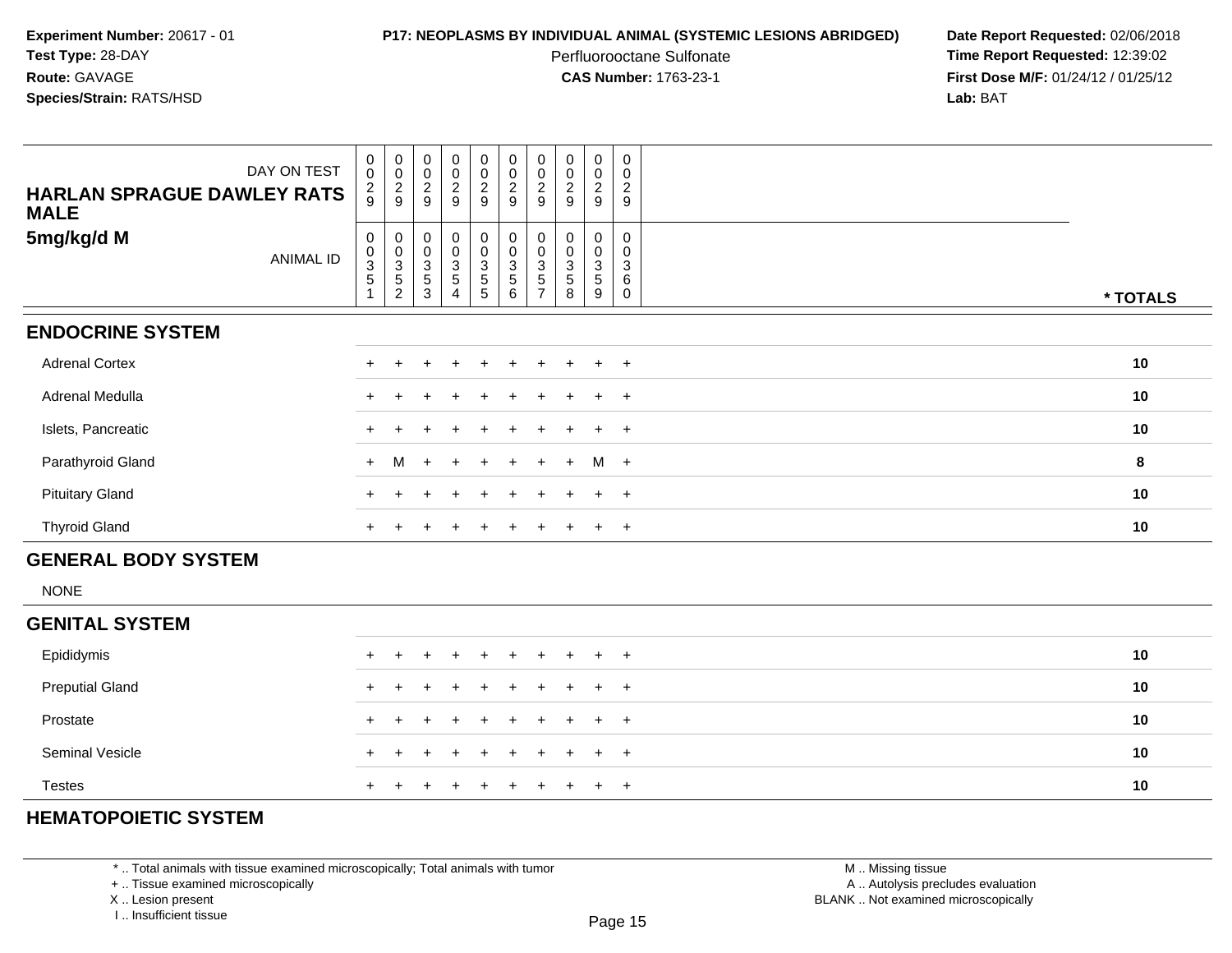## **P17: NEOPLASMS BY INDIVIDUAL ANIMAL (SYSTEMIC LESIONS ABRIDGED) Date Report Requested:** 02/06/2018

Perfluorooctane Sulfonate<br>CAS Number: 1763-23-1

 **Time Report Requested:** 12:39:02 **First Dose M/F:** 01/24/12 / 01/25/12<br>**Lab:** BAT **Lab:** BAT

| DAY ON TEST<br><b>HARLAN SPRAGUE DAWLEY RATS</b><br><b>MALE</b> | $\boldsymbol{0}$<br>$\mathbf 0$<br>$\frac{2}{9}$           | $\begin{array}{c} 0 \\ 0 \\ 2 \\ 9 \end{array}$                     | $\begin{array}{c} 0 \\ 0 \\ 2 \\ 9 \end{array}$       | $\pmb{0}$<br>$\pmb{0}$<br>$\frac{2}{9}$                                               | $\boldsymbol{0}$<br>$\mathbf 0$<br>$\frac{2}{9}$                    | $\pmb{0}$<br>$\pmb{0}$<br>$\overline{2}$<br>9                 | $\pmb{0}$<br>$\pmb{0}$<br>$\overline{2}$<br>9                               | 00029                                             | $\mathbf 0$<br>$\mathbf 0$<br>$\frac{2}{9}$                   | $\pmb{0}$<br>$\mathbf 0$<br>$\overline{c}$<br>$\boldsymbol{9}$ |          |
|-----------------------------------------------------------------|------------------------------------------------------------|---------------------------------------------------------------------|-------------------------------------------------------|---------------------------------------------------------------------------------------|---------------------------------------------------------------------|---------------------------------------------------------------|-----------------------------------------------------------------------------|---------------------------------------------------|---------------------------------------------------------------|----------------------------------------------------------------|----------|
| 5mg/kg/d M<br><b>ANIMAL ID</b>                                  | $\mathsf{O}$<br>$\pmb{0}$<br>$\frac{3}{5}$<br>$\mathbf{1}$ | $\boldsymbol{0}$<br>$\begin{array}{c} 0 \\ 3 \\ 5 \\ 2 \end{array}$ | $_{\rm 0}^{\rm 0}$<br>$\frac{3}{5}$<br>$\overline{3}$ | $\mathbf 0$<br>$\pmb{0}$<br>$\ensuremath{\mathsf{3}}$<br>$\sqrt{5}$<br>$\overline{4}$ | $\pmb{0}$<br>$\ddot{\mathbf{0}}$<br>$\frac{3}{5}$<br>$\overline{5}$ | $\pmb{0}$<br>$\pmb{0}$<br>$\ensuremath{\mathsf{3}}$<br>5<br>6 | $\mathbf 0$<br>$\Omega$<br>$\ensuremath{\mathsf{3}}$<br>5<br>$\overline{7}$ | 0<br>$\pmb{0}$<br>$\frac{3}{5}$<br>$\overline{8}$ | $\mathbf 0$<br>$\mathbf 0$<br>$\frac{3}{5}$<br>$\overline{9}$ | $\mathbf 0$<br>$\mathbf 0$<br>$\sqrt{3}$<br>6<br>$\mathbf 0$   | * TOTALS |
| <b>Bone Marrow</b>                                              | $\ddot{}$                                                  | +                                                                   | $\ddot{}$                                             | $\ddot{}$                                                                             | $\ddot{}$                                                           | ÷                                                             | $\ddot{}$                                                                   | $\ddot{}$                                         | $+$                                                           | $+$                                                            | 10       |
| Lymph Node, Mandibular                                          | $\ddot{}$                                                  | $\pm$                                                               |                                                       |                                                                                       | $\div$                                                              | ÷                                                             |                                                                             | $\mathbf +$                                       | $\ddot{}$                                                     | $+$                                                            | 9        |
| Lymph Node, Mesenteric                                          | $\div$                                                     |                                                                     |                                                       |                                                                                       |                                                                     |                                                               |                                                                             |                                                   | $\ddot{}$                                                     | $\overline{+}$                                                 | 10       |
| Spleen                                                          | $\div$                                                     |                                                                     |                                                       |                                                                                       |                                                                     |                                                               |                                                                             |                                                   | $\div$                                                        | $+$                                                            | 10       |
| Thymus                                                          | $\ddot{}$                                                  | $\pm$                                                               | $\overline{+}$                                        | $\ddot{}$                                                                             | $\ddot{}$                                                           | ÷.                                                            |                                                                             | $\ddot{}$                                         | $+$                                                           | $+$                                                            | 10       |
| <b>INTEGUMENTARY SYSTEM</b>                                     |                                                            |                                                                     |                                                       |                                                                                       |                                                                     |                                                               |                                                                             |                                                   |                                                               |                                                                |          |
| Mammary Gland                                                   | $\ddot{}$                                                  | $\pm$                                                               | $\div$                                                | $\ddot{}$                                                                             |                                                                     | ÷                                                             |                                                                             | $\mathbf +$                                       | $\ddot{}$                                                     | $+$                                                            | 10       |
| Skin                                                            | $\ddot{}$                                                  |                                                                     |                                                       |                                                                                       |                                                                     |                                                               |                                                                             |                                                   | $\ddot{}$                                                     | $+$                                                            | 10       |
| <b>MUSCULOSKELETAL SYSTEM</b>                                   |                                                            |                                                                     |                                                       |                                                                                       |                                                                     |                                                               |                                                                             |                                                   |                                                               |                                                                |          |
| Bone                                                            | $\ddot{}$                                                  | $\ddot{}$                                                           | $\ddot{}$                                             | $\ddot{}$                                                                             | $\ddot{}$                                                           | $\ddot{}$                                                     | ÷                                                                           | $\overline{+}$                                    | $\ddot{}$                                                     | $+$                                                            | 10       |
| <b>NERVOUS SYSTEM</b>                                           |                                                            |                                                                     |                                                       |                                                                                       |                                                                     |                                                               |                                                                             |                                                   |                                                               |                                                                |          |
| <b>Brain</b>                                                    | $\ddot{}$                                                  | $\pm$                                                               | $\overline{ }$                                        | $\ddot{}$                                                                             | $\ddot{}$                                                           | $\div$                                                        | $\div$                                                                      | $\overline{+}$                                    | $+$                                                           | $+$                                                            | 10       |
| <b>RESPIRATORY SYSTEM</b>                                       |                                                            |                                                                     |                                                       |                                                                                       |                                                                     |                                                               |                                                                             |                                                   |                                                               |                                                                |          |
| Lung                                                            | $\ddot{}$                                                  | $\pm$                                                               |                                                       | $\ddot{}$                                                                             | $\ddot{}$                                                           | ÷                                                             |                                                                             | $\mathbf +$                                       | $\ddot{}$                                                     | $+$                                                            | 10       |
| Nose                                                            | $\ddot{}$                                                  | $+$                                                                 | $\overline{1}$                                        | $\ddot{}$                                                                             | $\ddot{}$                                                           | ÷                                                             |                                                                             | $\ddot{}$                                         | $\overline{+}$                                                | $+$                                                            | 10       |
| Trachea                                                         |                                                            |                                                                     |                                                       |                                                                                       |                                                                     |                                                               |                                                                             |                                                   | $\ddot{}$                                                     | $+$                                                            | 10       |

\* .. Total animals with tissue examined microscopically; Total animals with tumor

+ .. Tissue examined microscopically

X .. Lesion present

I .. Insufficient tissue

M .. Missing tissue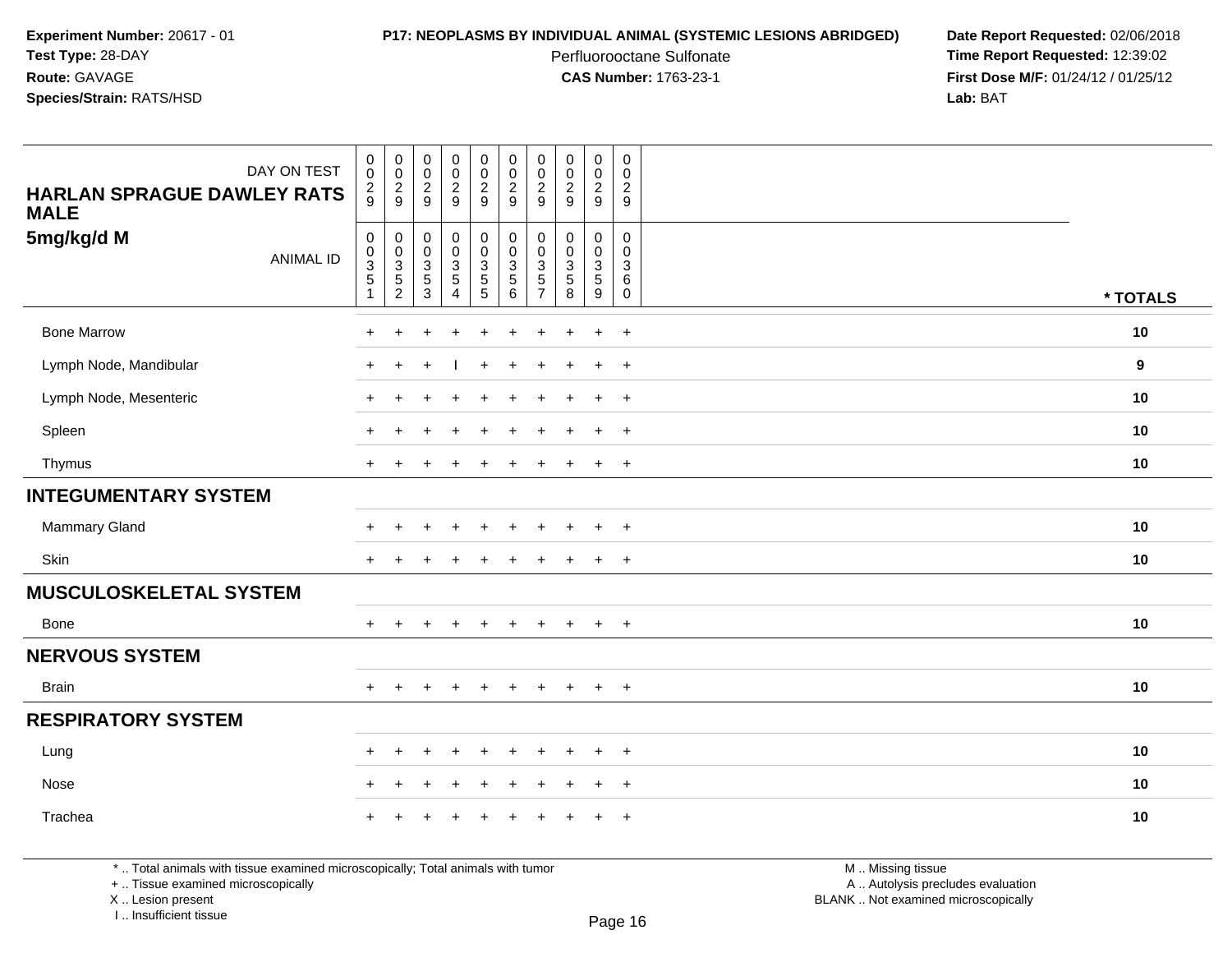## **P17: NEOPLASMS BY INDIVIDUAL ANIMAL (SYSTEMIC LESIONS ABRIDGED) Date Report Requested:** 02/06/2018

Perfluorooctane Sulfonate<br>CAS Number: 1763-23-1

 **Time Report Requested:** 12:39:02 **First Dose M/F:** 01/24/12 / 01/25/12<br>**Lab:** BAT **Lab:** BAT

| DAY ON TEST<br><b>HARLAN SPRAGUE DAWLEY RATS</b><br><b>MALE</b> | $\begin{smallmatrix}0\\0\end{smallmatrix}$<br>$\frac{2}{9}$ | $\begin{array}{c} 0 \\ 0 \\ 2 \\ 9 \end{array}$                                 | 00029                                                         | $\begin{array}{c} 0 \\ 0 \\ 2 \\ 9 \end{array}$              | $\pmb{0}$<br>$\frac{0}{2}$                                                   | $\begin{array}{c} 0 \\ 0 \\ 2 \\ 9 \end{array}$                          | $\pmb{0}$<br>$\pmb{0}$<br>$\frac{2}{9}$ | $\begin{smallmatrix} 0\\0 \end{smallmatrix}$<br>$\frac{2}{9}$ | $_{\rm 0}^{\rm 0}$<br>$\frac{2}{9}$ | 0<br>0<br>$\boldsymbol{2}$<br>$\boldsymbol{9}$ |          |
|-----------------------------------------------------------------|-------------------------------------------------------------|---------------------------------------------------------------------------------|---------------------------------------------------------------|--------------------------------------------------------------|------------------------------------------------------------------------------|--------------------------------------------------------------------------|-----------------------------------------|---------------------------------------------------------------|-------------------------------------|------------------------------------------------|----------|
| 5mg/kg/d M<br>ANIMAL ID                                         | 0<br>$\boldsymbol{0}$<br>$\ensuremath{\mathsf{3}}$<br>5     | $\begin{smallmatrix} 0\\0\\3 \end{smallmatrix}$<br>$\sqrt{5}$<br>$\overline{2}$ | $\begin{matrix} 0 \\ 0 \\ 3 \end{matrix}$<br>$\mathbf 5$<br>3 | $\begin{matrix} 0 \\ 0 \\ 3 \end{matrix}$<br>$\sqrt{5}$<br>4 | $\pmb{0}$<br>$\mathbf 0$<br>$\ensuremath{\mathsf{3}}$<br>$\overline{5}$<br>5 | $\begin{smallmatrix} 0\\0 \end{smallmatrix}$<br>$\overline{3}$<br>5<br>6 | 0<br>3<br>5                             | 0<br>$\mathbf 0$<br>3<br>5<br>8                               | 0<br>$\pmb{0}$<br>3<br>5<br>9       | 0<br>0<br>3<br>6<br>0                          | * TOTALS |
| <b>SPECIAL SENSES SYSTEM</b>                                    |                                                             |                                                                                 |                                                               |                                                              |                                                                              |                                                                          |                                         |                                                               |                                     |                                                |          |
| Eye                                                             | $+$                                                         | $\pm$                                                                           | $+$                                                           | $+$                                                          | $+$                                                                          | $+$                                                                      | $+$                                     | $+$                                                           | $+$                                 | $+$                                            | 10       |
| Harderian Gland                                                 | $+$                                                         |                                                                                 |                                                               | $\pm$                                                        | $+$                                                                          | $+$                                                                      | $+$                                     | $+$                                                           | $+$                                 | $+$                                            | 10       |
| <b>URINARY SYSTEM</b>                                           |                                                             |                                                                                 |                                                               |                                                              |                                                                              |                                                                          |                                         |                                                               |                                     |                                                |          |
| Kidney                                                          | $+$                                                         | $\pm$                                                                           | $\pm$                                                         | $\pm$                                                        | $\pm$                                                                        | $+$                                                                      | $\pm$                                   | $\div$                                                        | $+$                                 | $+$                                            | 10       |
| <b>Urinary Bladder</b>                                          | $+$                                                         | $\pm$                                                                           | $\pm$                                                         | $^{+}$                                                       | $\pm$                                                                        | $+$                                                                      | $\pm$                                   | $+$                                                           | $+$                                 | $+$                                            | 10       |
| <b>SYSTEMIC LESIONS</b>                                         |                                                             |                                                                                 |                                                               |                                                              |                                                                              |                                                                          |                                         |                                                               |                                     |                                                |          |
| Multiple Organ                                                  |                                                             |                                                                                 |                                                               | $\ddot{}$                                                    |                                                                              | $\ddot{}$                                                                | $+$                                     |                                                               | $\pm$                               | $+$                                            | 10       |

\*\*\* END OF MALE DATA \*\*\*

<sup>\* ..</sup> Total animals with tissue examined microscopically; Total animals with tumor

<sup>+ ..</sup> Tissue examined microscopically

X .. Lesion present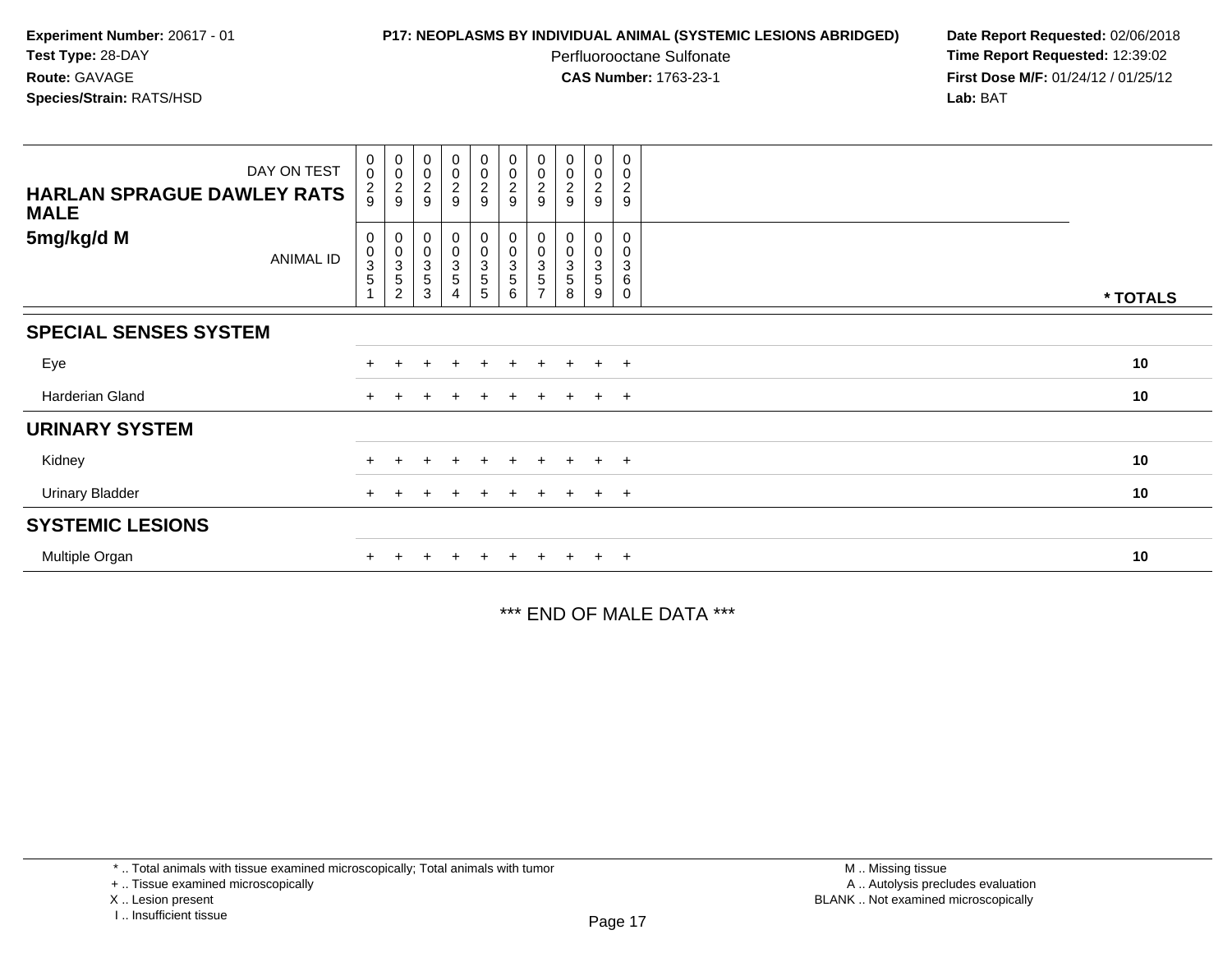## **P17: NEOPLASMS BY INDIVIDUAL ANIMAL (SYSTEMIC LESIONS ABRIDGED) Date Report Requested:** 02/06/2018

Perfluorooctane Sulfonate<br>CAS Number: 1763-23-1

 **Time Report Requested:** 12:39:02 **First Dose M/F:** 01/24/12 / 01/25/12<br>**Lab:** BAT **Lab:** BAT

| DAY ON TEST<br><b>HARLAN SPRAGUE DAWLEY RATS</b><br><b>FEMALE</b> | $\begin{smallmatrix} 0\\0 \end{smallmatrix}$<br>$\frac{2}{9}$ | $\begin{array}{c} 0 \\ 0 \\ 2 \\ 9 \end{array}$ | $\pmb{0}$<br>$\overline{0}$<br>$\frac{2}{9}$ | $\pmb{0}$<br>$\ddot{\mathbf{0}}$<br>$\frac{2}{9}$        | $\pmb{0}$<br>$\mathbf 0$<br>$\frac{2}{9}$ | $\pmb{0}$<br>$\frac{0}{2}$                          | $\pmb{0}$<br>$\mathsf{O}\xspace$<br>$\frac{2}{9}$      | $\begin{array}{c} 0 \\ 0 \\ 2 \\ 9 \end{array}$          | $\mathsf 0$<br>$\ddot{\mathbf{0}}$<br>$\frac{2}{9}$            | $\mathbf 0$<br>$\Omega$<br>$\overline{2}$<br>9                              |          |
|-------------------------------------------------------------------|---------------------------------------------------------------|-------------------------------------------------|----------------------------------------------|----------------------------------------------------------|-------------------------------------------|-----------------------------------------------------|--------------------------------------------------------|----------------------------------------------------------|----------------------------------------------------------------|-----------------------------------------------------------------------------|----------|
| 0mg/kg/d F<br><b>ANIMAL ID</b>                                    | $\begin{matrix}0\\0\\3\\6\end{matrix}$<br>$\overline{1}$      | 0<br>0<br>0<br>0<br>0<br>2                      | 0<br>0<br>3<br>6<br>3                        | $\begin{matrix}0\\0\\3\\6\end{matrix}$<br>$\overline{4}$ | $_{\rm 0}^{\rm 0}$<br>3<br>$\frac{6}{5}$  | $\begin{matrix} 0 \\ 0 \\ 3 \\ 6 \end{matrix}$<br>6 | $\mathbf 0$<br>$\mathbf 0$<br>$^3$ 6<br>$\overline{7}$ | $\mathbf 0$<br>$\ddot{\mathbf{0}}$<br>$\frac{3}{6}$<br>8 | $\mathbf 0$<br>$\begin{array}{c} 0 \\ 3 \\ 6 \\ 9 \end{array}$ | $\mathbf 0$<br>$\mathbf 0$<br>$\mathbf{3}$<br>$\overline{7}$<br>$\mathbf 0$ | * TOTALS |
| <b>ALIMENTARY SYSTEM</b>                                          |                                                               |                                                 |                                              |                                                          |                                           |                                                     |                                                        |                                                          |                                                                |                                                                             |          |
| Esophagus                                                         | $\pm$                                                         |                                                 |                                              |                                                          |                                           |                                                     |                                                        |                                                          | $+$                                                            | $+$                                                                         | 10       |
| Intestine Large, Cecum                                            |                                                               |                                                 |                                              |                                                          |                                           |                                                     |                                                        |                                                          | $\ddot{}$                                                      | $+$                                                                         | 10       |
| Intestine Large, Colon                                            | $\pm$                                                         |                                                 |                                              |                                                          |                                           |                                                     |                                                        | $\div$                                                   | $\pm$                                                          | $+$                                                                         | 10       |
| Intestine Large, Rectum                                           | $\ddot{}$                                                     |                                                 |                                              |                                                          |                                           |                                                     |                                                        |                                                          | $\ddot{}$                                                      | $+$                                                                         | 10       |
| Intestine Small, Duodenum                                         | $\pm$                                                         |                                                 |                                              |                                                          |                                           |                                                     |                                                        |                                                          |                                                                | $^{+}$                                                                      | 10       |
| Intestine Small, Ileum                                            | $\pm$                                                         |                                                 |                                              |                                                          |                                           |                                                     |                                                        |                                                          |                                                                | $+$                                                                         | 10       |
| Intestine Small, Jejunum                                          | $\ddot{}$                                                     |                                                 |                                              | ÷                                                        |                                           |                                                     |                                                        | $\div$                                                   | $\ddot{}$                                                      | $^{+}$                                                                      | 10       |
| Liver                                                             | $\ddot{}$                                                     |                                                 |                                              |                                                          |                                           |                                                     |                                                        |                                                          | $\ddot{}$                                                      | $+$                                                                         | 10       |
| Pancreas                                                          | $\pm$                                                         |                                                 |                                              |                                                          |                                           |                                                     |                                                        |                                                          | $\ddot{}$                                                      | $+$                                                                         | 10       |
| Salivary Glands                                                   | $\ddot{}$                                                     |                                                 |                                              |                                                          |                                           |                                                     |                                                        |                                                          |                                                                | $+$                                                                         | 10       |
| Stomach, Forestomach                                              | $\ddot{}$                                                     |                                                 |                                              | $\div$                                                   |                                           |                                                     |                                                        | $\ddot{}$                                                | $\ddot{}$                                                      | $+$                                                                         | 10       |
| Stomach, Glandular                                                | $+$                                                           |                                                 |                                              |                                                          |                                           |                                                     |                                                        |                                                          | $\ddot{}$                                                      | $+$                                                                         | 10       |
| <b>CARDIOVASCULAR SYSTEM</b>                                      |                                                               |                                                 |                                              |                                                          |                                           |                                                     |                                                        |                                                          |                                                                |                                                                             |          |
| <b>Blood Vessel</b>                                               | $\div$                                                        |                                                 |                                              | $\ddot{}$                                                | ÷                                         |                                                     |                                                        |                                                          | $\ddot{}$                                                      | $+$                                                                         | 10       |
| Heart                                                             |                                                               |                                                 |                                              |                                                          |                                           |                                                     |                                                        |                                                          |                                                                | $\ddot{}$                                                                   | 10       |

\* .. Total animals with tissue examined microscopically; Total animals with tumor

+ .. Tissue examined microscopically

X .. Lesion present

I .. Insufficient tissue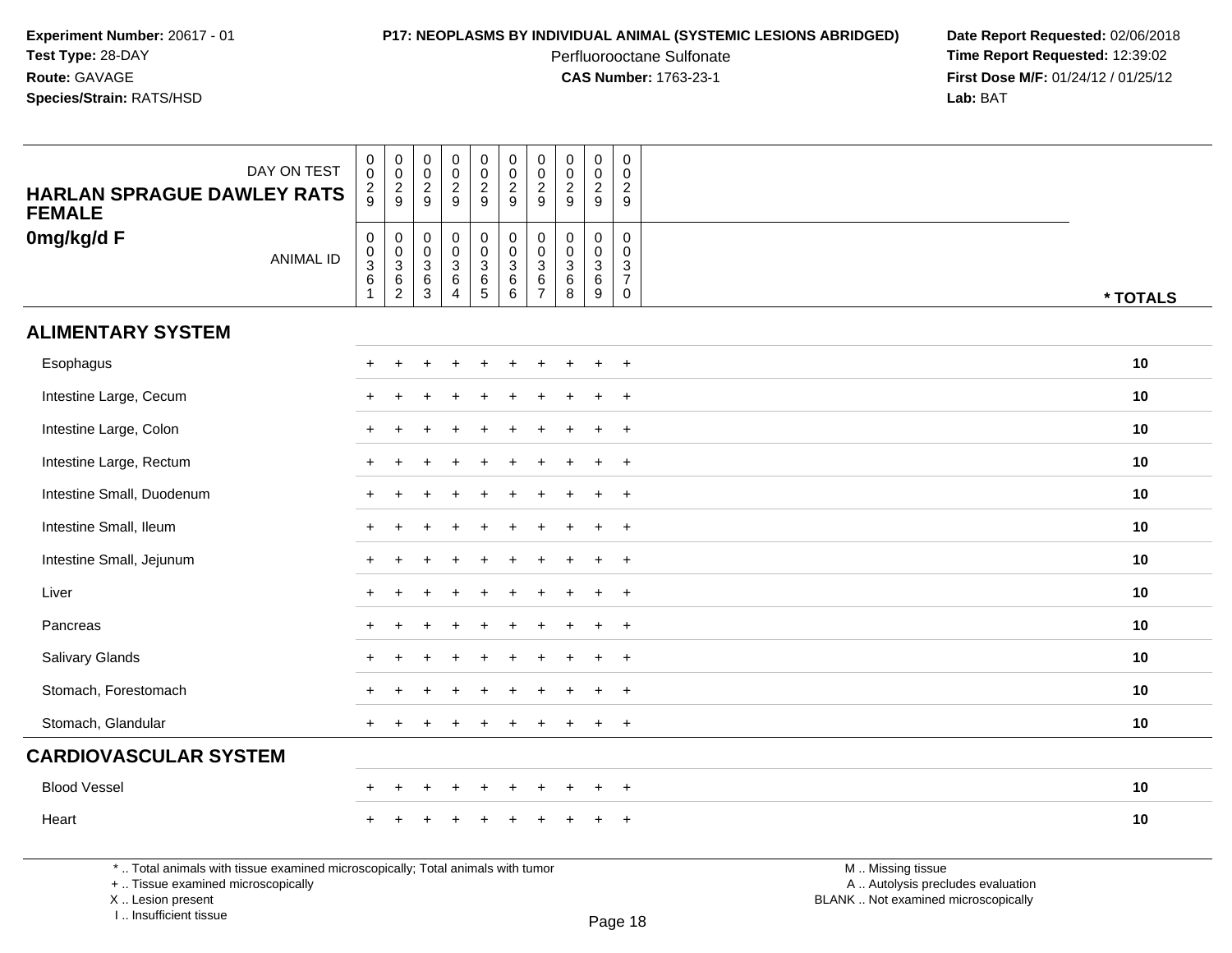# **P17: NEOPLASMS BY INDIVIDUAL ANIMAL (SYSTEMIC LESIONS ABRIDGED) Date Report Requested:** 02/06/2018

Perfluorooctane Sulfonate<br>CAS Number: 1763-23-1

 **Time Report Requested:** 12:39:02 **First Dose M/F:** 01/24/12 / 01/25/12<br>Lab: BAT **Lab:** BAT

| <b>HARLAN SPRAGUE DAWLEY RATS</b><br><b>FEMALE</b>                                                                                                                    | DAY ON TEST      | $\pmb{0}$<br>$\mathsf{O}\xspace$<br>$\frac{2}{9}$               | $\mathbf 0$<br>$\mathbf 0$<br>$\frac{2}{9}$                         | $\pmb{0}$<br>$\mathbf 0$<br>$\overline{c}$<br>9                | $\pmb{0}$<br>$\mathbf 0$<br>$\overline{2}$<br>9                      | $\pmb{0}$<br>$\pmb{0}$<br>$\frac{2}{9}$                          | $\mathbf 0$<br>$\mathbf 0$<br>$\sqrt{2}$<br>9                                      | 0<br>$\mathbf 0$<br>$\overline{2}$<br>9   | $\pmb{0}$<br>$\mathbf 0$<br>$\frac{2}{9}$                   | $\mathbf 0$<br>$\mathbf 0$<br>$\overline{c}$<br>9 | $\mathbf 0$<br>$\mathbf 0$<br>$\boldsymbol{2}$<br>9 |                                                                                               |          |
|-----------------------------------------------------------------------------------------------------------------------------------------------------------------------|------------------|-----------------------------------------------------------------|---------------------------------------------------------------------|----------------------------------------------------------------|----------------------------------------------------------------------|------------------------------------------------------------------|------------------------------------------------------------------------------------|-------------------------------------------|-------------------------------------------------------------|---------------------------------------------------|-----------------------------------------------------|-----------------------------------------------------------------------------------------------|----------|
| 0mg/kg/d F                                                                                                                                                            | <b>ANIMAL ID</b> | $\pmb{0}$<br>$\pmb{0}$<br>$\sqrt{3}$<br>$\,6\,$<br>$\mathbf{1}$ | $\mathbf 0$<br>$\overline{0}$<br>$\mathsf 3$<br>$\overline{6}$<br>2 | $\pmb{0}$<br>$\boldsymbol{0}$<br>$\mathbf{3}$<br>$\frac{6}{3}$ | $\pmb{0}$<br>$\overline{0}$<br>3<br>$6\phantom{a}$<br>$\overline{4}$ | $_{\rm 0}^{\rm 0}$<br>$\begin{array}{c} 3 \\ 6 \\ 5 \end{array}$ | $\pmb{0}$<br>$\overline{0}$<br>$\sqrt{3}$<br>$\begin{array}{c} 6 \\ 6 \end{array}$ | 0<br>$\Omega$<br>3<br>6<br>$\overline{7}$ | $\mathbf 0$<br>$\mathbf 0$<br>$\mathbf{3}$<br>$\frac{6}{8}$ | 0<br>$\Omega$<br>3<br>$\overline{6}$<br>9         | 0<br>$\mathbf 0$<br>$\mathbf{3}$<br>$\bar{7}$<br>0  |                                                                                               | * TOTALS |
| <b>ENDOCRINE SYSTEM</b>                                                                                                                                               |                  |                                                                 |                                                                     |                                                                |                                                                      |                                                                  |                                                                                    |                                           |                                                             |                                                   |                                                     |                                                                                               |          |
| <b>Adrenal Cortex</b>                                                                                                                                                 |                  |                                                                 |                                                                     |                                                                |                                                                      |                                                                  |                                                                                    |                                           |                                                             |                                                   | $\ddot{}$                                           |                                                                                               | 10       |
| Adrenal Medulla                                                                                                                                                       |                  |                                                                 |                                                                     |                                                                |                                                                      |                                                                  |                                                                                    |                                           |                                                             |                                                   | $\overline{+}$                                      |                                                                                               | 10       |
| Islets, Pancreatic                                                                                                                                                    |                  |                                                                 |                                                                     |                                                                |                                                                      |                                                                  |                                                                                    |                                           |                                                             |                                                   | $\overline{+}$                                      |                                                                                               | 10       |
| Parathyroid Gland                                                                                                                                                     |                  |                                                                 |                                                                     |                                                                |                                                                      |                                                                  |                                                                                    |                                           |                                                             |                                                   | $\ddot{}$                                           |                                                                                               | 10       |
| <b>Pituitary Gland</b>                                                                                                                                                |                  |                                                                 |                                                                     |                                                                |                                                                      |                                                                  |                                                                                    |                                           |                                                             |                                                   | $\overline{+}$                                      |                                                                                               | 10       |
| <b>Thyroid Gland</b>                                                                                                                                                  |                  | $+$                                                             | $\ddot{}$                                                           | ÷                                                              | $\ddot{}$                                                            | $\pm$                                                            | $\ddot{}$                                                                          | $\pm$                                     | $\ddot{}$                                                   | $+$                                               | $+$                                                 |                                                                                               | 10       |
| <b>GENERAL BODY SYSTEM</b>                                                                                                                                            |                  |                                                                 |                                                                     |                                                                |                                                                      |                                                                  |                                                                                    |                                           |                                                             |                                                   |                                                     |                                                                                               |          |
| <b>NONE</b>                                                                                                                                                           |                  |                                                                 |                                                                     |                                                                |                                                                      |                                                                  |                                                                                    |                                           |                                                             |                                                   |                                                     |                                                                                               |          |
| <b>GENITAL SYSTEM</b>                                                                                                                                                 |                  |                                                                 |                                                                     |                                                                |                                                                      |                                                                  |                                                                                    |                                           |                                                             |                                                   |                                                     |                                                                                               |          |
| <b>Clitoral Gland</b>                                                                                                                                                 |                  |                                                                 |                                                                     |                                                                |                                                                      |                                                                  |                                                                                    |                                           |                                                             | $\ddot{}$                                         | $+$                                                 |                                                                                               | 10       |
| Ovary                                                                                                                                                                 |                  |                                                                 |                                                                     |                                                                |                                                                      |                                                                  |                                                                                    |                                           |                                                             |                                                   | $\ddot{}$                                           |                                                                                               | 10       |
| Uterus                                                                                                                                                                |                  |                                                                 |                                                                     |                                                                |                                                                      |                                                                  |                                                                                    |                                           |                                                             | $\div$                                            | $\ddot{}$                                           |                                                                                               | 10       |
| <b>HEMATOPOIETIC SYSTEM</b>                                                                                                                                           |                  |                                                                 |                                                                     |                                                                |                                                                      |                                                                  |                                                                                    |                                           |                                                             |                                                   |                                                     |                                                                                               |          |
| <b>Bone Marrow</b>                                                                                                                                                    |                  |                                                                 |                                                                     |                                                                |                                                                      |                                                                  |                                                                                    |                                           |                                                             | $\ddot{}$                                         | $\ddot{}$                                           |                                                                                               | 10       |
| Lymph Node, Mandibular                                                                                                                                                |                  |                                                                 |                                                                     |                                                                |                                                                      |                                                                  |                                                                                    |                                           |                                                             |                                                   | $\ddot{}$                                           |                                                                                               | 10       |
| *  Total animals with tissue examined microscopically; Total animals with tumor<br>+  Tissue examined microscopically<br>X  Lesion present<br>I., Insufficient tissue |                  |                                                                 |                                                                     |                                                                |                                                                      |                                                                  |                                                                                    |                                           |                                                             |                                                   | Page 19                                             | M  Missing tissue<br>A  Autolysis precludes evaluation<br>BLANK  Not examined microscopically |          |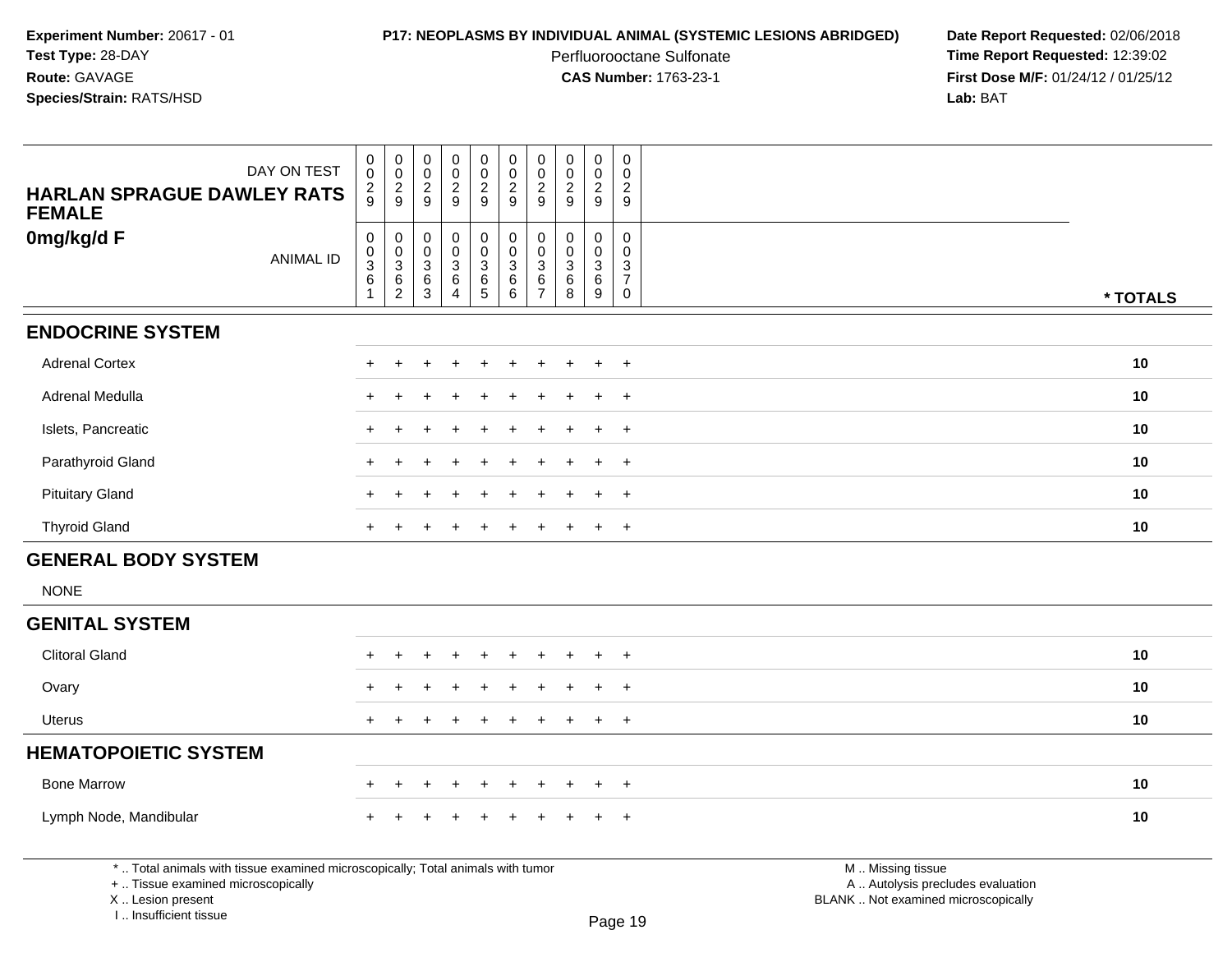I .. Insufficient tissue

# **P17: NEOPLASMS BY INDIVIDUAL ANIMAL (SYSTEMIC LESIONS ABRIDGED) Date Report Requested:** 02/06/2018

Perfluorooctane Sulfonate<br>CAS Number: 1763-23-1

 **Time Report Requested:** 12:39:02 **First Dose M/F:** 01/24/12 / 01/25/12<br>**Lab:** BAT **Lab:** BAT

| DAY ON TEST<br><b>HARLAN SPRAGUE DAWLEY RATS</b><br><b>FEMALE</b>                                                                          | $\mathsf{O}\xspace$<br>$\overline{0}$<br>$\frac{2}{9}$                           | $\pmb{0}$<br>$\overline{0}$<br>$\frac{2}{9}$                            | $\mathbf 0$<br>$\ddot{\mathbf{0}}$<br>$\frac{2}{9}$               | $\pmb{0}$<br>$\ddot{\mathbf{0}}$<br>$\frac{2}{9}$      | $\pmb{0}$<br>$\ddot{\mathbf{0}}$<br>$\frac{2}{9}$                     | $\pmb{0}$<br>$\ddot{\mathbf{0}}$<br>$\frac{2}{9}$                       | $\mathbf 0$<br>$\mathbf 0$<br>$\frac{2}{9}$            | $\mathsf 0$<br>$\overline{0}$<br>$\sqrt{2}$<br>9   | $\pmb{0}$<br>$\ddot{\mathbf{0}}$<br>$\frac{2}{9}$                        | $\mathsf{O}$<br>$\mathbf 0$<br>$\overline{2}$<br>$9\,$          |                                                                                               |          |
|--------------------------------------------------------------------------------------------------------------------------------------------|----------------------------------------------------------------------------------|-------------------------------------------------------------------------|-------------------------------------------------------------------|--------------------------------------------------------|-----------------------------------------------------------------------|-------------------------------------------------------------------------|--------------------------------------------------------|----------------------------------------------------|--------------------------------------------------------------------------|-----------------------------------------------------------------|-----------------------------------------------------------------------------------------------|----------|
| 0mg/kg/d F<br><b>ANIMAL ID</b>                                                                                                             | $\pmb{0}$<br>$\mathbf 0$<br>$\ensuremath{\mathsf{3}}$<br>$\,6\,$<br>$\mathbf{1}$ | $\pmb{0}$<br>$\mathsf{O}$<br>$\ensuremath{\mathsf{3}}$<br>$\frac{6}{2}$ | $\pmb{0}$<br>$\mathbf 0$<br>$\sqrt{3}$<br>$\,6$<br>$\overline{3}$ | $\pmb{0}$<br>$\mathbf 0$<br>$\sqrt{3}$<br>$\,6\,$<br>4 | $\mathbf 0$<br>$\mathbf 0$<br>$\ensuremath{\mathsf{3}}$<br>$6\over 5$ | $\pmb{0}$<br>$\mathsf{O}\xspace$<br>$\ensuremath{\mathsf{3}}$<br>$^6_6$ | $\mathbf 0$<br>$\mathbf 0$<br>3<br>6<br>$\overline{7}$ | $\mathbf 0$<br>$\mathbf 0$<br>$\sqrt{3}$<br>6<br>8 | 0<br>$\mathbf 0$<br>$\ensuremath{\mathsf{3}}$<br>$\,6$<br>$\overline{9}$ | 0<br>$\mathbf 0$<br>$\sqrt{3}$<br>$\overline{7}$<br>$\mathbf 0$ |                                                                                               | * TOTALS |
| Lymph Node, Mesenteric                                                                                                                     |                                                                                  |                                                                         |                                                                   |                                                        |                                                                       |                                                                         |                                                        |                                                    | $\ddot{}$                                                                | $\div$                                                          |                                                                                               | 10       |
| Spleen                                                                                                                                     |                                                                                  |                                                                         |                                                                   |                                                        |                                                                       |                                                                         |                                                        |                                                    | $\div$                                                                   | $+$                                                             |                                                                                               | 10       |
| Thymus                                                                                                                                     | $\ddot{}$                                                                        | $\ddot{}$                                                               | $\div$                                                            | $\div$                                                 | $\ddot{}$                                                             | $\ddot{}$                                                               | ÷                                                      | ÷                                                  | $+$                                                                      | $+$                                                             |                                                                                               | 10       |
| <b>INTEGUMENTARY SYSTEM</b>                                                                                                                |                                                                                  |                                                                         |                                                                   |                                                        |                                                                       |                                                                         |                                                        |                                                    |                                                                          |                                                                 |                                                                                               |          |
| Mammary Gland                                                                                                                              |                                                                                  |                                                                         |                                                                   |                                                        |                                                                       |                                                                         |                                                        |                                                    | $+$                                                                      | $+$                                                             |                                                                                               | 10       |
| Skin                                                                                                                                       |                                                                                  |                                                                         |                                                                   |                                                        |                                                                       |                                                                         |                                                        |                                                    | $\ddot{}$                                                                | $\overline{+}$                                                  |                                                                                               | 10       |
| <b>MUSCULOSKELETAL SYSTEM</b>                                                                                                              |                                                                                  |                                                                         |                                                                   |                                                        |                                                                       |                                                                         |                                                        |                                                    |                                                                          |                                                                 |                                                                                               |          |
| <b>Bone</b>                                                                                                                                | $+$                                                                              | $+$                                                                     | $\overline{+}$                                                    | $+$                                                    | $+$                                                                   | $+$                                                                     | $+$                                                    | $+$                                                | $+$                                                                      | $+$                                                             |                                                                                               | 10       |
| <b>NERVOUS SYSTEM</b>                                                                                                                      |                                                                                  |                                                                         |                                                                   |                                                        |                                                                       |                                                                         |                                                        |                                                    |                                                                          |                                                                 |                                                                                               |          |
| <b>Brain</b>                                                                                                                               | $+$                                                                              | $+$                                                                     | $\ddot{}$                                                         | $+$                                                    | $\ddot{}$                                                             | $\ddot{}$                                                               | $\ddot{}$                                              | $+$                                                | $+$                                                                      | $+$                                                             |                                                                                               | 10       |
| <b>RESPIRATORY SYSTEM</b>                                                                                                                  |                                                                                  |                                                                         |                                                                   |                                                        |                                                                       |                                                                         |                                                        |                                                    |                                                                          |                                                                 |                                                                                               |          |
| Lung                                                                                                                                       |                                                                                  |                                                                         |                                                                   |                                                        |                                                                       |                                                                         |                                                        |                                                    |                                                                          | $\ddot{}$                                                       |                                                                                               | 10       |
| Nose                                                                                                                                       |                                                                                  |                                                                         |                                                                   |                                                        |                                                                       |                                                                         |                                                        |                                                    |                                                                          | $\overline{1}$                                                  |                                                                                               | 10       |
| Trachea                                                                                                                                    | $+$                                                                              | $\ddot{}$                                                               |                                                                   | $\div$                                                 | $\ddot{}$                                                             | $\ddot{}$                                                               | $\pm$                                                  | $\ddot{}$                                          | $+$                                                                      | $+$                                                             |                                                                                               | 10       |
| <b>SPECIAL SENSES SYSTEM</b>                                                                                                               |                                                                                  |                                                                         |                                                                   |                                                        |                                                                       |                                                                         |                                                        |                                                    |                                                                          |                                                                 |                                                                                               |          |
| Eye                                                                                                                                        | $+$                                                                              | $+$                                                                     |                                                                   | $\ddot{}$                                              |                                                                       | $\ddot{}$                                                               |                                                        |                                                    | $+$                                                                      | $+$                                                             |                                                                                               | 10       |
| *  Total animals with tissue examined microscopically; Total animals with tumor<br>+  Tissue examined microscopically<br>X  Lesion present |                                                                                  |                                                                         |                                                                   |                                                        |                                                                       |                                                                         |                                                        |                                                    |                                                                          |                                                                 | M  Missing tissue<br>A  Autolysis precludes evaluation<br>BLANK  Not examined microscopically |          |

Page 20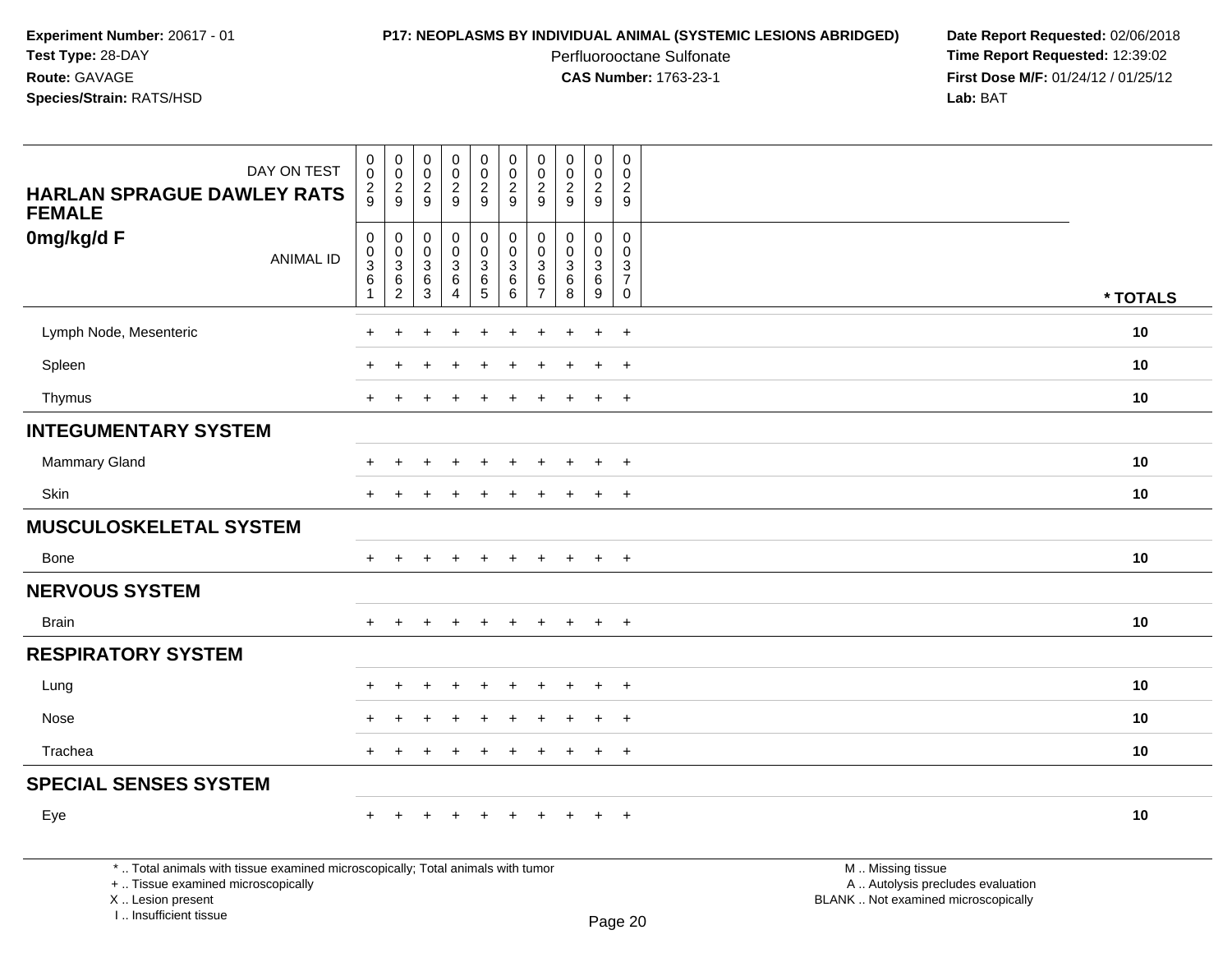## **P17: NEOPLASMS BY INDIVIDUAL ANIMAL (SYSTEMIC LESIONS ABRIDGED) Date Report Requested:** 02/06/2018

Perfluorooctane Sulfonate<br>CAS Number: 1763-23-1

 **Time Report Requested:** 12:39:02 **First Dose M/F:** 01/24/12 / 01/25/12<br>**Lab:** BAT **Lab:** BAT

| DAY ON TEST<br><b>HARLAN SPRAGUE DAWLEY RATS</b><br><b>FEMALE</b> | $\begin{smallmatrix} 0\\0 \end{smallmatrix}$<br>$\frac{2}{9}$  | 00029                                                      | $_{\rm 0}^{\rm 0}$<br>$\frac{2}{9}$              | $_0^0$<br>$\frac{2}{9}$ | $\begin{array}{c} 0 \\ 0 \\ 2 \\ 9 \end{array}$     | $\begin{array}{c} 0 \\ 0 \\ 2 \\ 9 \end{array}$ | $\pmb{0}$<br>$\pmb{0}$<br>$\frac{2}{9}$                    | $\begin{smallmatrix} 0\\0 \end{smallmatrix}$<br>$\frac{2}{9}$ | 0<br>0<br>$\frac{2}{9}$ | 0<br>0<br>$\boldsymbol{2}$<br>$\boldsymbol{9}$                       |          |
|-------------------------------------------------------------------|----------------------------------------------------------------|------------------------------------------------------------|--------------------------------------------------|-------------------------|-----------------------------------------------------|-------------------------------------------------|------------------------------------------------------------|---------------------------------------------------------------|-------------------------|----------------------------------------------------------------------|----------|
| 0mg/kg/d F<br>ANIMAL ID                                           | $\pmb{0}$<br>$\pmb{0}$<br>$\ensuremath{\mathsf{3}}$<br>$\,6\,$ | 0<br>$\begin{matrix}0\\3\\6\end{matrix}$<br>$\overline{2}$ | $\boldsymbol{0}$<br>$\pmb{0}$<br>3<br>$\,6$<br>3 | 0<br>$\frac{0}{3}$      | $\begin{matrix} 0 \\ 0 \\ 3 \\ 6 \end{matrix}$<br>5 | $\begin{matrix}0\\0\\3\\6\end{matrix}$<br>6     | 0<br>0<br>$\ensuremath{\mathsf{3}}$<br>6<br>$\overline{ }$ | 0<br>$\boldsymbol{0}$<br>3<br>6<br>8                          | 0<br>0<br>3<br>6<br>9   | 0<br>$\mathbf 0$<br>$\ensuremath{\mathsf{3}}$<br>$\overline{7}$<br>0 | * TOTALS |
| Harderian Gland                                                   |                                                                |                                                            |                                                  | $\pm$                   | $+$                                                 | $+$                                             | $+$                                                        | $+$                                                           | $+$ $+$                 |                                                                      | 10       |
| <b>URINARY SYSTEM</b>                                             |                                                                |                                                            |                                                  |                         |                                                     |                                                 |                                                            |                                                               |                         |                                                                      |          |
| Kidney                                                            |                                                                |                                                            | $+$                                              | $\ddot{}$               | $+$                                                 | $+$                                             | $+$                                                        | $+$                                                           |                         | $+$ $+$                                                              | 10       |
| <b>Urinary Bladder</b>                                            |                                                                |                                                            |                                                  |                         |                                                     |                                                 |                                                            | $+$                                                           | $+$                     | $+$                                                                  | 10       |
| <b>SYSTEMIC LESIONS</b>                                           |                                                                |                                                            |                                                  |                         |                                                     |                                                 |                                                            |                                                               |                         |                                                                      |          |
| Multiple Organ                                                    |                                                                |                                                            |                                                  |                         | ÷.                                                  |                                                 |                                                            |                                                               | $\ddot{}$               | $+$                                                                  | 10       |

\* .. Total animals with tissue examined microscopically; Total animals with tumor

+ .. Tissue examined microscopically

X .. Lesion present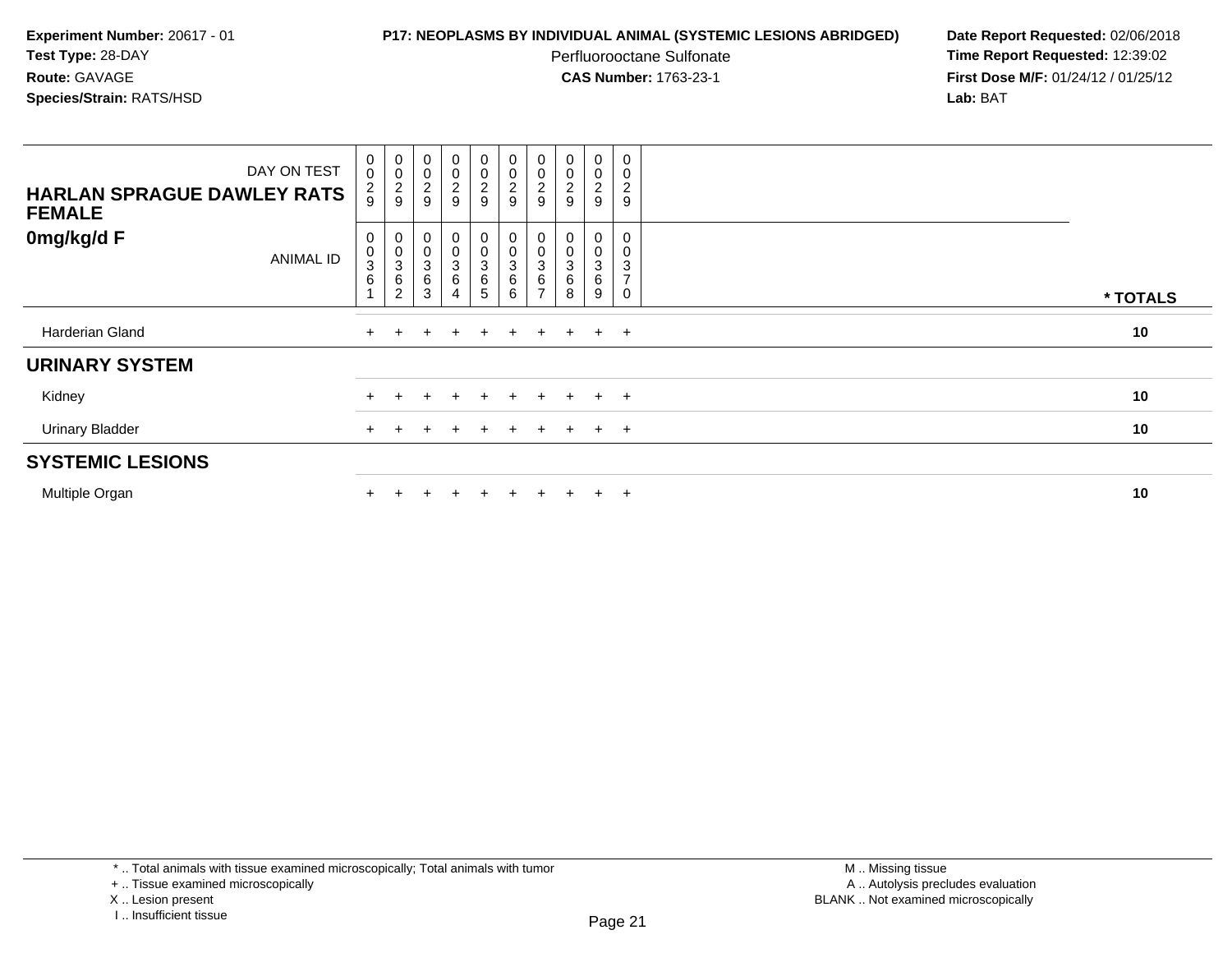## **P17: NEOPLASMS BY INDIVIDUAL ANIMAL (SYSTEMIC LESIONS ABRIDGED) Date Report Requested:** 02/06/2018

Perfluorooctane Sulfonate<br>CAS Number: 1763-23-1

 **Time Report Requested:** 12:39:02 **First Dose M/F:** 01/24/12 / 01/25/12<br>**Lab:** BAT **Lab:** BAT

| DAY ON TEST<br>HARLAN SPRAGUE DAWLEY RATS<br><b>FEMALE</b> | 0<br>0<br>$\frac{2}{9}$              | $\overline{0}$<br>$\boldsymbol{0}$<br>$\frac{2}{9}$              | 0<br>$\,0\,$<br>$\frac{2}{9}$                | 0<br>0<br>$\frac{2}{9}$      | $\pmb{0}$<br>$\mathbf 0$<br>$\frac{2}{9}$             | $_{\rm 0}^{\rm 0}$<br>$\frac{2}{9}$            | 0<br>0<br>$\boldsymbol{2}$<br>9                        | 0<br>0<br>$\boldsymbol{2}$<br>9    | 0<br>0<br>$\frac{2}{9}$            | $\mathbf 0$<br>$\mathbf 0$<br>$\overline{c}$<br>$\boldsymbol{9}$ |          |
|------------------------------------------------------------|--------------------------------------|------------------------------------------------------------------|----------------------------------------------|------------------------------|-------------------------------------------------------|------------------------------------------------|--------------------------------------------------------|------------------------------------|------------------------------------|------------------------------------------------------------------|----------|
| .312mg/kg/d F<br><b>ANIMAL ID</b>                          | 0<br>$\pmb{0}$<br>$\frac{3}{7}$<br>1 | $\pmb{0}$<br>$\boldsymbol{0}$<br>$\frac{3}{7}$<br>$\overline{2}$ | $\pmb{0}$<br>$\pmb{0}$<br>$\frac{3}{7}$<br>3 | 0<br>0<br>$\frac{3}{7}$<br>4 | $\boldsymbol{0}$<br>$\mathbf 0$<br>$\frac{3}{7}$<br>5 | $\pmb{0}$<br>$\mathbf 0$<br>$\frac{3}{7}$<br>6 | 0<br>$\Omega$<br>3<br>$\overline{7}$<br>$\overline{7}$ | 0<br>0<br>3<br>$\overline{7}$<br>8 | 0<br>0<br>3<br>$\overline{7}$<br>9 | 0<br>$\Omega$<br>3<br>8<br>$\mathbf 0$                           | * TOTALS |
| <b>ALIMENTARY SYSTEM</b>                                   |                                      |                                                                  |                                              |                              |                                                       |                                                |                                                        |                                    |                                    |                                                                  |          |
| Liver                                                      |                                      |                                                                  |                                              |                              |                                                       |                                                |                                                        |                                    | ÷                                  | $+$                                                              | 10       |
| Pancreas                                                   |                                      |                                                                  |                                              |                              |                                                       |                                                |                                                        |                                    | $\div$                             | $+$                                                              | 10       |
| <b>CARDIOVASCULAR SYSTEM</b>                               |                                      |                                                                  |                                              |                              |                                                       |                                                |                                                        |                                    |                                    |                                                                  |          |
| <b>NONE</b>                                                |                                      |                                                                  |                                              |                              |                                                       |                                                |                                                        |                                    |                                    |                                                                  |          |
| <b>ENDOCRINE SYSTEM</b>                                    |                                      |                                                                  |                                              |                              |                                                       |                                                |                                                        |                                    |                                    |                                                                  |          |
| <b>Thyroid Gland</b>                                       | $+$                                  | $\pm$                                                            |                                              | $\overline{ }$               | $+$                                                   | $+$                                            | $+$                                                    | $+$                                | $+$                                | $+$                                                              | 10       |
| <b>GENERAL BODY SYSTEM</b>                                 |                                      |                                                                  |                                              |                              |                                                       |                                                |                                                        |                                    |                                    |                                                                  |          |
| <b>NONE</b>                                                |                                      |                                                                  |                                              |                              |                                                       |                                                |                                                        |                                    |                                    |                                                                  |          |
| <b>GENITAL SYSTEM</b>                                      |                                      |                                                                  |                                              |                              |                                                       |                                                |                                                        |                                    |                                    |                                                                  |          |
| Ovary                                                      | $\pm$                                | $\ddot{}$                                                        |                                              | $\ddot{}$                    | $\ddot{}$                                             | $\overline{+}$                                 | $\ddot{}$                                              | $\ddot{}$                          | $\ddot{}$                          | $+$                                                              | 10       |
| <b>HEMATOPOIETIC SYSTEM</b>                                |                                      |                                                                  |                                              |                              |                                                       |                                                |                                                        |                                    |                                    |                                                                  |          |
| <b>Bone Marrow</b>                                         |                                      |                                                                  |                                              |                              |                                                       |                                                |                                                        |                                    |                                    | $\ddot{}$                                                        | 10       |
| Spleen                                                     |                                      |                                                                  |                                              | $\div$                       | $\pm$                                                 | $\pm$                                          | $\pm$                                                  | ÷                                  | $\ddot{}$                          | $+$                                                              | 10       |
| <b>INTEGUMENTARY SYSTEM</b>                                |                                      |                                                                  |                                              |                              |                                                       |                                                |                                                        |                                    |                                    |                                                                  |          |

NONE

# **MUSCULOSKELETAL SYSTEM**

\* .. Total animals with tissue examined microscopically; Total animals with tumor

+ .. Tissue examined microscopically

X .. Lesion present

I .. Insufficient tissue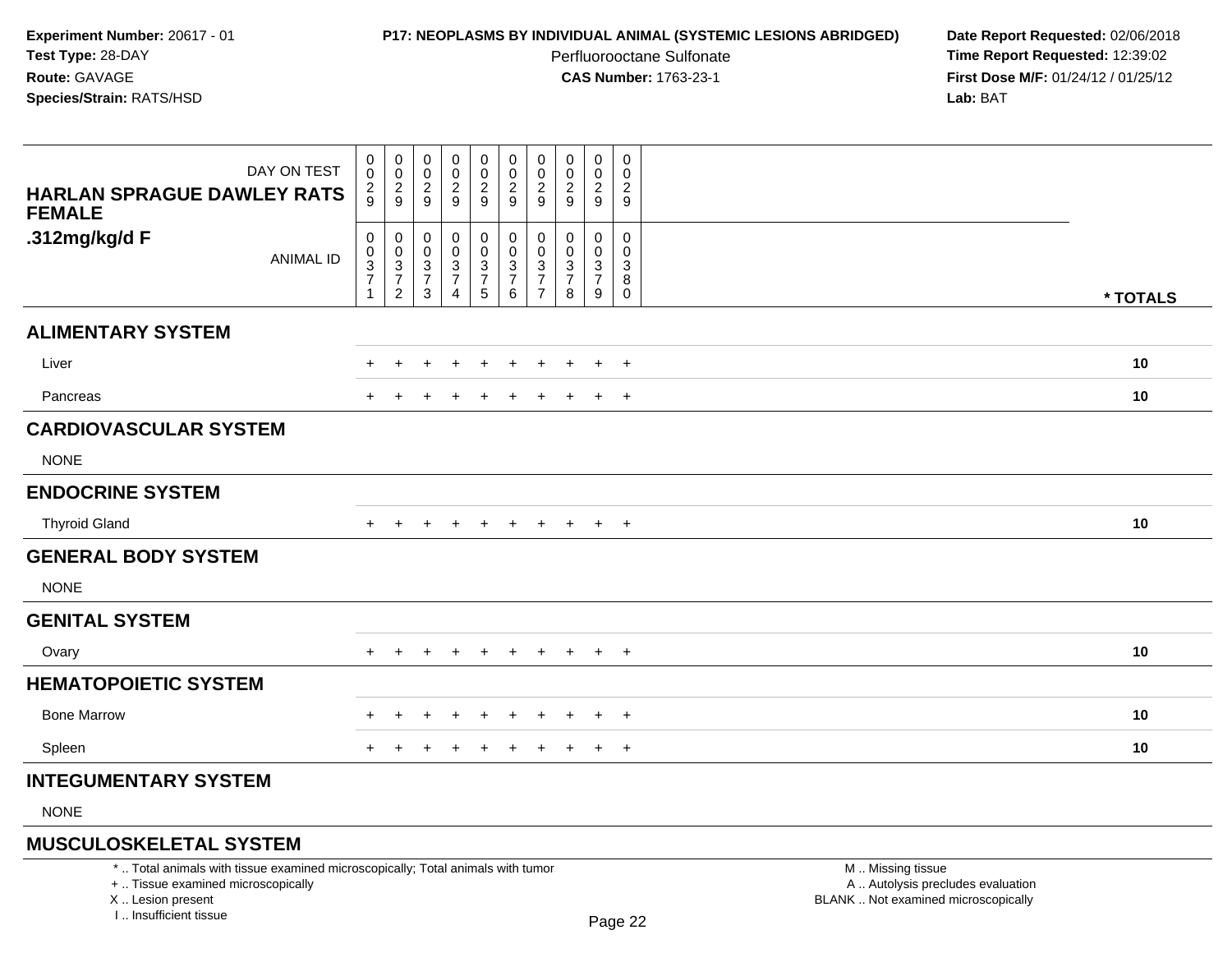# **P17: NEOPLASMS BY INDIVIDUAL ANIMAL (SYSTEMIC LESIONS ABRIDGED) Date Report Requested:** 02/06/2018

Perfluorooctane Sulfonate<br>CAS Number: 1763-23-1

 **Time Report Requested:** 12:39:02 **First Dose M/F:** 01/24/12 / 01/25/12<br>**Lab:** BAT **Lab:** BAT

| DAY ON TEST<br><b>HARLAN SPRAGUE DAWLEY RATS</b><br><b>FEMALE</b> | 0<br>$\mathbf 0$<br>$\frac{2}{9}$                                    | $_{\rm 0}^{\rm 0}$<br>$\frac{2}{9}$                                                       | 0<br>$\mathbf 0$<br>$\frac{2}{9}$                                           | $\begin{array}{c} 0 \\ 0 \\ 2 \\ 9 \end{array}$ | 0<br>$\frac{0}{2}$      | 0<br>$\frac{0}{2}$                                       | 0<br>$\pmb{0}$<br>$\frac{2}{9}$                 | $\boldsymbol{0}$<br>$\pmb{0}$<br>$\overline{2}$<br>9 | 0<br>$\pmb{0}$<br>$\frac{2}{9}$               | 0<br>0<br>$\overline{c}$<br>$\boldsymbol{9}$ |          |
|-------------------------------------------------------------------|----------------------------------------------------------------------|-------------------------------------------------------------------------------------------|-----------------------------------------------------------------------------|-------------------------------------------------|-------------------------|----------------------------------------------------------|-------------------------------------------------|------------------------------------------------------|-----------------------------------------------|----------------------------------------------|----------|
| .312mg/kg/d F<br><b>ANIMAL ID</b>                                 | 0<br>$\boldsymbol{0}$<br>$\ensuremath{\mathsf{3}}$<br>$\overline{7}$ | $\mathbf 0$<br>$\pmb{0}$<br>$\ensuremath{\mathsf{3}}$<br>$\overline{7}$<br>$\overline{c}$ | 0<br>$\begin{smallmatrix} 0\\ 3 \end{smallmatrix}$<br>$\boldsymbol{7}$<br>3 | 0<br>$\frac{0}{3}$<br>4                         | 0<br>$\frac{0}{3}$<br>5 | $\mathbf 0$<br>$_{3}^{\rm 0}$<br>$\overline{7}$<br>$\,6$ | 0<br>0<br>3<br>$\overline{ }$<br>$\overline{7}$ | 0<br>0<br>3<br>$\overline{7}$<br>8                   | 0<br>0<br>$\mathbf{3}$<br>$\overline{7}$<br>9 | 0<br>0<br>3<br>8<br>0                        | * TOTALS |
| <b>NONE</b>                                                       |                                                                      |                                                                                           |                                                                             |                                                 |                         |                                                          |                                                 |                                                      |                                               |                                              |          |
| <b>NERVOUS SYSTEM</b>                                             |                                                                      |                                                                                           |                                                                             |                                                 |                         |                                                          |                                                 |                                                      |                                               |                                              |          |
| <b>NONE</b>                                                       |                                                                      |                                                                                           |                                                                             |                                                 |                         |                                                          |                                                 |                                                      |                                               |                                              |          |
| <b>RESPIRATORY SYSTEM</b>                                         |                                                                      |                                                                                           |                                                                             |                                                 |                         |                                                          |                                                 |                                                      |                                               |                                              |          |
| Nose                                                              | $+$                                                                  | $+$                                                                                       | $\pm$                                                                       | $+$                                             | $+$                     | $+$                                                      |                                                 | + + + +                                              |                                               |                                              | 10       |
| <b>SPECIAL SENSES SYSTEM</b>                                      |                                                                      |                                                                                           |                                                                             |                                                 |                         |                                                          |                                                 |                                                      |                                               |                                              |          |
| <b>NONE</b>                                                       |                                                                      |                                                                                           |                                                                             |                                                 |                         |                                                          |                                                 |                                                      |                                               |                                              |          |
| <b>URINARY SYSTEM</b>                                             |                                                                      |                                                                                           |                                                                             |                                                 |                         |                                                          |                                                 |                                                      |                                               |                                              |          |
| Kidney                                                            | $+$                                                                  | $\ddot{}$                                                                                 |                                                                             | $+$                                             | $+$                     | $+$                                                      | $+$                                             | $+$                                                  | $+$ $+$                                       |                                              | 10       |
| <b>SYSTEMIC LESIONS</b>                                           |                                                                      |                                                                                           |                                                                             |                                                 |                         |                                                          |                                                 |                                                      |                                               |                                              |          |
| Multiple Organ                                                    |                                                                      |                                                                                           |                                                                             |                                                 |                         |                                                          |                                                 | $+$                                                  | $+$                                           | $+$                                          | 10       |

+ .. Tissue examined microscopically

X .. Lesion present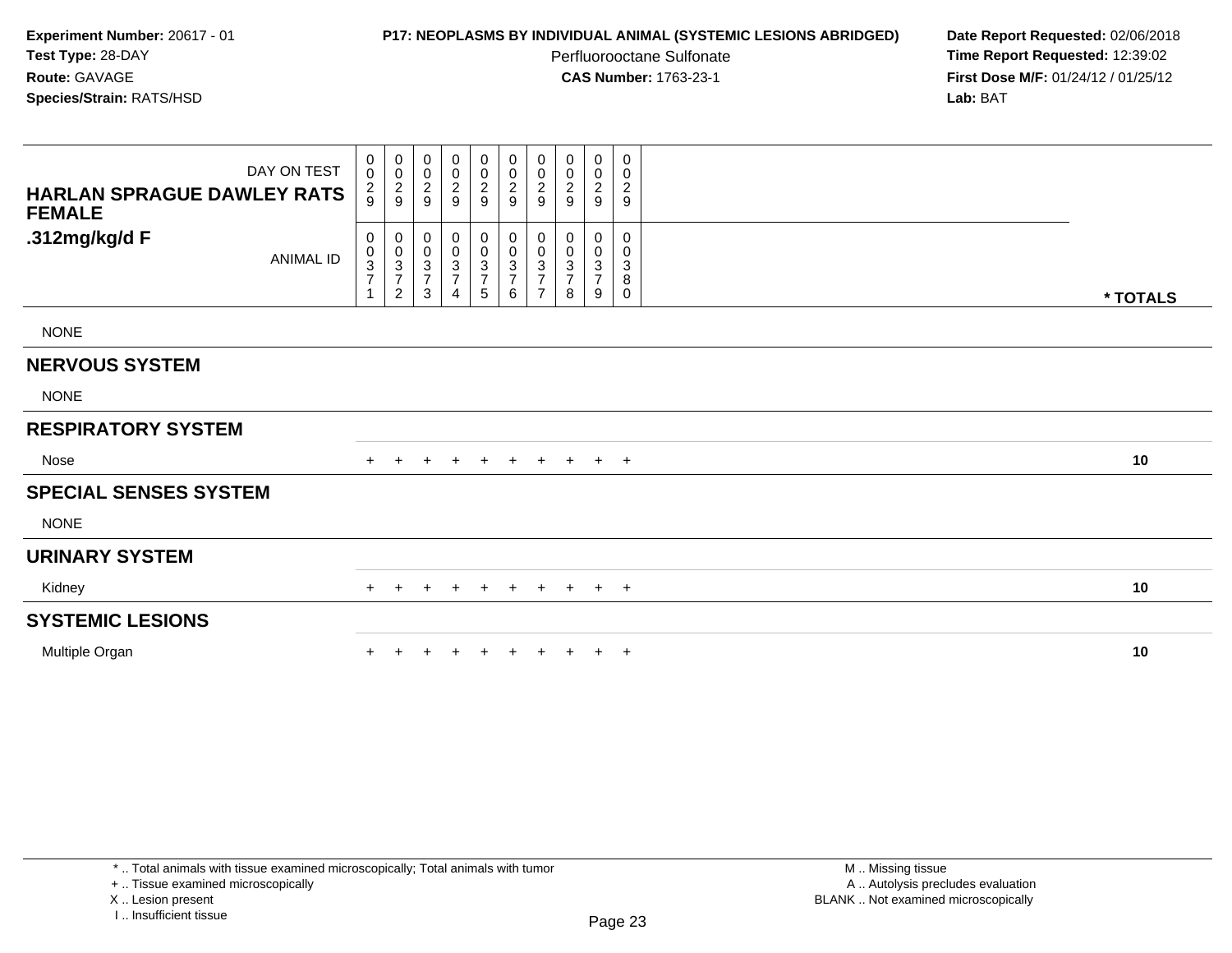## **P17: NEOPLASMS BY INDIVIDUAL ANIMAL (SYSTEMIC LESIONS ABRIDGED) Date Report Requested:** 02/06/2018

Perfluorooctane Sulfonate<br>CAS Number: 1763-23-1

 **Time Report Requested:** 12:39:02 **First Dose M/F:** 01/24/12 / 01/25/12<br>**Lab:** BAT **Lab:** BAT

| DAY ON TEST<br><b>HARLAN SPRAGUE DAWLEY RATS</b><br><b>FEMALE</b> | 0<br>$\ddot{\mathbf{0}}$<br>$\overline{c}$<br>9                 | $\boldsymbol{0}$<br>$\overline{0}$<br>$\frac{2}{9}$ | $\pmb{0}$<br>$\ddot{\mathbf{0}}$<br>$\frac{2}{9}$ | $_{\rm 0}^{\rm 0}$<br>$\overline{c}$<br>$\mathsf g$ | 0<br>$\mathbf 0$<br>$\frac{2}{9}$                              | 00029                           | $\mathbf 0$<br>$\pmb{0}$<br>$\overline{c}$<br>$9\,$ | 0<br>0<br>$\boldsymbol{2}$<br>$\boldsymbol{9}$ | 0<br>0<br>$\overline{a}$<br>$\boldsymbol{9}$      | $\mathbf 0$<br>$\mathbf 0$<br>$\overline{c}$<br>9 |          |  |
|-------------------------------------------------------------------|-----------------------------------------------------------------|-----------------------------------------------------|---------------------------------------------------|-----------------------------------------------------|----------------------------------------------------------------|---------------------------------|-----------------------------------------------------|------------------------------------------------|---------------------------------------------------|---------------------------------------------------|----------|--|
| .625mg/kg/d F<br><b>ANIMAL ID</b>                                 | 0<br>$\begin{array}{c} 0 \\ 3 \\ 8 \end{array}$<br>$\mathbf{1}$ | 0<br>$\mathbf 0$<br>3<br>$\bf 8$<br>$\overline{c}$  | 0<br>$\mathbf 0$<br>$_{\rm 8}^3$<br>3             | 0<br>$\pmb{0}$<br>$_8^3$<br>$\overline{4}$          | 0<br>$\mathbf 0$<br>$\begin{array}{c} 3 \\ 8 \\ 5 \end{array}$ | 0<br>$\pmb{0}$<br>$\frac{3}{8}$ | 0<br>$\mathbf 0$<br>3<br>8<br>$\overline{7}$        | 0<br>0<br>$\ensuremath{\mathsf{3}}$<br>8<br>8  | $\mathbf{0}$<br>0<br>$\mathbf{3}$<br>$\bf 8$<br>9 | 0<br>0<br>$\sqrt{3}$<br>$\boldsymbol{9}$<br>0     | * TOTALS |  |
| <b>ALIMENTARY SYSTEM</b>                                          |                                                                 |                                                     |                                                   |                                                     |                                                                |                                 |                                                     |                                                |                                                   |                                                   |          |  |
| Liver                                                             |                                                                 |                                                     |                                                   |                                                     |                                                                |                                 |                                                     |                                                | $\ddot{}$                                         | $+$                                               | 10       |  |
| Pancreas                                                          |                                                                 |                                                     |                                                   |                                                     |                                                                |                                 |                                                     |                                                | ÷                                                 | $+$                                               | 10       |  |
| <b>CARDIOVASCULAR SYSTEM</b>                                      |                                                                 |                                                     |                                                   |                                                     |                                                                |                                 |                                                     |                                                |                                                   |                                                   |          |  |
| <b>NONE</b>                                                       |                                                                 |                                                     |                                                   |                                                     |                                                                |                                 |                                                     |                                                |                                                   |                                                   |          |  |
| <b>ENDOCRINE SYSTEM</b>                                           |                                                                 |                                                     |                                                   |                                                     |                                                                |                                 |                                                     |                                                |                                                   |                                                   |          |  |
| <b>Thyroid Gland</b>                                              | $+$                                                             |                                                     |                                                   | $\pm$                                               | $\pm$                                                          | $\pm$                           | $\pm$                                               | $+$                                            | $+$                                               | $+$                                               | 10       |  |
| <b>GENERAL BODY SYSTEM</b>                                        |                                                                 |                                                     |                                                   |                                                     |                                                                |                                 |                                                     |                                                |                                                   |                                                   |          |  |
| <b>NONE</b>                                                       |                                                                 |                                                     |                                                   |                                                     |                                                                |                                 |                                                     |                                                |                                                   |                                                   |          |  |
| <b>GENITAL SYSTEM</b>                                             |                                                                 |                                                     |                                                   |                                                     |                                                                |                                 |                                                     |                                                |                                                   |                                                   |          |  |
| Ovary                                                             | +                                                               | $\pm$                                               |                                                   | $\pm$                                               | $\ddot{}$                                                      | $\pm$                           | $\pm$                                               | $\pm$                                          | $\ddot{}$                                         | $+$                                               | 10       |  |
| <b>HEMATOPOIETIC SYSTEM</b>                                       |                                                                 |                                                     |                                                   |                                                     |                                                                |                                 |                                                     |                                                |                                                   |                                                   |          |  |
| <b>Bone Marrow</b>                                                |                                                                 |                                                     |                                                   |                                                     |                                                                |                                 |                                                     |                                                |                                                   | $\ddot{}$                                         | 10       |  |
| Spleen                                                            |                                                                 |                                                     |                                                   | $\pm$                                               | ÷                                                              |                                 | ÷                                                   |                                                | $\ddot{}$                                         | $+$                                               | 10       |  |
| <b>INTEGUMENTARY SYSTEM</b>                                       |                                                                 |                                                     |                                                   |                                                     |                                                                |                                 |                                                     |                                                |                                                   |                                                   |          |  |

NONE

# **MUSCULOSKELETAL SYSTEM**

\* .. Total animals with tissue examined microscopically; Total animals with tumor

+ .. Tissue examined microscopically

X .. Lesion present

I .. Insufficient tissue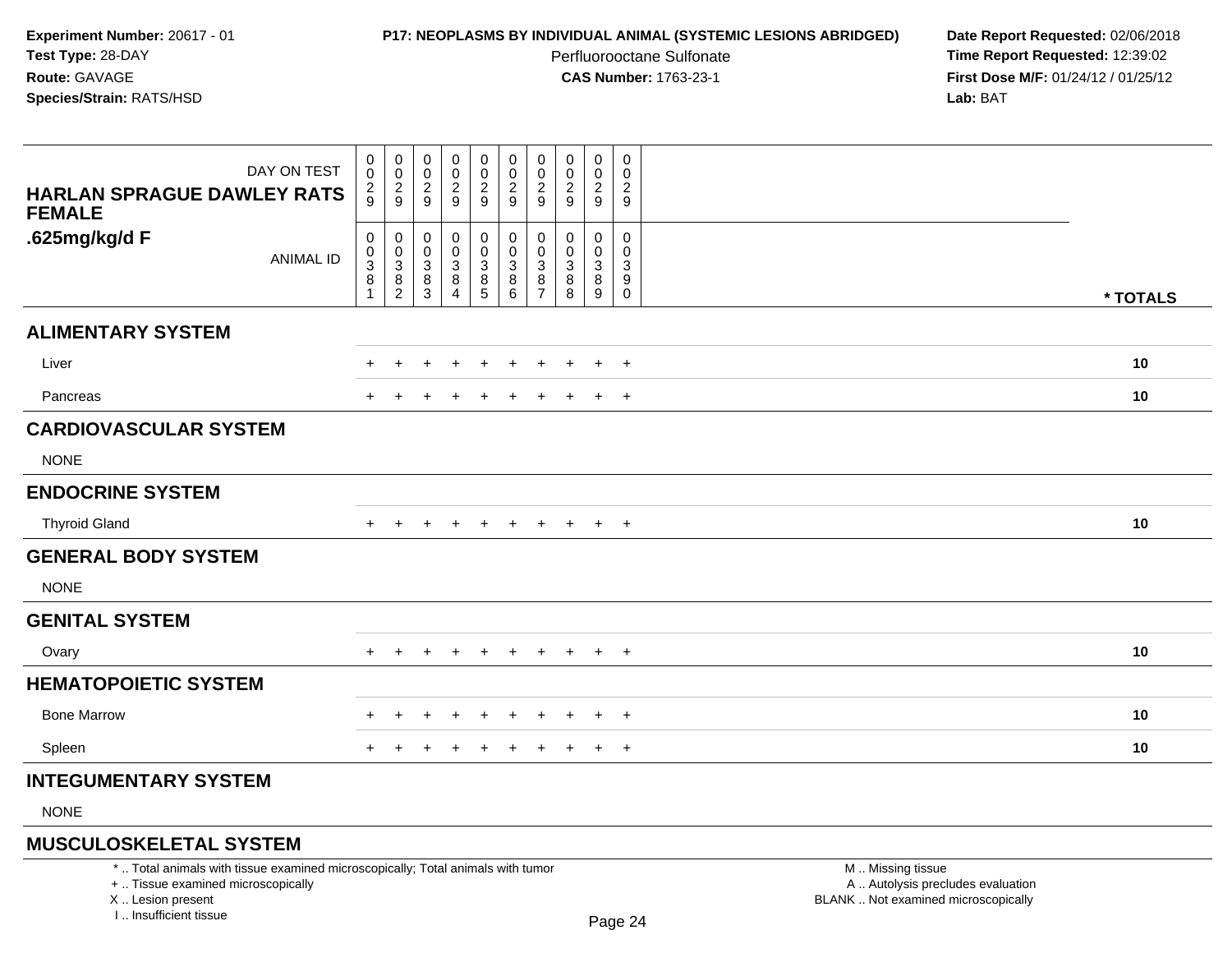# **P17: NEOPLASMS BY INDIVIDUAL ANIMAL (SYSTEMIC LESIONS ABRIDGED) Date Report Requested:** 02/06/2018

Perfluorooctane Sulfonate<br>CAS Number: 1763-23-1

 **Time Report Requested:** 12:39:02 **First Dose M/F:** 01/24/12 / 01/25/12<br>**Lab:** BAT **Lab:** BAT

| DAY ON TEST<br><b>HARLAN SPRAGUE DAWLEY RATS</b><br><b>FEMALE</b> | 0<br>$\mathsf 0$<br>$\frac{2}{9}$ | $\begin{smallmatrix} 0\\0 \end{smallmatrix}$<br>$\frac{2}{9}$ | $\begin{array}{c} 0 \\ 0 \\ 2 \\ 9 \end{array}$ | $\begin{array}{c} 0 \\ 0 \\ 2 \\ 9 \end{array}$                        | 0<br>$\frac{0}{2}$                   | 00029                                             | 0<br>$\pmb{0}$<br>$\frac{2}{9}$                            | 0<br>$\pmb{0}$<br>$\boldsymbol{2}$<br>9                 | 0<br>$\mathbf 0$<br>$\frac{2}{9}$ | 0<br>0<br>$\overline{c}$<br>$\boldsymbol{9}$            |          |  |
|-------------------------------------------------------------------|-----------------------------------|---------------------------------------------------------------|-------------------------------------------------|------------------------------------------------------------------------|--------------------------------------|---------------------------------------------------|------------------------------------------------------------|---------------------------------------------------------|-----------------------------------|---------------------------------------------------------|----------|--|
| .625mg/kg/d F<br><b>ANIMAL ID</b>                                 | 0<br>0<br>3<br>$\, 8$<br>1        | 0<br>$\pmb{0}$<br>$\sqrt{3}$<br>8<br>$\overline{c}$           | 0<br>$_{3}^{\rm 0}$<br>$\,8\,$<br>3             | $\begin{smallmatrix} 0\\0\\3 \end{smallmatrix}$<br>8<br>$\overline{4}$ | 0<br>$_{3}^{\rm 0}$<br>$\frac{8}{5}$ | $\pmb{0}$<br>$_{3}^{\rm 0}$<br>$\,8\,$<br>$\,6\,$ | 0<br>0<br>$\ensuremath{\mathsf{3}}$<br>8<br>$\overline{ }$ | 0<br>$\mathbf 0$<br>$\ensuremath{\mathsf{3}}$<br>8<br>8 | $\mathbf{0}$<br>0<br>3<br>8<br>9  | $\mathbf 0$<br>0<br>$\ensuremath{\mathsf{3}}$<br>9<br>0 | * TOTALS |  |
| <b>NONE</b>                                                       |                                   |                                                               |                                                 |                                                                        |                                      |                                                   |                                                            |                                                         |                                   |                                                         |          |  |
| <b>NERVOUS SYSTEM</b>                                             |                                   |                                                               |                                                 |                                                                        |                                      |                                                   |                                                            |                                                         |                                   |                                                         |          |  |
| <b>NONE</b>                                                       |                                   |                                                               |                                                 |                                                                        |                                      |                                                   |                                                            |                                                         |                                   |                                                         |          |  |
| <b>RESPIRATORY SYSTEM</b>                                         |                                   |                                                               |                                                 |                                                                        |                                      |                                                   |                                                            |                                                         |                                   |                                                         |          |  |
| Nose                                                              | $+$                               | $\pm$                                                         |                                                 | $\ddot{}$                                                              | $+$                                  | $+$                                               | $+$                                                        | $+$                                                     | $+$ $+$                           |                                                         | 10       |  |
| <b>SPECIAL SENSES SYSTEM</b>                                      |                                   |                                                               |                                                 |                                                                        |                                      |                                                   |                                                            |                                                         |                                   |                                                         |          |  |
| <b>NONE</b>                                                       |                                   |                                                               |                                                 |                                                                        |                                      |                                                   |                                                            |                                                         |                                   |                                                         |          |  |
| <b>URINARY SYSTEM</b>                                             |                                   |                                                               |                                                 |                                                                        |                                      |                                                   |                                                            |                                                         |                                   |                                                         |          |  |
| Kidney                                                            | $+$                               | $\pm$                                                         | ÷                                               | $+$                                                                    | $\ddot{}$                            | $+$                                               | $+$                                                        | $+$                                                     | $+$                               | $+$                                                     | 10       |  |
| <b>SYSTEMIC LESIONS</b>                                           |                                   |                                                               |                                                 |                                                                        |                                      |                                                   |                                                            |                                                         |                                   |                                                         |          |  |
| Multiple Organ                                                    |                                   |                                                               |                                                 | $\ddot{}$                                                              | $\pm$                                |                                                   |                                                            | $+$                                                     | $+$                               | $+$                                                     | 10       |  |

+ .. Tissue examined microscopically

X .. Lesion present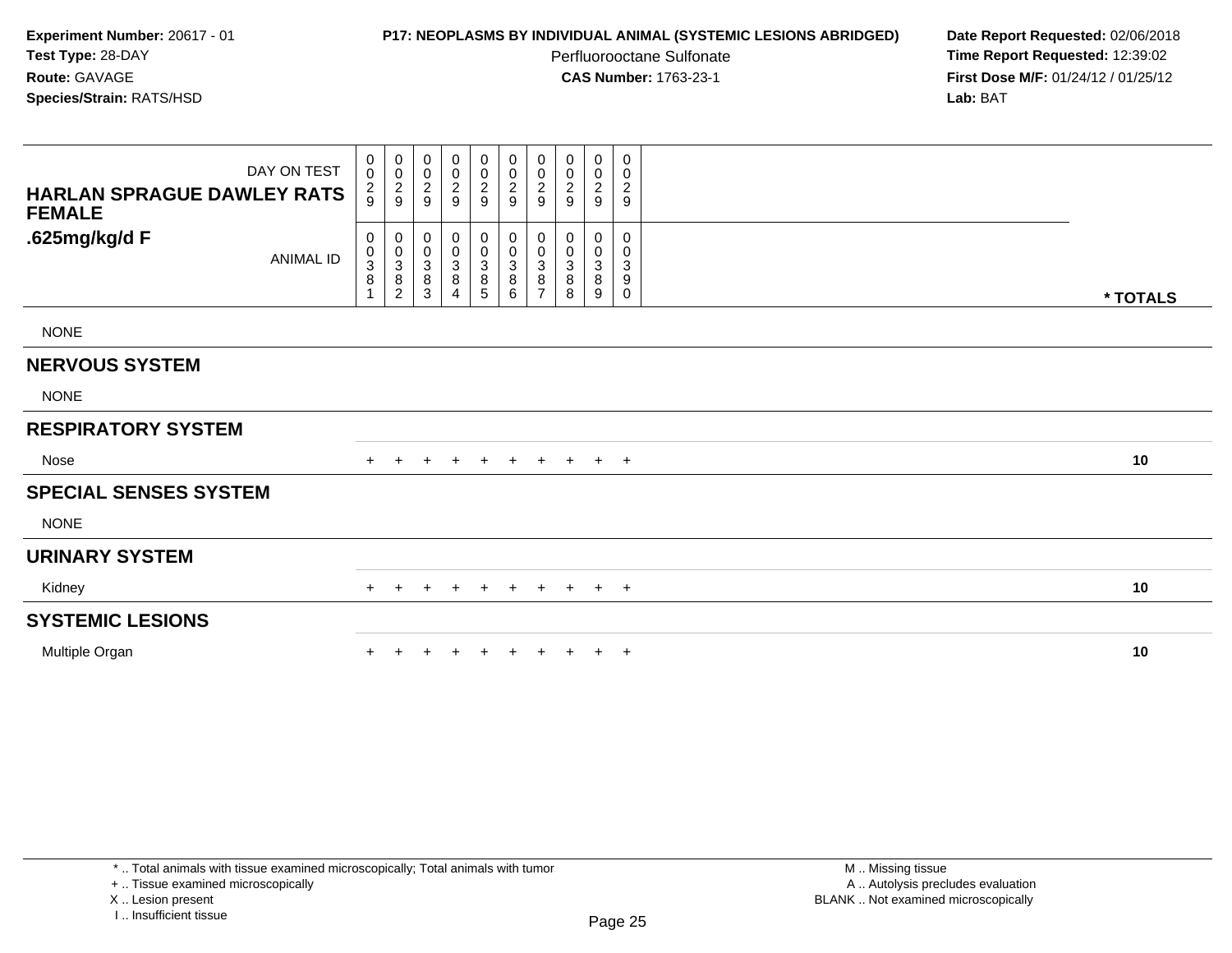# **P17: NEOPLASMS BY INDIVIDUAL ANIMAL (SYSTEMIC LESIONS ABRIDGED) Date Report Requested:** 02/06/2018

Perfluorooctane Sulfonate<br>CAS Number: 1763-23-1

 **Time Report Requested:** 12:39:02 **First Dose M/F:** 01/24/12 / 01/25/12<br>**Lab:** BAT **Lab:** BAT

| DAY ON TEST<br><b>HARLAN SPRAGUE DAWLEY RATS</b><br><b>FEMALE</b> | $\pmb{0}$<br>$\overline{0}$<br>$\frac{2}{9}$                                 | 0<br>$\pmb{0}$<br>$\frac{2}{9}$                                      | 0<br>$\pmb{0}$<br>$\overline{c}$<br>$\boldsymbol{9}$ | $\pmb{0}$<br>$\pmb{0}$<br>$\overline{c}$<br>$9\,$            | 0<br>$\mathsf{O}\xspace$<br>$\frac{2}{9}$                                    | $\mathbf 0$<br>$\mathsf 0$<br>$\overline{2}$<br>9              | $\boldsymbol{0}$<br>0<br>$\overline{2}$<br>$\boldsymbol{9}$ | 0<br>0<br>$\overline{c}$<br>$\boldsymbol{9}$ | 0<br>0<br>$\overline{c}$<br>9        | $\mathbf 0$<br>0<br>$\overline{a}$<br>9 |          |  |
|-------------------------------------------------------------------|------------------------------------------------------------------------------|----------------------------------------------------------------------|------------------------------------------------------|--------------------------------------------------------------|------------------------------------------------------------------------------|----------------------------------------------------------------|-------------------------------------------------------------|----------------------------------------------|--------------------------------------|-----------------------------------------|----------|--|
| 1.25mg/kg/d F<br><b>ANIMAL ID</b>                                 | $\pmb{0}$<br>$\pmb{0}$<br>$\overline{3}$<br>$\boldsymbol{9}$<br>$\mathbf{1}$ | 0<br>$\mathbf 0$<br>$\ensuremath{\mathsf{3}}$<br>9<br>$\overline{c}$ | 0<br>0<br>3<br>$\frac{9}{3}$                         | 0<br>$\pmb{0}$<br>$\ensuremath{\mathsf{3}}$<br>$\frac{9}{4}$ | 0<br>0<br>$\ensuremath{\mathsf{3}}$<br>$\begin{array}{c} 9 \\ 5 \end{array}$ | $\overline{0}$<br>$\mathbf 0$<br>$\mathbf{3}$<br>$\frac{9}{6}$ | 0<br>$\mathbf 0$<br>3<br>9<br>$\overline{7}$                | 0<br>0<br>3<br>9<br>8                        | 0<br>0<br>3<br>$\boldsymbol{9}$<br>9 | $\mathbf 0$<br>0<br>4<br>0<br>0         | * TOTALS |  |
| <b>ALIMENTARY SYSTEM</b>                                          |                                                                              |                                                                      |                                                      |                                                              |                                                                              |                                                                |                                                             |                                              |                                      |                                         |          |  |
| Liver                                                             |                                                                              |                                                                      |                                                      |                                                              |                                                                              |                                                                |                                                             |                                              | $\ddot{}$                            | $+$                                     | 10       |  |
| Pancreas                                                          |                                                                              |                                                                      |                                                      |                                                              |                                                                              |                                                                |                                                             |                                              |                                      | $\ddot{}$                               | 10       |  |
| <b>CARDIOVASCULAR SYSTEM</b>                                      |                                                                              |                                                                      |                                                      |                                                              |                                                                              |                                                                |                                                             |                                              |                                      |                                         |          |  |
| <b>NONE</b>                                                       |                                                                              |                                                                      |                                                      |                                                              |                                                                              |                                                                |                                                             |                                              |                                      |                                         |          |  |
| <b>ENDOCRINE SYSTEM</b>                                           |                                                                              |                                                                      |                                                      |                                                              |                                                                              |                                                                |                                                             |                                              |                                      |                                         |          |  |
| <b>Thyroid Gland</b>                                              |                                                                              |                                                                      |                                                      |                                                              |                                                                              |                                                                |                                                             |                                              | $+$                                  | $+$                                     | 10       |  |
| <b>GENERAL BODY SYSTEM</b>                                        |                                                                              |                                                                      |                                                      |                                                              |                                                                              |                                                                |                                                             |                                              |                                      |                                         |          |  |
| <b>NONE</b>                                                       |                                                                              |                                                                      |                                                      |                                                              |                                                                              |                                                                |                                                             |                                              |                                      |                                         |          |  |
| <b>GENITAL SYSTEM</b>                                             |                                                                              |                                                                      |                                                      |                                                              |                                                                              |                                                                |                                                             |                                              |                                      |                                         |          |  |
| Ovary                                                             | $\pm$                                                                        |                                                                      |                                                      |                                                              |                                                                              |                                                                |                                                             |                                              | $\pm$                                | $+$                                     | 10       |  |
| <b>HEMATOPOIETIC SYSTEM</b>                                       |                                                                              |                                                                      |                                                      |                                                              |                                                                              |                                                                |                                                             |                                              |                                      |                                         |          |  |
| <b>Bone Marrow</b>                                                |                                                                              | ÷                                                                    |                                                      | $\div$                                                       | $\div$                                                                       | $\ddot{}$                                                      | $\div$                                                      |                                              | $\ddot{}$                            | $+$                                     | 10       |  |
| Spleen                                                            | $+$                                                                          |                                                                      |                                                      | $\pm$                                                        | $\pm$                                                                        | $\pm$                                                          | $\pm$                                                       | $\div$                                       | $\overline{+}$                       | $+$                                     | 10       |  |
| <b>INTEGUMENTARY SYSTEM</b>                                       |                                                                              |                                                                      |                                                      |                                                              |                                                                              |                                                                |                                                             |                                              |                                      |                                         |          |  |
|                                                                   |                                                                              |                                                                      |                                                      |                                                              |                                                                              |                                                                |                                                             |                                              |                                      |                                         |          |  |

NONE

# **MUSCULOSKELETAL SYSTEM**

\* .. Total animals with tissue examined microscopically; Total animals with tumor

+ .. Tissue examined microscopically

X .. Lesion present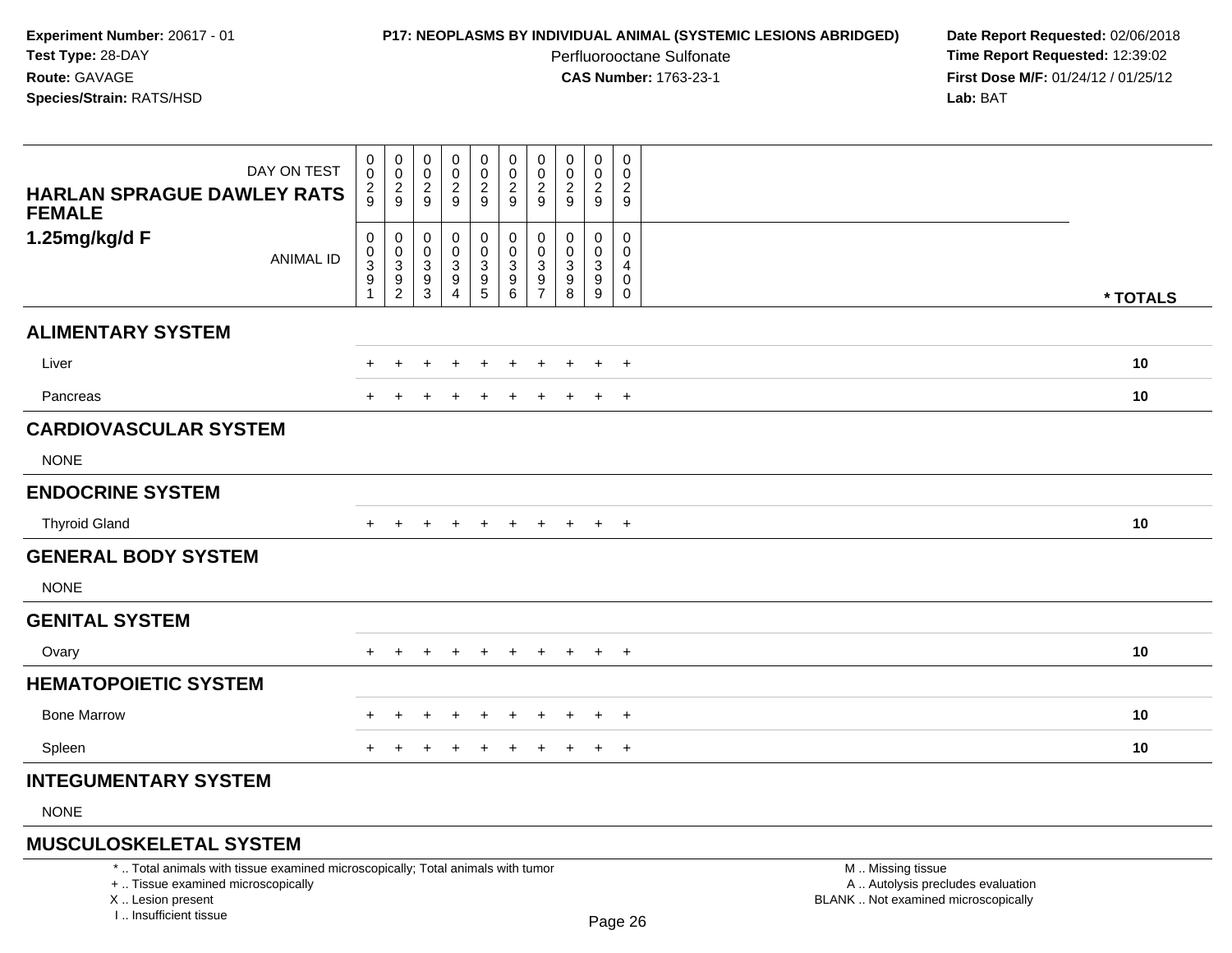## **P17: NEOPLASMS BY INDIVIDUAL ANIMAL (SYSTEMIC LESIONS ABRIDGED) Date Report Requested:** 02/06/2018

Perfluorooctane Sulfonate<br>CAS Number: 1763-23-1

 **Time Report Requested:** 12:39:02 **First Dose M/F:** 01/24/12 / 01/25/12<br>**Lab:** BAT **Lab:** BAT

| DAY ON TEST<br><b>HARLAN SPRAGUE DAWLEY RATS</b><br><b>FEMALE</b> | 0<br>$\mathsf 0$<br>$\frac{2}{9}$ | $\begin{smallmatrix} 0\\0 \end{smallmatrix}$<br>$\frac{2}{9}$ | $\begin{array}{c} 0 \\ 0 \\ 2 \\ 9 \end{array}$ | $\begin{array}{c} 0 \\ 0 \\ 2 \\ 9 \end{array}$                                       | 0<br>$\frac{0}{2}$                                        | 00029                                                | 0<br>$\pmb{0}$<br>$\frac{2}{9}$                            | 0<br>$\pmb{0}$<br>$\boldsymbol{2}$<br>9                 | 0<br>$\mathbf 0$<br>$\frac{2}{9}$                          | 0<br>0<br>$\overline{c}$<br>$\boldsymbol{9}$ |          |  |
|-------------------------------------------------------------------|-----------------------------------|---------------------------------------------------------------|-------------------------------------------------|---------------------------------------------------------------------------------------|-----------------------------------------------------------|------------------------------------------------------|------------------------------------------------------------|---------------------------------------------------------|------------------------------------------------------------|----------------------------------------------|----------|--|
| 1.25mg/kg/d F<br><b>ANIMAL ID</b>                                 | 0<br>0<br>3<br>9<br>1             | 0<br>$\pmb{0}$<br>$\sqrt{3}$<br>9<br>$\overline{c}$           | 0<br>$_{3}^{\rm 0}$<br>$\boldsymbol{9}$<br>3    | $\begin{smallmatrix} 0\\0\\3 \end{smallmatrix}$<br>$\boldsymbol{9}$<br>$\overline{4}$ | 0<br>$_{3}^{\rm 0}$<br>$\boldsymbol{9}$<br>$\overline{5}$ | $\pmb{0}$<br>$_{3}^{\rm 0}$<br>$\boldsymbol{9}$<br>6 | 0<br>0<br>$\ensuremath{\mathsf{3}}$<br>9<br>$\overline{ }$ | 0<br>$\mathbf 0$<br>$\ensuremath{\mathsf{3}}$<br>9<br>8 | $\mathbf{0}$<br>0<br>$\mathbf{3}$<br>$\boldsymbol{9}$<br>9 | $\mathbf 0$<br>0<br>4<br>0<br>0              | * TOTALS |  |
| <b>NONE</b>                                                       |                                   |                                                               |                                                 |                                                                                       |                                                           |                                                      |                                                            |                                                         |                                                            |                                              |          |  |
| <b>NERVOUS SYSTEM</b>                                             |                                   |                                                               |                                                 |                                                                                       |                                                           |                                                      |                                                            |                                                         |                                                            |                                              |          |  |
| <b>NONE</b>                                                       |                                   |                                                               |                                                 |                                                                                       |                                                           |                                                      |                                                            |                                                         |                                                            |                                              |          |  |
| <b>RESPIRATORY SYSTEM</b>                                         |                                   |                                                               |                                                 |                                                                                       |                                                           |                                                      |                                                            |                                                         |                                                            |                                              |          |  |
| Nose                                                              | $+$                               | $\pm$                                                         |                                                 | $\ddot{}$                                                                             | $+$                                                       | $+$                                                  | $+$                                                        | $+$                                                     | $+$ $+$                                                    |                                              | 10       |  |
| <b>SPECIAL SENSES SYSTEM</b>                                      |                                   |                                                               |                                                 |                                                                                       |                                                           |                                                      |                                                            |                                                         |                                                            |                                              |          |  |
| <b>NONE</b>                                                       |                                   |                                                               |                                                 |                                                                                       |                                                           |                                                      |                                                            |                                                         |                                                            |                                              |          |  |
| <b>URINARY SYSTEM</b>                                             |                                   |                                                               |                                                 |                                                                                       |                                                           |                                                      |                                                            |                                                         |                                                            |                                              |          |  |
| Kidney                                                            | $+$                               | $\pm$                                                         | ÷                                               | $+$                                                                                   | $\ddot{}$                                                 | $+$                                                  | $+$                                                        | $+$                                                     | $+$                                                        | $+$                                          | 10       |  |
| <b>SYSTEMIC LESIONS</b>                                           |                                   |                                                               |                                                 |                                                                                       |                                                           |                                                      |                                                            |                                                         |                                                            |                                              |          |  |
| Multiple Organ                                                    |                                   |                                                               |                                                 | $\ddot{}$                                                                             | $\pm$                                                     |                                                      |                                                            | $+$                                                     | $+$                                                        | $+$                                          | 10       |  |

+ .. Tissue examined microscopically

X .. Lesion present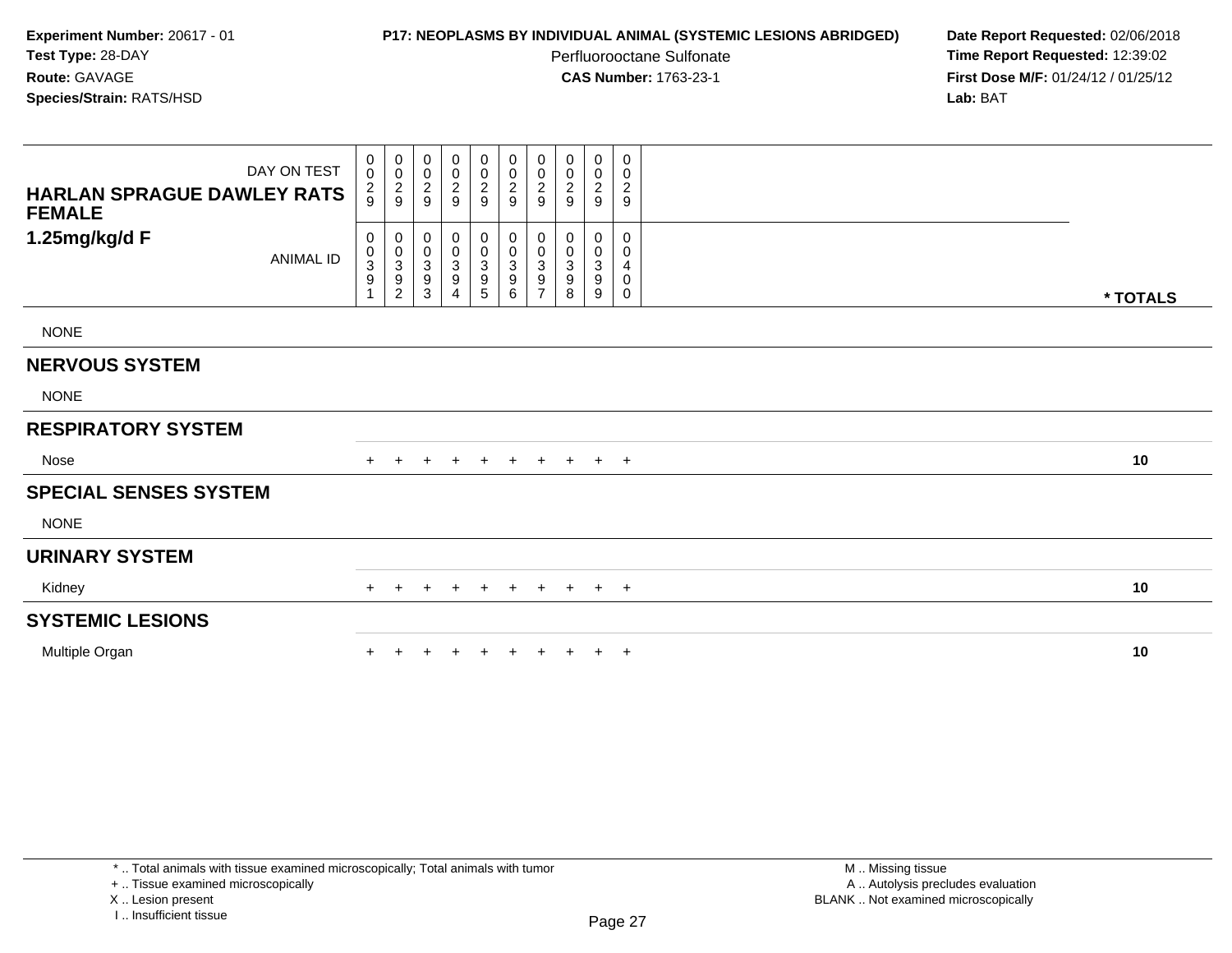## **P17: NEOPLASMS BY INDIVIDUAL ANIMAL (SYSTEMIC LESIONS ABRIDGED) Date Report Requested:** 02/06/2018

Perfluorooctane Sulfonate<br>CAS Number: 1763-23-1

 **Time Report Requested:** 12:39:02 **First Dose M/F:** 01/24/12 / 01/25/12<br>**Lab:** BAT **Lab:** BAT

| DAY ON TEST<br><b>HARLAN SPRAGUE DAWLEY RATS</b><br><b>FEMALE</b> | $\begin{smallmatrix}0\\0\end{smallmatrix}$<br>$\overline{c}$<br>9 | 0<br>$\overline{0}$<br>$\frac{2}{9}$                       | $_{\rm 0}^{\rm 0}$<br>$\overline{2}$<br>9         | $_{\rm 0}^{\rm 0}$<br>$\frac{2}{9}$ | $\begin{smallmatrix} 0\\0 \end{smallmatrix}$<br>$\overline{2}$<br>9          | $\begin{smallmatrix} 0\\0 \end{smallmatrix}$<br>$\overline{2}$<br>$\overline{9}$ | $\begin{smallmatrix} 0\\0 \end{smallmatrix}$<br>$\boldsymbol{2}$<br>$9\,$ | $_{\rm 0}^{\rm 0}$<br>$\frac{2}{9}$                    | 0<br>$\mathsf{O}\xspace$<br>$\overline{c}$<br>$9\,$ | 0<br>$\mathbf 0$<br>$\overline{2}$<br>9                        |          |
|-------------------------------------------------------------------|-------------------------------------------------------------------|------------------------------------------------------------|---------------------------------------------------|-------------------------------------|------------------------------------------------------------------------------|----------------------------------------------------------------------------------|---------------------------------------------------------------------------|--------------------------------------------------------|-----------------------------------------------------|----------------------------------------------------------------|----------|
| 2.5mg/kg/d F<br><b>ANIMAL ID</b>                                  | $\pmb{0}$<br>$\pmb{0}$<br>4<br>$\mathbf 0$<br>1                   | $\pmb{0}$<br>$\pmb{0}$<br>4<br>$\pmb{0}$<br>$\overline{2}$ | $\mathbf 0$<br>$\mathbf 0$<br>4<br>$\pmb{0}$<br>3 | 0<br>0<br>4<br>$\pmb{0}$<br>4       | $\pmb{0}$<br>$\overline{0}$<br>$\overline{4}$<br>$\pmb{0}$<br>$\overline{5}$ | $\pmb{0}$<br>$\pmb{0}$<br>4<br>$\pmb{0}$<br>$6\phantom{1}$                       | 0<br>0<br>4<br>0<br>$\overline{7}$                                        | 0<br>$\mathbf 0$<br>$\overline{4}$<br>$\mathbf 0$<br>8 | 0<br>$\mathbf 0$<br>4<br>$\mathbf 0$<br>9           | $\mathbf 0$<br>$\mathbf 0$<br>4<br>$\mathbf{1}$<br>$\mathbf 0$ | * TOTALS |
| <b>ALIMENTARY SYSTEM</b>                                          |                                                                   |                                                            |                                                   |                                     |                                                                              |                                                                                  |                                                                           |                                                        |                                                     |                                                                |          |
| Liver                                                             |                                                                   | $\div$                                                     |                                                   | $\div$                              | $\pm$                                                                        | $\div$                                                                           | +                                                                         | $\div$                                                 | $\ddot{}$                                           | $^{+}$                                                         | 10       |
| Pancreas                                                          | $\div$                                                            |                                                            |                                                   |                                     | $\pm$                                                                        | $\div$                                                                           |                                                                           |                                                        | $\overline{+}$                                      | $^{+}$                                                         | 10       |
| <b>CARDIOVASCULAR SYSTEM</b>                                      |                                                                   |                                                            |                                                   |                                     |                                                                              |                                                                                  |                                                                           |                                                        |                                                     |                                                                |          |
| <b>NONE</b>                                                       |                                                                   |                                                            |                                                   |                                     |                                                                              |                                                                                  |                                                                           |                                                        |                                                     |                                                                |          |
| <b>ENDOCRINE SYSTEM</b>                                           |                                                                   |                                                            |                                                   |                                     |                                                                              |                                                                                  |                                                                           |                                                        |                                                     |                                                                |          |
| <b>Thyroid Gland</b>                                              |                                                                   |                                                            |                                                   |                                     |                                                                              |                                                                                  |                                                                           | $\ddot{}$                                              | $\overline{+}$                                      | $+$                                                            | 10       |
| <b>GENERAL BODY SYSTEM</b>                                        |                                                                   |                                                            |                                                   |                                     |                                                                              |                                                                                  |                                                                           |                                                        |                                                     |                                                                |          |
| <b>NONE</b>                                                       |                                                                   |                                                            |                                                   |                                     |                                                                              |                                                                                  |                                                                           |                                                        |                                                     |                                                                |          |
| <b>GENITAL SYSTEM</b>                                             |                                                                   |                                                            |                                                   |                                     |                                                                              |                                                                                  |                                                                           |                                                        |                                                     |                                                                |          |
| Ovary                                                             | $+$                                                               | $+$                                                        | $\ddot{}$                                         | $+$                                 | $+$                                                                          | $+$                                                                              | $+$                                                                       | $+$                                                    | $+$                                                 | $+$                                                            | 10       |
| <b>HEMATOPOIETIC SYSTEM</b>                                       |                                                                   |                                                            |                                                   |                                     |                                                                              |                                                                                  |                                                                           |                                                        |                                                     |                                                                |          |
| <b>Bone Marrow</b>                                                |                                                                   | $\ddot{}$                                                  |                                                   |                                     |                                                                              |                                                                                  |                                                                           |                                                        | $\ddot{}$                                           | $+$                                                            | 10       |
| Lymph Node, Mandibular                                            |                                                                   |                                                            |                                                   |                                     |                                                                              |                                                                                  |                                                                           |                                                        | $\div$                                              | $\overline{+}$                                                 | 10       |
| Spleen                                                            |                                                                   | ÷                                                          |                                                   |                                     |                                                                              |                                                                                  |                                                                           |                                                        | $\ddot{}$                                           | $^{+}$                                                         | 10       |
| Thymus                                                            | $\pm$                                                             |                                                            |                                                   |                                     |                                                                              | $\div$                                                                           | $\pm$                                                                     | $\div$                                                 | $\ddot{}$                                           | $+$                                                            | 10       |
|                                                                   |                                                                   |                                                            |                                                   |                                     |                                                                              |                                                                                  |                                                                           |                                                        |                                                     |                                                                |          |

# **INTEGUMENTARY SYSTEM**

\* .. Total animals with tissue examined microscopically; Total animals with tumor

+ .. Tissue examined microscopically

X .. Lesion present

I .. Insufficient tissue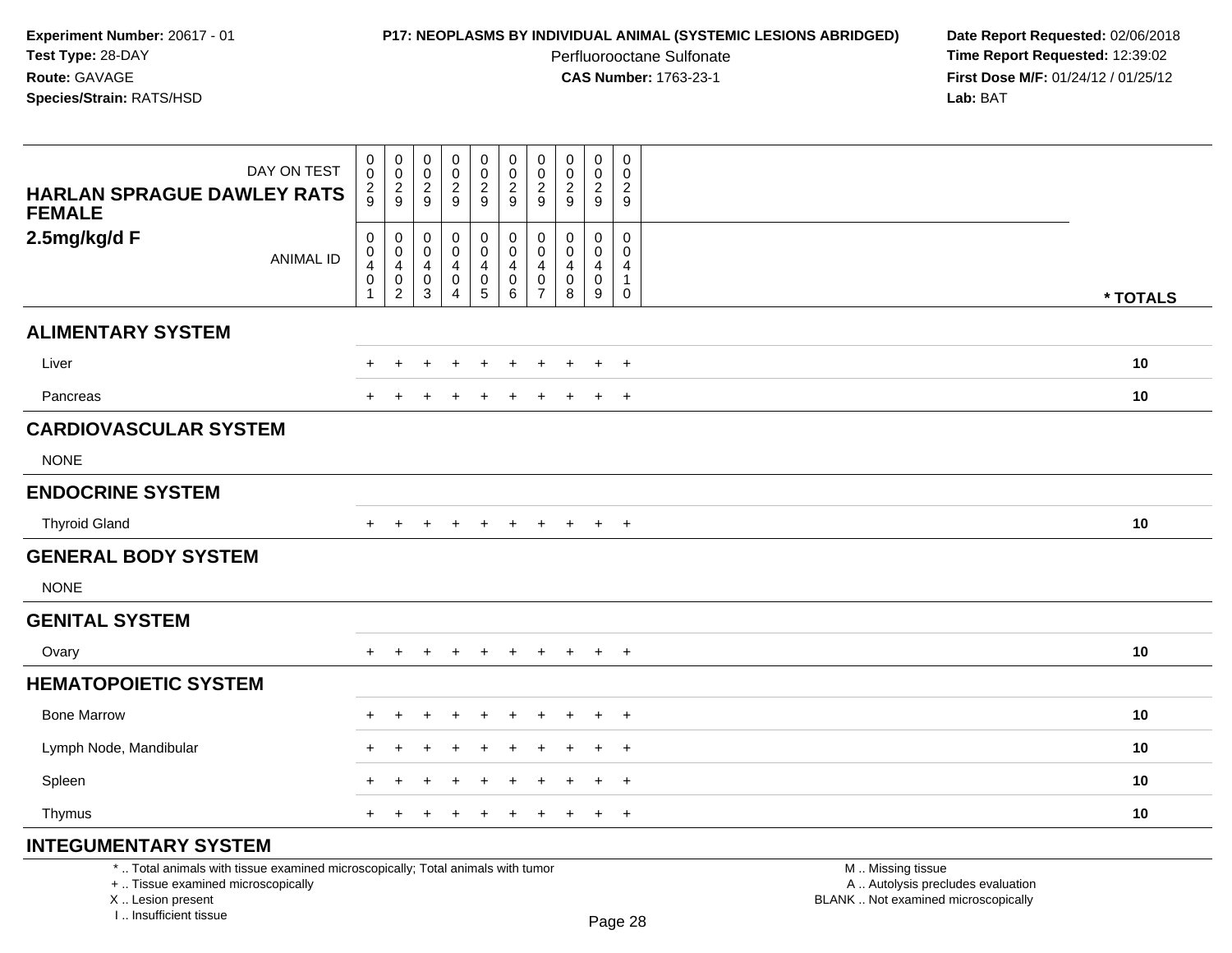# **P17: NEOPLASMS BY INDIVIDUAL ANIMAL (SYSTEMIC LESIONS ABRIDGED) Date Report Requested:** 02/06/2018

Perfluorooctane Sulfonate<br>CAS Number: 1763-23-1

 **Time Report Requested:** 12:39:02 **First Dose M/F:** 01/24/12 / 01/25/12<br>**Lab:** BAT **Lab:** BAT

| DAY ON TEST<br><b>HARLAN SPRAGUE DAWLEY RATS</b><br><b>FEMALE</b> | 0<br>$\pmb{0}$<br>$\frac{2}{9}$ | 0<br>$\mathbf 0$<br>$\frac{2}{9}$                    | 0<br>$\pmb{0}$<br>$\frac{2}{9}$ | 0<br>$\boldsymbol{0}$<br>$\frac{2}{9}$ | 0<br>$\mathsf{O}\xspace$<br>$\frac{2}{9}$                                     | 0<br>$\frac{0}{2}$<br>$9\,$                               | 0<br>$\mathbf 0$<br>$\overline{2}$<br>9 | 0<br>0<br>2<br>9      | 0<br>$\mathbf 0$<br>$\frac{2}{9}$ | 0<br>0<br>2<br>9      |          |  |
|-------------------------------------------------------------------|---------------------------------|------------------------------------------------------|---------------------------------|----------------------------------------|-------------------------------------------------------------------------------|-----------------------------------------------------------|-----------------------------------------|-----------------------|-----------------------------------|-----------------------|----------|--|
| 2.5mg/kg/d F<br><b>ANIMAL ID</b>                                  | 0<br>0<br>4<br>0                | $\pmb{0}$<br>$\mathbf 0$<br>$\overline{4}$<br>0<br>2 | 0<br>0<br>4<br>0<br>3           | 0<br>0<br>4<br>0                       | 0<br>$\boldsymbol{0}$<br>$\overline{4}$<br>$\boldsymbol{0}$<br>$\overline{5}$ | $\boldsymbol{0}$<br>$\pmb{0}$<br>$\overline{4}$<br>0<br>6 | 0<br>0<br>4<br>0<br>$\overline{ }$      | 0<br>0<br>4<br>0<br>8 | 0<br>0<br>4<br>0<br>9             | 0<br>0<br>4<br>1<br>0 | * TOTALS |  |
| <b>NONE</b>                                                       |                                 |                                                      |                                 |                                        |                                                                               |                                                           |                                         |                       |                                   |                       |          |  |
| <b>MUSCULOSKELETAL SYSTEM</b>                                     |                                 |                                                      |                                 |                                        |                                                                               |                                                           |                                         |                       |                                   |                       |          |  |
| <b>NONE</b>                                                       |                                 |                                                      |                                 |                                        |                                                                               |                                                           |                                         |                       |                                   |                       |          |  |
| <b>NERVOUS SYSTEM</b>                                             |                                 |                                                      |                                 |                                        |                                                                               |                                                           |                                         |                       |                                   |                       |          |  |
| <b>NONE</b>                                                       |                                 |                                                      |                                 |                                        |                                                                               |                                                           |                                         |                       |                                   |                       |          |  |
| <b>RESPIRATORY SYSTEM</b>                                         |                                 |                                                      |                                 |                                        |                                                                               |                                                           |                                         |                       |                                   |                       |          |  |
| Nose                                                              |                                 |                                                      |                                 | $\ddot{}$                              | $\ddot{}$                                                                     | $\pm$                                                     | $\pm$                                   | $+$                   | $+$                               | $+$                   | 10       |  |
| <b>SPECIAL SENSES SYSTEM</b>                                      |                                 |                                                      |                                 |                                        |                                                                               |                                                           |                                         |                       |                                   |                       |          |  |
| <b>NONE</b>                                                       |                                 |                                                      |                                 |                                        |                                                                               |                                                           |                                         |                       |                                   |                       |          |  |
| <b>URINARY SYSTEM</b>                                             |                                 |                                                      |                                 |                                        |                                                                               |                                                           |                                         |                       |                                   |                       |          |  |
| Kidney                                                            | $+$                             |                                                      |                                 | $\ddot{}$                              | $\ddot{}$                                                                     | $+$                                                       | $+$                                     | $+$                   | $+$ $+$                           |                       | 10       |  |
| <b>SYSTEMIC LESIONS</b>                                           |                                 |                                                      |                                 |                                        |                                                                               |                                                           |                                         |                       |                                   |                       |          |  |
| Multiple Organ                                                    |                                 |                                                      |                                 |                                        |                                                                               |                                                           |                                         |                       | $\ddot{}$                         | $+$                   | 10       |  |

+ .. Tissue examined microscopically

X .. Lesion present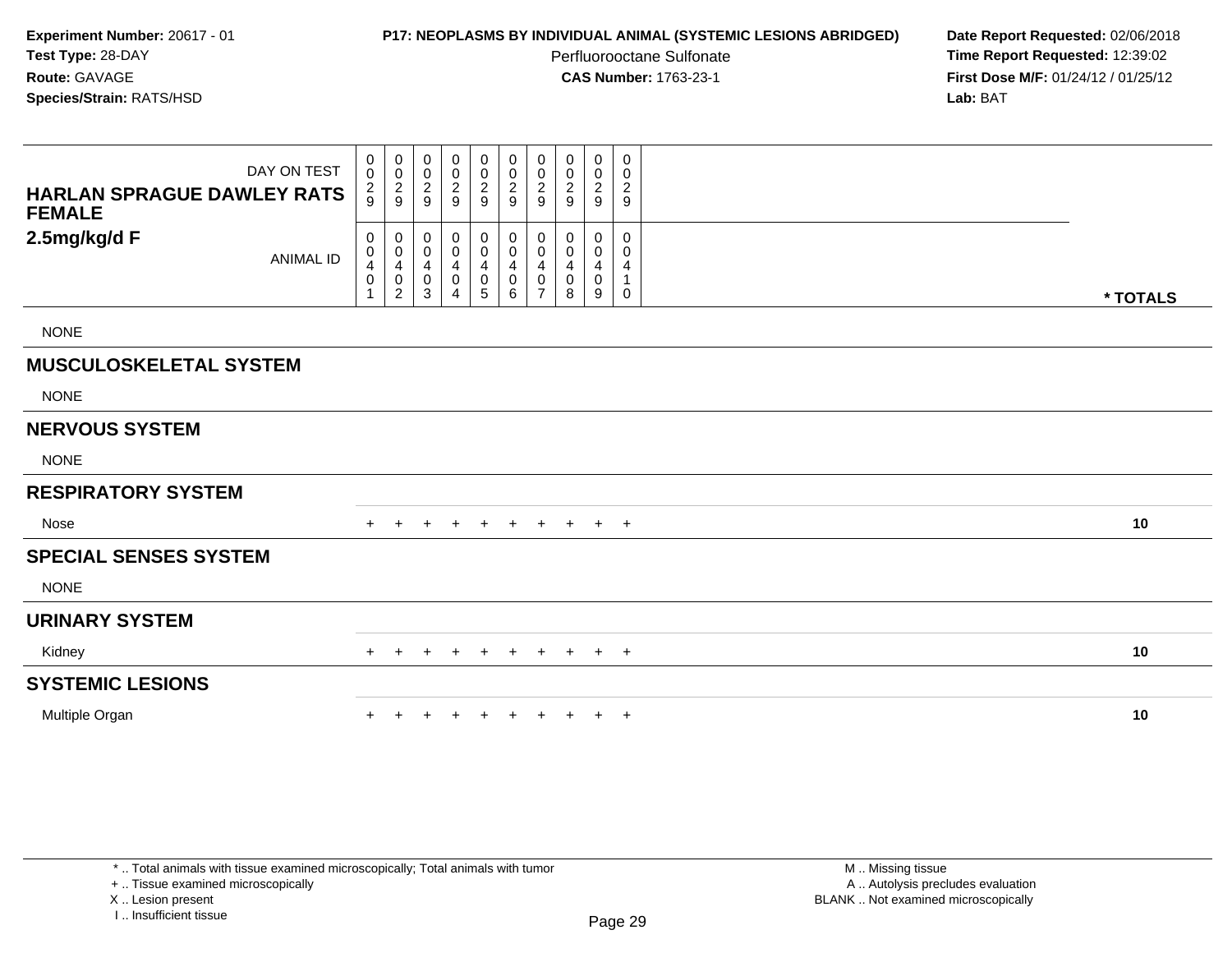## **P17: NEOPLASMS BY INDIVIDUAL ANIMAL (SYSTEMIC LESIONS ABRIDGED) Date Report Requested:** 02/06/2018

Perfluorooctane Sulfonate<br>CAS Number: 1763-23-1

 **Time Report Requested:** 12:39:02 **First Dose M/F:** 01/24/12 / 01/25/12<br>**Lab:** BAT **Lab:** BAT

| DAY ON TEST<br><b>HARLAN SPRAGUE DAWLEY RATS</b><br><b>FEMALE</b> | $\begin{smallmatrix} 0\\0 \end{smallmatrix}$<br>$\frac{2}{5}$                                       | 0002                                                                             | $_{\rm 0}^{\rm 0}$<br>$\frac{2}{9}$                                    | $\pmb{0}$<br>$\mathbf 0$<br>$\frac{2}{9}$                                          | $\pmb{0}$<br>$\pmb{0}$<br>$\frac{2}{9}$                                             | $\begin{array}{c} 0 \\ 0 \\ 2 \\ 9 \end{array}$                   | $\mathbf 0$<br>$\mathsf 0$<br>$\sqrt{2}$<br>9                                    | $\pmb{0}$<br>$\pmb{0}$<br>$\frac{2}{9}$                                    | $\pmb{0}$<br>$\pmb{0}$<br>$\frac{2}{9}$                                        | $\pmb{0}$<br>$\mathbf 0$<br>$\overline{c}$<br>9 |          |
|-------------------------------------------------------------------|-----------------------------------------------------------------------------------------------------|----------------------------------------------------------------------------------|------------------------------------------------------------------------|------------------------------------------------------------------------------------|-------------------------------------------------------------------------------------|-------------------------------------------------------------------|----------------------------------------------------------------------------------|----------------------------------------------------------------------------|--------------------------------------------------------------------------------|-------------------------------------------------|----------|
| 5mg/kg/d F<br><b>ANIMAL ID</b>                                    | $\mathsf{O}\xspace$<br>$\ddot{\mathbf{0}}$<br>$\overline{\mathbf{4}}$<br>$\mathbf{1}$<br>$\sqrt{5}$ | $\begin{smallmatrix} 0\\0 \end{smallmatrix}$<br>$\overline{4}$<br>$\overline{1}$ | $_{\rm 0}^{\rm 0}$<br>$\overline{4}$<br>$\mathbf{1}$<br>$\overline{c}$ | $\begin{smallmatrix}0\0\0\end{smallmatrix}$<br>$\overline{4}$<br>1<br>$\mathbf{3}$ | $\begin{smallmatrix} 0\\0 \end{smallmatrix}$<br>$\overline{4}$<br>$\mathbf{1}$<br>4 | $_{\rm 0}^{\rm 0}$<br>$\overline{\mathbf{4}}$<br>$\mathbf 1$<br>6 | $\mathbf 0$<br>$\mathbf 0$<br>$\overline{4}$<br>$\overline{1}$<br>$\overline{7}$ | $\mathbf 0$<br>$\mathbf 0$<br>$\overline{\mathbf{4}}$<br>$\mathbf{1}$<br>8 | 0<br>$\ddot{\mathbf{0}}$<br>$\overline{4}$<br>$\mathbf{1}$<br>$\boldsymbol{9}$ | $\mathbf 0$<br>$\mathbf 0$<br>4<br>$^2_{0}$     | * TOTALS |
| <b>ALIMENTARY SYSTEM</b>                                          |                                                                                                     |                                                                                  |                                                                        |                                                                                    |                                                                                     |                                                                   |                                                                                  |                                                                            |                                                                                |                                                 |          |
| Esophagus                                                         | $\ddot{}$                                                                                           |                                                                                  |                                                                        |                                                                                    |                                                                                     |                                                                   |                                                                                  |                                                                            | $\ddot{}$                                                                      | $\overline{+}$                                  | 10       |
| Intestine Large, Cecum                                            | $\ddot{}$                                                                                           | $\pm$                                                                            |                                                                        | ÷                                                                                  |                                                                                     | $\ddot{}$                                                         |                                                                                  |                                                                            | $\ddot{}$                                                                      | $+$                                             | 10       |
| Intestine Large, Colon                                            | $\ddot{}$                                                                                           |                                                                                  |                                                                        |                                                                                    |                                                                                     |                                                                   |                                                                                  |                                                                            | $\ddot{}$                                                                      | $+$                                             | 10       |
| Intestine Large, Rectum                                           | $\ddot{}$                                                                                           | ÷                                                                                |                                                                        |                                                                                    |                                                                                     |                                                                   |                                                                                  |                                                                            | $\ddot{}$                                                                      | $\overline{+}$                                  | 10       |
| Intestine Small, Duodenum                                         | $\ddot{}$                                                                                           |                                                                                  |                                                                        |                                                                                    |                                                                                     |                                                                   |                                                                                  |                                                                            | $\ddot{}$                                                                      | $\overline{+}$                                  | 10       |
| Intestine Small, Ileum                                            | $\ddot{}$                                                                                           | $\pm$                                                                            |                                                                        | ÷                                                                                  |                                                                                     | $\ddot{}$                                                         |                                                                                  |                                                                            | $\ddot{}$                                                                      | $+$                                             | 10       |
| Intestine Small, Jejunum                                          | $\ddot{}$                                                                                           |                                                                                  |                                                                        |                                                                                    |                                                                                     | $\ddot{}$                                                         |                                                                                  |                                                                            | $\ddot{}$                                                                      | $+$                                             | 10       |
| Liver                                                             | $\ddot{}$                                                                                           | ÷                                                                                |                                                                        |                                                                                    |                                                                                     | $\ddot{}$                                                         |                                                                                  |                                                                            | $\ddot{}$                                                                      | $+$                                             | 10       |
| Pancreas                                                          | ÷                                                                                                   |                                                                                  |                                                                        |                                                                                    |                                                                                     |                                                                   |                                                                                  |                                                                            | $\ddot{}$                                                                      | $\overline{+}$                                  | 10       |
| Salivary Glands                                                   | $\ddot{}$                                                                                           |                                                                                  |                                                                        |                                                                                    |                                                                                     |                                                                   |                                                                                  |                                                                            | $\ddot{}$                                                                      | $\overline{+}$                                  | 10       |
| Stomach, Forestomach                                              |                                                                                                     |                                                                                  |                                                                        |                                                                                    |                                                                                     |                                                                   |                                                                                  |                                                                            | $\ddot{}$                                                                      | $\overline{+}$                                  | 10       |
| Stomach, Glandular                                                | $\ddot{}$                                                                                           |                                                                                  |                                                                        |                                                                                    |                                                                                     |                                                                   |                                                                                  |                                                                            | $\ddot{}$                                                                      | $\overline{+}$                                  | 10       |
| <b>CARDIOVASCULAR SYSTEM</b>                                      |                                                                                                     |                                                                                  |                                                                        |                                                                                    |                                                                                     |                                                                   |                                                                                  |                                                                            |                                                                                |                                                 |          |
| <b>Blood Vessel</b>                                               | $\pm$                                                                                               | ÷                                                                                |                                                                        | $\ddot{}$                                                                          | $\ddot{}$                                                                           | $\ddot{}$                                                         | ÷                                                                                |                                                                            | $\ddot{}$                                                                      | $+$                                             | 10       |
| Heart                                                             |                                                                                                     |                                                                                  |                                                                        |                                                                                    |                                                                                     |                                                                   |                                                                                  |                                                                            |                                                                                |                                                 | 10       |

\* .. Total animals with tissue examined microscopically; Total animals with tumor

+ .. Tissue examined microscopically

 Lesion present BLANK .. Not examined microscopicallyX .. Lesion present

I .. Insufficient tissue

M .. Missing tissue y the contract of the contract of the contract of the contract of the contract of  $\mathsf A$  . Autolysis precludes evaluation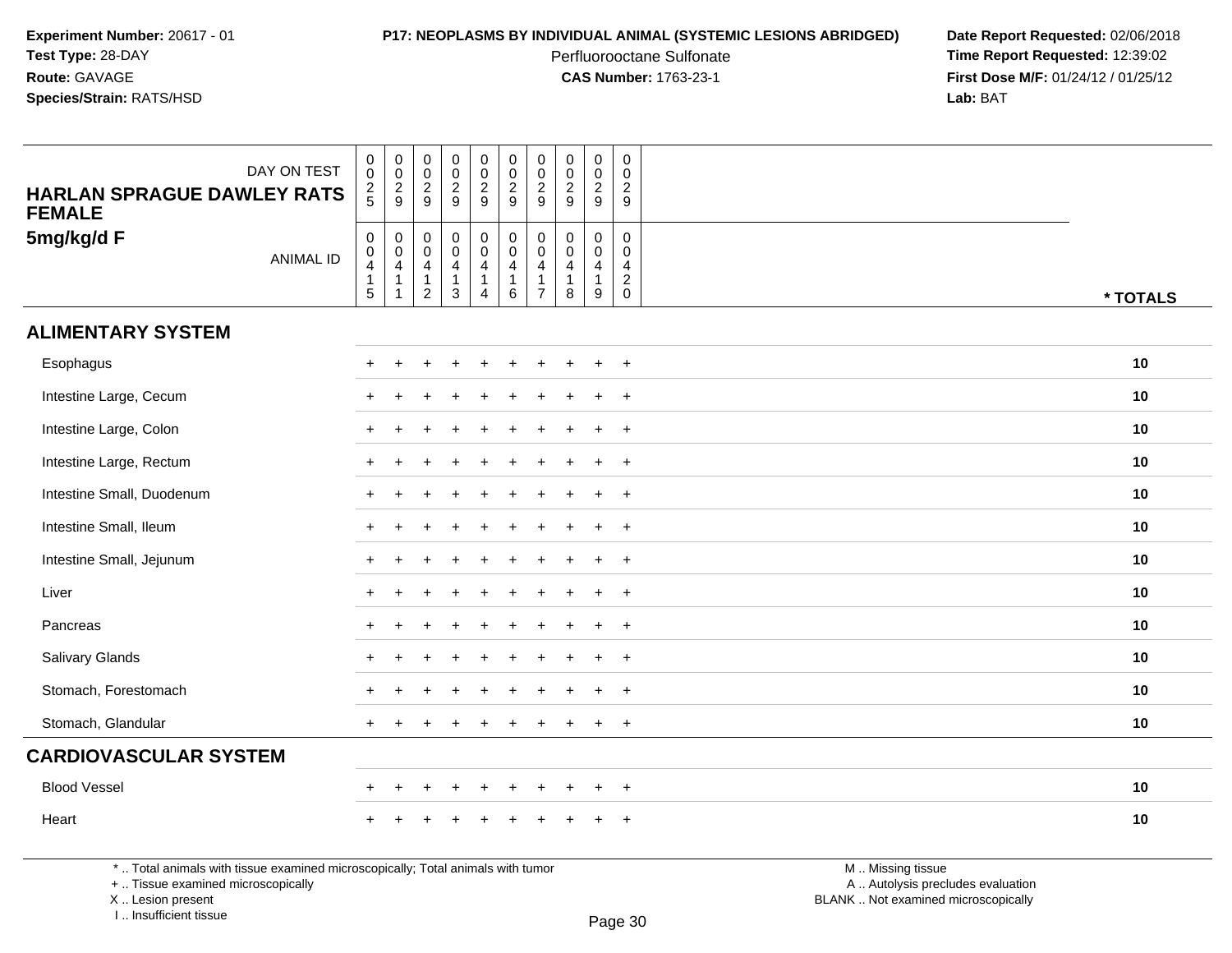# **P17: NEOPLASMS BY INDIVIDUAL ANIMAL (SYSTEMIC LESIONS ABRIDGED) Date Report Requested:** 02/06/2018

Perfluorooctane Sulfonate<br>CAS Number: 1763-23-1

 **Time Report Requested:** 12:39:02 **First Dose M/F:** 01/24/12 / 01/25/12<br>Lab: BAT **Lab:** BAT

| DAY ON TEST                                                                                                                                                           | $_{\rm 0}^{\rm 0}$                          | $\mathbf 0$<br>$\mathbf 0$                                                   | $\pmb{0}$<br>$\mathbf 0$                      | $\begin{smallmatrix} 0\\0 \end{smallmatrix}$                | $\boldsymbol{0}$<br>$\mathbf 0$                                                                           | $\pmb{0}$<br>$\boldsymbol{0}$                                                       | $\pmb{0}$<br>$\mathbf 0$                            | $\mathbf 0$<br>$\ddot{\mathbf{0}}$                           | $\mathsf 0$<br>$\mathbf 0$                                         | $\pmb{0}$<br>$\mathbf 0$                                      |                                                                                               |                 |
|-----------------------------------------------------------------------------------------------------------------------------------------------------------------------|---------------------------------------------|------------------------------------------------------------------------------|-----------------------------------------------|-------------------------------------------------------------|-----------------------------------------------------------------------------------------------------------|-------------------------------------------------------------------------------------|-----------------------------------------------------|--------------------------------------------------------------|--------------------------------------------------------------------|---------------------------------------------------------------|-----------------------------------------------------------------------------------------------|-----------------|
| <b>HARLAN SPRAGUE DAWLEY RATS</b><br><b>FEMALE</b>                                                                                                                    | $\frac{2}{5}$                               | $\frac{2}{9}$                                                                | $\frac{2}{9}$                                 | $\frac{2}{9}$                                               | $\mathbf{2}$<br>9                                                                                         | $\overline{c}$<br>9                                                                 | $\overline{c}$<br>9                                 | $\overline{2}$<br>9                                          | $\overline{2}$<br>9                                                | $\overline{c}$<br>9                                           |                                                                                               |                 |
| 5mg/kg/d F<br><b>ANIMAL ID</b>                                                                                                                                        | $\pmb{0}$<br>$\frac{0}{4}$<br>$\frac{1}{5}$ | $\mathbf 0$<br>$\mathbf 0$<br>$\overline{4}$<br>$\mathbf{1}$<br>$\mathbf{1}$ | 0<br>0<br>4<br>$\mathbf{1}$<br>$\overline{c}$ | $\pmb{0}$<br>$\mathbf 0$<br>4<br>$\mathbf{1}$<br>$\sqrt{3}$ | $\begin{smallmatrix} 0\\0 \end{smallmatrix}$<br>$\overline{\mathbf{4}}$<br>$\mathbf{1}$<br>$\overline{4}$ | $\begin{smallmatrix} 0\\0 \end{smallmatrix}$<br>$\overline{4}$<br>$\mathbf{1}$<br>6 | $\mathbf 0$<br>$\Omega$<br>4<br>1<br>$\overline{7}$ | $\pmb{0}$<br>$\Omega$<br>$\overline{4}$<br>$\mathbf{1}$<br>8 | $\mathsf{O}$<br>$\mathbf 0$<br>$\overline{4}$<br>$\mathbf{1}$<br>9 | $\mathbf 0$<br>$\mathbf 0$<br>$\overline{4}$<br>$\frac{2}{0}$ |                                                                                               |                 |
|                                                                                                                                                                       |                                             |                                                                              |                                               |                                                             |                                                                                                           |                                                                                     |                                                     |                                                              |                                                                    |                                                               |                                                                                               | * TOTALS        |
| <b>ENDOCRINE SYSTEM</b>                                                                                                                                               |                                             |                                                                              |                                               |                                                             |                                                                                                           |                                                                                     |                                                     |                                                              |                                                                    |                                                               |                                                                                               |                 |
| <b>Adrenal Cortex</b>                                                                                                                                                 |                                             | $\ddot{}$                                                                    | ÷                                             | $\overline{1}$                                              | $\ddot{}$                                                                                                 | $\ddot{}$                                                                           | $\ddot{}$                                           |                                                              | $\ddot{}$                                                          | $+$                                                           |                                                                                               | 10              |
| Adrenal Medulla                                                                                                                                                       |                                             |                                                                              |                                               |                                                             |                                                                                                           |                                                                                     |                                                     |                                                              |                                                                    | $+$                                                           |                                                                                               | 10              |
| Islets, Pancreatic                                                                                                                                                    |                                             |                                                                              |                                               |                                                             |                                                                                                           |                                                                                     |                                                     |                                                              | $\ddot{}$                                                          | $+$                                                           |                                                                                               | 10              |
| Parathyroid Gland                                                                                                                                                     |                                             |                                                                              | м                                             | M                                                           | м                                                                                                         | M                                                                                   | M                                                   |                                                              | $\ddot{}$                                                          | $+$                                                           |                                                                                               | $5\phantom{.0}$ |
| <b>Pituitary Gland</b>                                                                                                                                                |                                             |                                                                              |                                               |                                                             |                                                                                                           |                                                                                     |                                                     |                                                              | $\ddot{}$                                                          | $\ddot{}$                                                     |                                                                                               | 10              |
| <b>Thyroid Gland</b>                                                                                                                                                  |                                             |                                                                              |                                               |                                                             |                                                                                                           |                                                                                     |                                                     |                                                              | $\ddot{}$                                                          | $+$                                                           |                                                                                               | 10              |
| <b>GENERAL BODY SYSTEM</b>                                                                                                                                            |                                             |                                                                              |                                               |                                                             |                                                                                                           |                                                                                     |                                                     |                                                              |                                                                    |                                                               |                                                                                               |                 |
| <b>NONE</b>                                                                                                                                                           |                                             |                                                                              |                                               |                                                             |                                                                                                           |                                                                                     |                                                     |                                                              |                                                                    |                                                               |                                                                                               |                 |
| <b>GENITAL SYSTEM</b>                                                                                                                                                 |                                             |                                                                              |                                               |                                                             |                                                                                                           |                                                                                     |                                                     |                                                              |                                                                    |                                                               |                                                                                               |                 |
| <b>Clitoral Gland</b>                                                                                                                                                 |                                             |                                                                              |                                               |                                                             |                                                                                                           |                                                                                     |                                                     |                                                              | $\ddot{}$                                                          | $+$                                                           |                                                                                               | 10              |
| Ovary                                                                                                                                                                 |                                             |                                                                              |                                               |                                                             |                                                                                                           |                                                                                     |                                                     |                                                              |                                                                    | $\ddot{}$                                                     |                                                                                               | 10              |
| <b>Uterus</b>                                                                                                                                                         |                                             |                                                                              |                                               |                                                             |                                                                                                           |                                                                                     |                                                     |                                                              | $\ddot{}$                                                          | $+$                                                           |                                                                                               | 10              |
| <b>HEMATOPOIETIC SYSTEM</b>                                                                                                                                           |                                             |                                                                              |                                               |                                                             |                                                                                                           |                                                                                     |                                                     |                                                              |                                                                    |                                                               |                                                                                               |                 |
| <b>Bone Marrow</b>                                                                                                                                                    |                                             |                                                                              |                                               |                                                             |                                                                                                           |                                                                                     |                                                     |                                                              | $\div$                                                             | $\overline{+}$                                                |                                                                                               | 10              |
| Lymph Node, Mandibular                                                                                                                                                |                                             |                                                                              |                                               |                                                             |                                                                                                           |                                                                                     |                                                     |                                                              |                                                                    | $\ddot{}$                                                     |                                                                                               | 10              |
| *  Total animals with tissue examined microscopically; Total animals with tumor<br>+  Tissue examined microscopically<br>X  Lesion present<br>I., Insufficient tissue |                                             |                                                                              |                                               |                                                             |                                                                                                           |                                                                                     |                                                     |                                                              |                                                                    | Page 31                                                       | M  Missing tissue<br>A  Autolysis precludes evaluation<br>BLANK  Not examined microscopically |                 |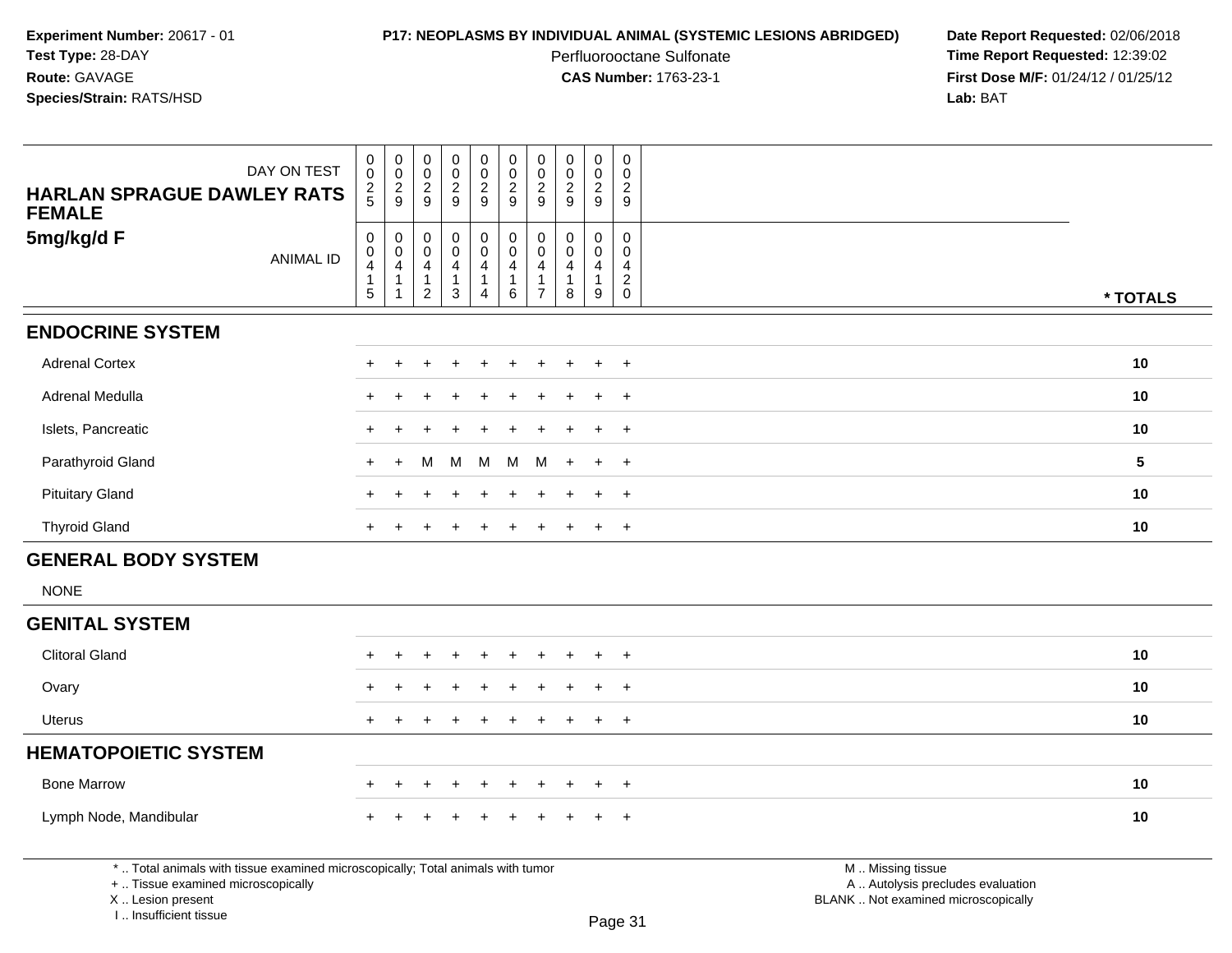# **P17: NEOPLASMS BY INDIVIDUAL ANIMAL (SYSTEMIC LESIONS ABRIDGED) Date Report Requested:** 02/06/2018

Perfluorooctane Sulfonate<br>CAS Number: 1763-23-1

 **Time Report Requested:** 12:39:02 **First Dose M/F:** 01/24/12 / 01/25/12<br>**Lab:** BAT **Lab:** BAT

| <b>HARLAN SPRAGUE DAWLEY RATS</b>                                                                                                          | DAY ON TEST      | $\mathsf{O}\xspace$<br>$\overline{0}$<br>$\frac{2}{5}$          | $_{\rm 0}^{\rm 0}$<br>$\frac{2}{9}$             | $\mathsf{O}\xspace$<br>$\overline{0}$<br>$\frac{2}{9}$            | $\mathsf 0$<br>$\overline{0}$<br>$\frac{2}{9}$        | $\begin{smallmatrix}0\0\0\end{smallmatrix}$<br>$\frac{2}{9}$    | $_{\rm 0}^{\rm 0}$<br>$\overline{\mathbf{c}}$<br>9 | $\mathbf 0$<br>$\mathbf 0$<br>$\overline{c}$<br>9             | $\mathbf 0$<br>$\ddot{\mathbf{0}}$<br>$\sqrt{2}$<br>9 | $\pmb{0}$<br>$\ddot{\mathbf{0}}$<br>$\frac{2}{9}$    | $\mathsf 0$<br>$\Omega$<br>$\overline{c}$<br>9                 |                                                                                               |          |
|--------------------------------------------------------------------------------------------------------------------------------------------|------------------|-----------------------------------------------------------------|-------------------------------------------------|-------------------------------------------------------------------|-------------------------------------------------------|-----------------------------------------------------------------|----------------------------------------------------|---------------------------------------------------------------|-------------------------------------------------------|------------------------------------------------------|----------------------------------------------------------------|-----------------------------------------------------------------------------------------------|----------|
| <b>FEMALE</b><br>5mg/kg/d F                                                                                                                | <b>ANIMAL ID</b> | $\pmb{0}$<br>$\mathbf 0$<br>$\overline{4}$<br>$\mathbf{1}$<br>5 | $\pmb{0}$<br>$\mathbf 0$<br>4<br>$\overline{1}$ | $\mathbf 0$<br>$\mathbf 0$<br>4<br>$\mathbf{1}$<br>$\overline{2}$ | 0<br>$\mathbf 0$<br>4<br>$\mathbf{1}$<br>$\mathbf{3}$ | $\pmb{0}$<br>$\mathbf 0$<br>4<br>$\mathbf{1}$<br>$\overline{4}$ | $\pmb{0}$<br>$\mathbf 0$<br>4<br>$\mathbf{1}$<br>6 | $\mathbf 0$<br>$\Omega$<br>4<br>$\mathbf 1$<br>$\overline{7}$ | $\mathbf 0$<br>$\mathbf{0}$<br>4<br>$\mathbf{1}$<br>8 | $\mathbf 0$<br>$\mathbf 0$<br>4<br>$\mathbf{1}$<br>9 | $\Omega$<br>$\mathbf{0}$<br>4<br>$\overline{c}$<br>$\mathbf 0$ |                                                                                               | * TOTALS |
| Lymph Node, Mesenteric                                                                                                                     |                  |                                                                 | $\ddot{}$                                       | $\ddot{}$                                                         | $\ddot{}$                                             |                                                                 | $\ddot{}$                                          | $\pm$                                                         |                                                       | $\ddot{}$                                            | $+$                                                            |                                                                                               | 8        |
| Spleen                                                                                                                                     |                  |                                                                 |                                                 |                                                                   |                                                       |                                                                 |                                                    |                                                               |                                                       | $\ddot{}$                                            | $\ddot{}$                                                      |                                                                                               | 10       |
| Thymus                                                                                                                                     |                  | $\ddot{}$                                                       |                                                 |                                                                   |                                                       |                                                                 |                                                    |                                                               |                                                       | $\ddot{}$                                            | $+$                                                            |                                                                                               | 10       |
| <b>INTEGUMENTARY SYSTEM</b>                                                                                                                |                  |                                                                 |                                                 |                                                                   |                                                       |                                                                 |                                                    |                                                               |                                                       |                                                      |                                                                |                                                                                               |          |
| Mammary Gland                                                                                                                              |                  |                                                                 |                                                 |                                                                   |                                                       |                                                                 |                                                    |                                                               |                                                       |                                                      | $\ddot{}$                                                      |                                                                                               | 10       |
| Skin                                                                                                                                       |                  | $\div$                                                          |                                                 |                                                                   |                                                       |                                                                 |                                                    |                                                               |                                                       | $\ddot{}$                                            | $\overline{+}$                                                 |                                                                                               | 10       |
| <b>MUSCULOSKELETAL SYSTEM</b>                                                                                                              |                  |                                                                 |                                                 |                                                                   |                                                       |                                                                 |                                                    |                                                               |                                                       |                                                      |                                                                |                                                                                               |          |
| Bone                                                                                                                                       |                  | $+$                                                             | $+$                                             | $\pm$                                                             | $+$                                                   | $+$                                                             | $+$                                                | $+$                                                           | $+$                                                   | $+$                                                  | $+$                                                            |                                                                                               | 10       |
| <b>NERVOUS SYSTEM</b>                                                                                                                      |                  |                                                                 |                                                 |                                                                   |                                                       |                                                                 |                                                    |                                                               |                                                       |                                                      |                                                                |                                                                                               |          |
| <b>Brain</b>                                                                                                                               |                  |                                                                 |                                                 |                                                                   | $\div$                                                |                                                                 | $\ddot{}$                                          | $\pm$                                                         | $\div$                                                | $+$                                                  | $+$                                                            |                                                                                               | 10       |
| <b>RESPIRATORY SYSTEM</b>                                                                                                                  |                  |                                                                 |                                                 |                                                                   |                                                       |                                                                 |                                                    |                                                               |                                                       |                                                      |                                                                |                                                                                               |          |
| Lung                                                                                                                                       |                  |                                                                 |                                                 |                                                                   |                                                       |                                                                 |                                                    |                                                               |                                                       |                                                      | $\overline{ }$                                                 |                                                                                               | 10       |
| Nose                                                                                                                                       |                  |                                                                 |                                                 |                                                                   |                                                       |                                                                 |                                                    |                                                               |                                                       |                                                      | $\overline{ }$                                                 |                                                                                               | 10       |
| Trachea                                                                                                                                    |                  | $+$                                                             | ÷                                               |                                                                   |                                                       |                                                                 |                                                    |                                                               |                                                       | $\ddot{}$                                            | $+$                                                            |                                                                                               | 10       |
| <b>SPECIAL SENSES SYSTEM</b>                                                                                                               |                  |                                                                 |                                                 |                                                                   |                                                       |                                                                 |                                                    |                                                               |                                                       |                                                      |                                                                |                                                                                               |          |
| Eye                                                                                                                                        |                  |                                                                 |                                                 |                                                                   |                                                       |                                                                 |                                                    |                                                               |                                                       |                                                      | $\overline{+}$                                                 |                                                                                               | 10       |
| *  Total animals with tissue examined microscopically; Total animals with tumor<br>+  Tissue examined microscopically<br>X  Lesion present |                  |                                                                 |                                                 |                                                                   |                                                       |                                                                 |                                                    |                                                               |                                                       |                                                      |                                                                | M  Missing tissue<br>A  Autolysis precludes evaluation<br>BLANK  Not examined microscopically |          |